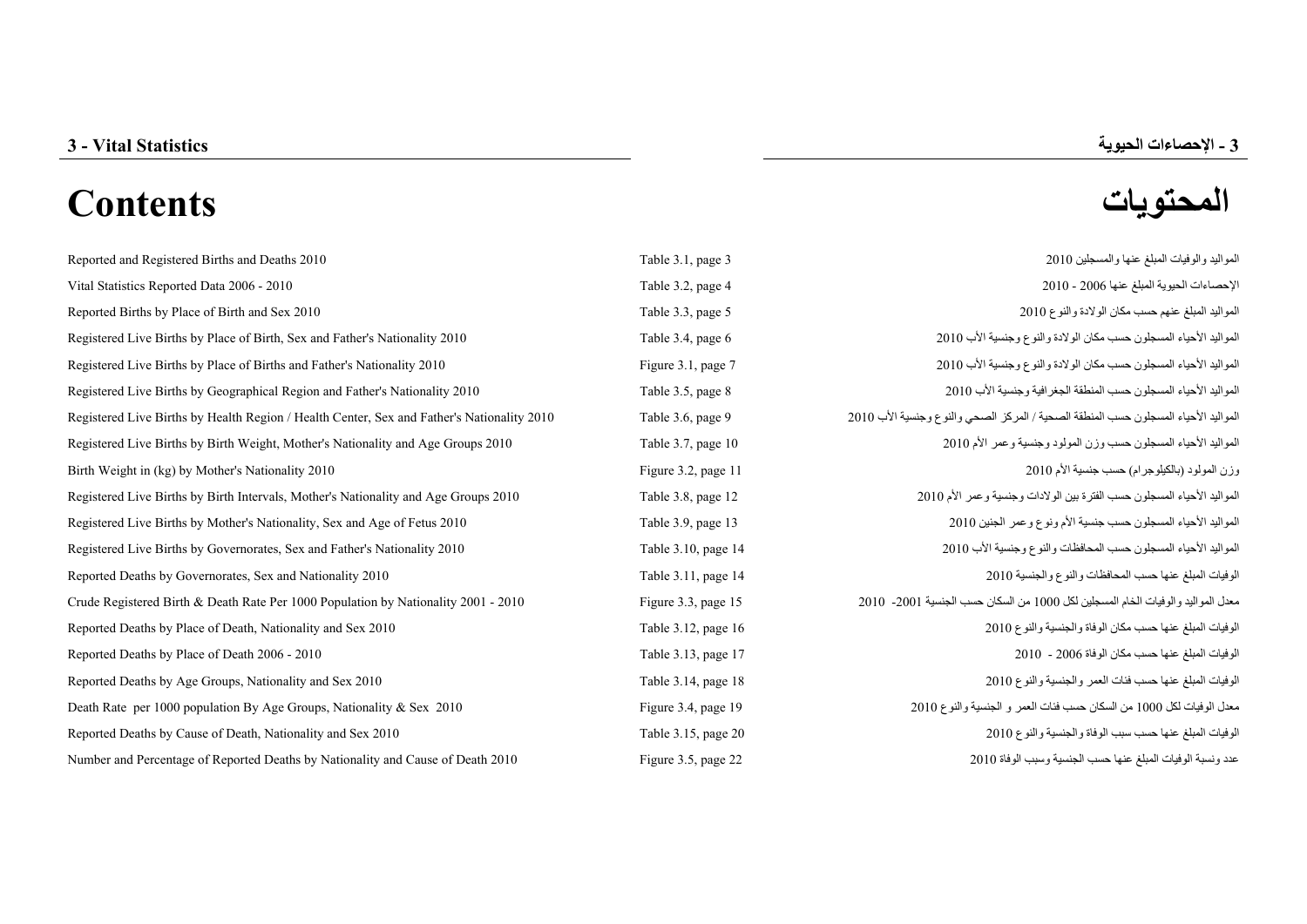| 3 - Vital Statistics  (cont'd) | : ـ الإحصاءات الحيوية (تابع) |
|--------------------------------|------------------------------|
|                                |                              |

| Reported Deaths by Geographical Region and Age Groups 2010                           | Table 3.16, page 23 | الوفيات المبلغ عنها حسب المنطقة الجغرافية وفئات العمر 2010                            |
|--------------------------------------------------------------------------------------|---------------------|---------------------------------------------------------------------------------------|
| Reported Deaths by Health Region / Health Center and Age Groups 2010                 | Table 3.17, page 24 | الوفيات المبلغ عنها حسب المنطقة الصحية / المركز الصحي وفئات العمر 2010                |
| Reported Deaths by Cause of Death and Age Groups 2010                                | Table 3.18, page 25 | الوفيات المبلغ عنها حسب سبب الوفاة وفئات العمر 2010                                   |
| Reported Deaths by Geographical Region and Cause of Death 2010                       | Table 3.19, page 27 | الو فيات المبلغ عنها حسب المنطقة الجغر افية وسبب الو فاة 2010                         |
| Death Rates Per 100,000 Population by Cause of Death and Nationality 2006 - 2010     | Table 3.20, page 29 | معدلات الوفيات لكل 100,000 من السكان حسب سبب الوفاة والجنسية 2006 - 2010              |
| The Top Ten Leading Causes of Death Per 100,000 Population 2006 - 2010               | Table 3.21, page 31 | معدلات أعلى عشرة أسباب للوفاة لكل 100,000 من السكان 2006 - 2010                       |
| The Top Ten Leading Causes of Death by Principal Diagnosis, Nationality and Sex 2010 | Table 3.22, page 32 | الأسباب العشرة الرئيسية للوفاة لجميع الأعمار حسب التشخيص الرئيسي والجنسية والنوع 2010 |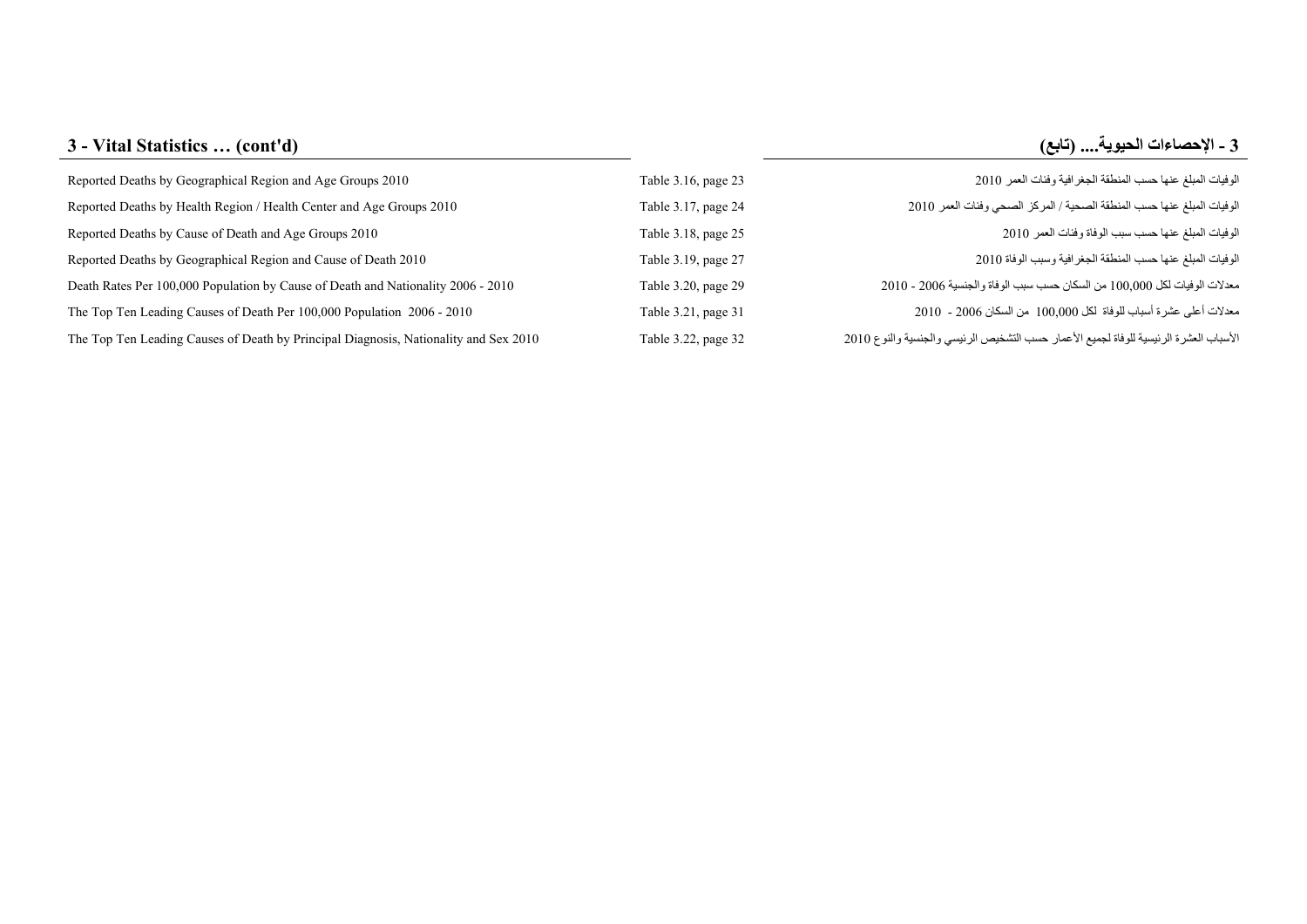# **اإلصطالحات Conventions**

Reported Births: are births notified to the Births & Deaths Registration Office at Public Health Directorate.

Registered Births: are births registered at Births & Deaths Registration Office at Public Health Directorate when a birth certificate is sought for a child. This is all births in the year including those that took place in the year and were registered during the  $1<sup>st</sup>$  three months of the following year.

Birth and Deaths databases are live systems and registration and update could be any time, therefore, previous years published statistics are always reviewed and updated accordingly to reflect the actual status.

**Table: 3.2: To overcome the issue of under reporting and registration of infant deaths (Less than one year) in 2010 and to calculate death rates, data were based on two sources:-** 

- **1) Birth and Death Registration System database**
- **2) Salmaniya Medical Complex Discharges system (Deaths) database for less than one year**

**While all other tables regarding reported deaths referred to Birth and Death Registration System database only as previous years.** 

. المواليد المبلغ عنھم : ھم المواليد الذين تم اإلخطار عن والدتھم إلى مكتب تسجيل المواليد والوفيات بإدارة الصحة العامة

المواليد المسجلين : ھم المواليد الذين ولدوا وسجلوا في سنة ما إلصدار شھادة الميالد بمكتب قيد المواليد والوفيات بإدارة الصحة العامة مضافاً إليهم مواليد بنفس السنة ولكن قد تم تسجيلهم خلال الثلاث شهور الأولمي من السنة التالية .

أنظمة قواعد تسجيل المواليد والوفيات تعمل على تسجيل <sup>و</sup> تحديث البيانات بصورة دائمة كلما دعت الحاجة ، لذ يتم مراجعة وتحديث اإلحصاءات المنشورة للسنوات السابقة باستمرار لتعكس الحالة الفعلية .

تم احتساب المعدلات المتعلقة بالمواليد اعتمادًا على جملة المواليد المبلغ عنهم في فترة زمنية معينة . . . . . . .<br>تم احتساب المعدلات المتعلقة بالمواليد اعتمادًا على جملة المواليد المبلغ عنهم في فترة زمنية معينة .

#### **مالحظة Note**

جدول 3.2: للتغلب على مشكلة التبليغ عن وفيات الأطفال الرضع الأقل من عام ولم يتم تدخيل بياناتهم في نظام تسجيل المواليد والوفيات بإدارة الصحة العامة ، و عند احتساب معدلات وفيات الأطفال الرضع لعام (2010، قد تم الاعتماد على **مصدرين إلستكمال البيانات وھما كاآلتي -:**

- **1) قاعدة بيانات نظام تسجيل المواليد والوفيات**
- 2) قاعدة بيانات نظام تسجيل المر خصين (المتوفين) من مجمع السلمانية الطبي للفئة العمرية الأقل من عام

بينما تم تحليل و عرض بِقية جداول الوفيات المبلغ عنها إستناداَ على قاعدة بيانات نظام تسجيل المواليد والوفيات فقط ، كما **في األعوام السابقة**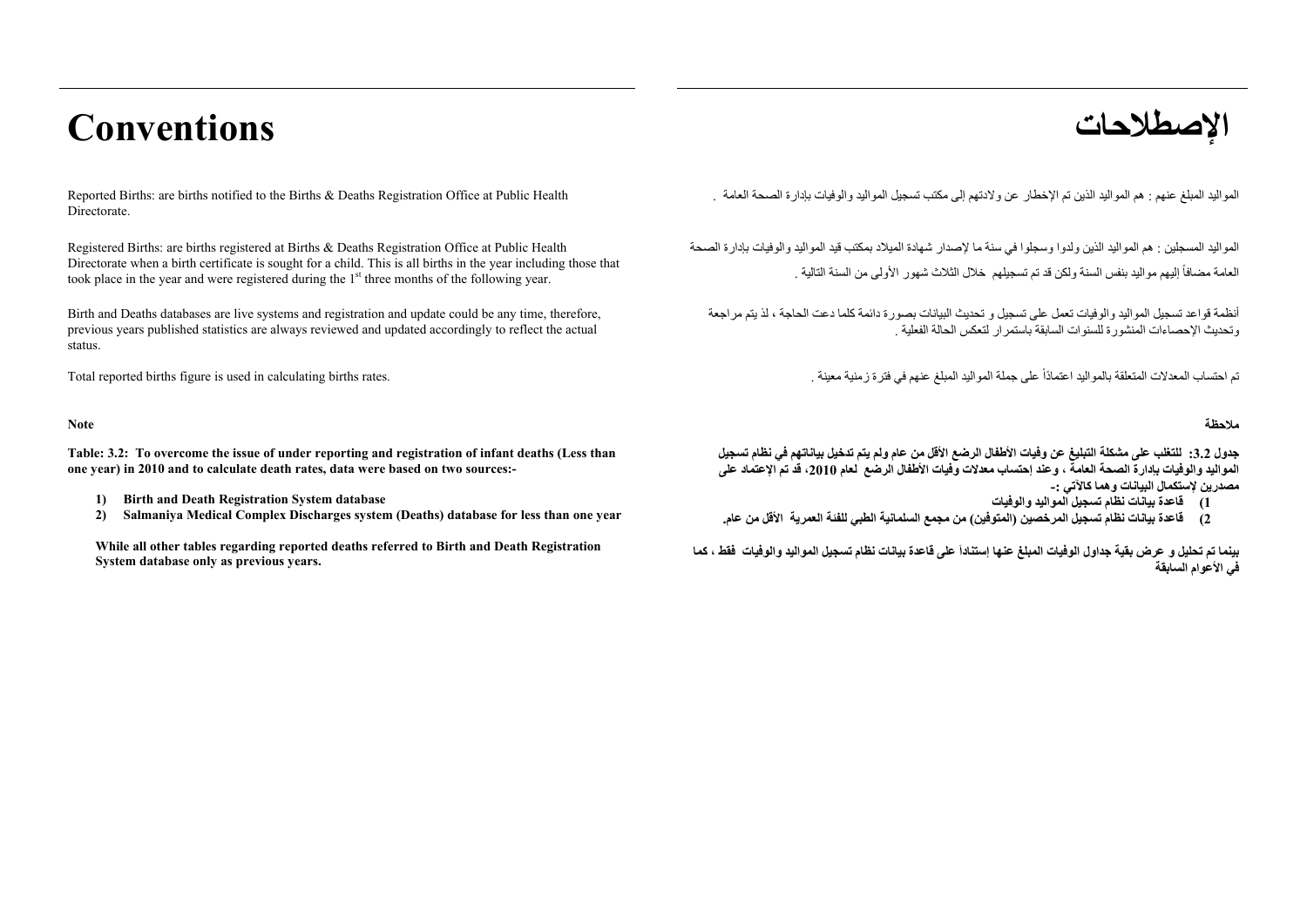#### **جدول 3.1 Table المواليد والوفيات المبلغ عنھا والمسجلين <sup>2010</sup> Reported and Registered Births and Deaths 2010**

<span id="page-3-0"></span>

|               |                   | Registered             |                | المسجلين           | Reported               |                            |                |               |            |          |
|---------------|-------------------|------------------------|----------------|--------------------|------------------------|----------------------------|----------------|---------------|------------|----------|
|               | <b>Indicators</b> | الجملة<br><b>Total</b> | أنشى<br>Female | ذكر<br><b>Male</b> | الجملة<br><b>Total</b> | غير مبين<br><b>Unknown</b> | أنشى<br>Female | ذكر<br>Male   |            | المؤشرات |
|               | Live              | 18,018                 | 8,882          | 9,136              | 18,150                 |                            | 8,957          | الأحياء 9,192 |            |          |
| <b>Births</b> | Still             | 10                     | 2              | 8                  | 104                    |                            | 44             |               | الأموات 59 | المواليد |
|               | <b>Total</b>      | 18,028                 | 8,884          | 9,144              | 18,254                 | 2                          | 9,001          | الجملة 9,251  |            |          |
|               |                   |                        |                |                    |                        |                            |                |               |            |          |
| Deaths        |                   | 2,344                  | 953            | 1,391              | 2,401                  |                            | 981            | 1,420         |            | الوفيات  |

Notes:

مالحظات : :Notes

<sup>أ</sup> ) المواليد المبلغ عنھم ال تشمل المواليد في الخارج . . abroad born excluding Births Reported) a

<sup>ب</sup> ) تم آخر تحديث للبيانات بتاريخ مارس 2013 . . 2013 March on done update Latest) b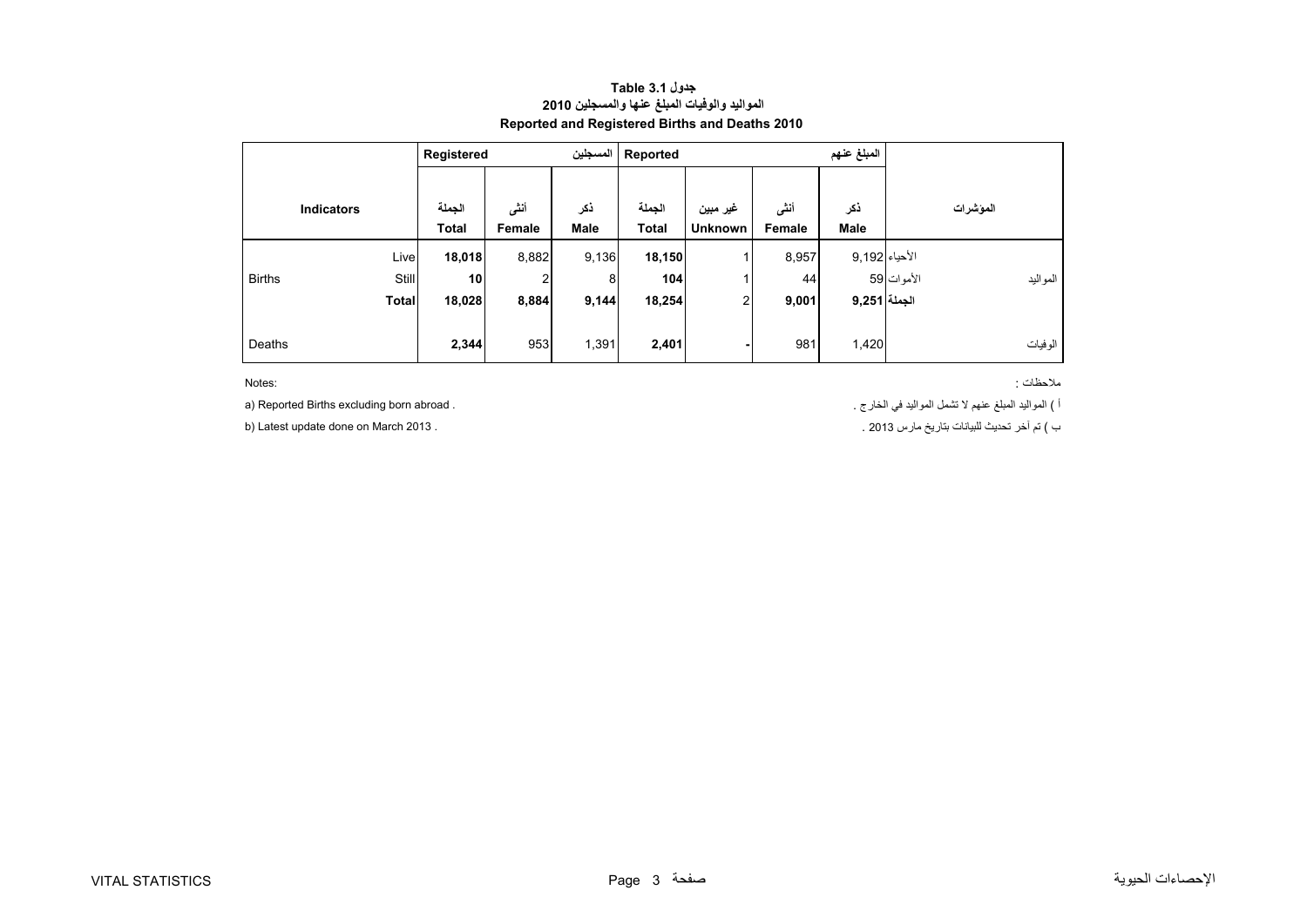#### **جدول 3.2 Table اإلحصاءات الحيوية المبلغ عنھا 2006 - 2010 Vital Statistics Reported Data 2006 - 2010**

<span id="page-4-0"></span>

| Indicator                                    | 2010   | 2009   | 2008   | 2007   | 2006   | الموشر                                                       |
|----------------------------------------------|--------|--------|--------|--------|--------|--------------------------------------------------------------|
| <b>Number</b>                                |        |        |        |        |        | العدد                                                        |
| Live births                                  | 18.150 | 17.718 | 16.975 | 15,968 | 15,034 | المواليد الأحياء                                             |
| Still births                                 | 104    | 95     | 112    | 109    | 94     | المواليد الموتبي                                             |
| Total births (live & still births)           | 18,254 | 17,813 | 17.087 | 16,077 | 15.128 | جملة المواليد (المواليد الأحياء والأموات)                    |
| Premature births                             | 1.679  | 1.774  | 1,948  | 1.757  | 1,542  | المواليد الخدج                                               |
| Deaths among children < 5 Years              |        |        |        |        |        | و فيات الأطفال دو ن الخامسة من العمر                         |
| < 7 days                                     | 51     | 35     | 38     | 53     |        | أقل من أسبو ع 34                                             |
| 7 days to $<$ 4 wks                          | 25     | 21     | 15     | 26     |        | من أسبوع الى أقل من 4 أسابيع 22                              |
| 4 wks to $<$ 1 yr                            | 64     | 72     | 74     | 54     |        | من 4 أسابيع الى أقل من عام 59                                |
| $< 1$ yr                                     | 140    | 128    | 127    | 133    |        | أقل من عام 115                                               |
| $1-4$ yrs                                    | 30     | 25     | 33     | 32     |        | من عام الى 4 أعوام 37                                        |
| $< 5$ yrs                                    | 170    | 153    | 160    | 165    |        | أقل من 5 أعو ام 152                                          |
| Maternal deaths *                            |        | 3      | 3      |        |        | وفيات الأمهات ما حول الو لادة *                              |
| <b>Total deaths</b>                          | 2,401  | 2,387  | 2,390  | 2,270  | 2,317  | جملة الو فيات                                                |
| <b>Rates</b>                                 |        |        |        |        |        | المعدلات                                                     |
| Crude birth rate/1000 population             | 14.8   | 15.0   | 15.3   | 15.4   | 20.2   | معدل المواليد الخام لكل 1000 من السكان                       |
| Still birth rate/1000 births                 | 5.7    | 5.3    | 6.6    | 6.8    | 6.2    | معدل المواليد الموتى لكل 1000 مولود                          |
| Premature birth rate/1000 live births        | 92.5   | 100.1  | 114.8  | 110.0  | 102.6  | معدل المواليد الخدج لكل 1000 مولود حي                        |
| Sex ratio at birth : Male / (per 100 Female) | 102.6  | 104.7  | 104.2  | 103.6  | 102.6  | نسبة النوع عند الولادة : ذكر/ ( لكل 100 أنثى )               |
| Mean of life expectancy at birth             | 75.3   | 74.6   | 74.6   | 74.6   | 74.8   | منوسط نوقع الحياة عند الميلاد                                |
| Prenatal mortality rate/1000 births          | 8.5    | 7.3    | 8.8    | 10.1   | 8.5    | معدل وفيات الأجنة حول الولادة لكل 1000 مولود                 |
| Neonatal mortality rate/1000 live births     | 4.2    | 3.2    | 3.1    | 4.9    | 3.7    | معدل وفيات الأجنة المبكرة لكل 1000 مولود حي                  |
| Postneonatal mortality rate/1000 live births | 3.5    | 4.1    | 4.4    | 3.4    | 3.9    | معدل وفيات الأجنة المتأخرة لكل 1000 مولود حي                 |
| Infant mortality rate/1000 live births       | 7.7    | 7.2    | 7.5    | 8.3    | 7.6    | معدل وفيات الرضع لكل 1000 مولود حي                           |
| Under 5 yrs mortality/1000 live births       | 9.4    | 8.6    | 9.4    | 10.3   | 10.1   | معدل وفيات الأطفال أقل من 5 سنوات لكل 1000 مولود حي          |
| Under 5 yrs mortality/1000 child<5yrs old    | 1.9    | 1.8    | 2.0    | 2.2    | 2.4    | معدل وفيات الأطفال أقل من 5 سنوات لكل ألف طفل أقل من 5 سنوات |
| Maternal mortality rate/100,000 live births* | 11.0   | 16.9   | 17.7   | 18.8   | 13.3   | معدل وفيات الأمومة لكل 100,000 مولود حي*                     |
| Crude death rate/1000 population             | 2.0    | 2.0    | 2.2    | 2.2    | 3.1    | معدل الوفيات الخام لكل 1000 من السكان                        |

مالحظات : : Notes

أ ) للتغلب على مشكلة التبليغ عن وفيات الأطفال الرضع الأقل من عام ولم يتم تدخيل بياناتهم في نظام تسجيل صلحت الت المواليد والوفيات بإدارة الصحة العامة ، وعند إحتساب معدلات وفيات الأطفال الرضع لعام 2010 ، قد based were based وman one year) in 2010 and to calculate death rates, data were based ، قد احتساب معدلات وفيات الأطفال الرضع لع

2) قاعدة بيانات نظام تسجيل المرخصين (المتوفين) من مجمع السلمانية الطبي للفئة العمرية الأقل من عام. هن المتعاقل المتوفي الألقل من عام. هن المسلمانية الطبي للفئة العمرية الأقل من عام. هن المسلمانية الطبي للفئة العمرية الأقل

بينما تم تحليل <sup>و</sup> عرض بقية جداول الوفيات المبلغ عنھا إستناداَ على قاعدة بيانات نظام تسجيل المواليد Death and Birth to referred deaths reported regarding tables other all While .<br>والوفيات فقط ، كما في الأعوام السابقة ، وللمزيد من المعلومات الرجوع للمصطلحات في بداية الفصل . Registration System database only as previous years, For more information

ب ) الوفيات تشمل بعض من الز وار

\* تم تسجيل حالة وفاة لألمومة في الخارج في عام 2009 . . 2009 in abroad died reported case maternal One\*

Notes:

تم اإلعتماد على مصدرين إلستكمال البيانات وھما كاآلتي : :sources two on

1) قاعدة بيانات نظام تسجيل المواليد والوفيات هي المسجيل المواليد والوفيات المسجيل المواليد والوفيات المسجيل ال

for less than one year

refer to the convensions used in this chapter.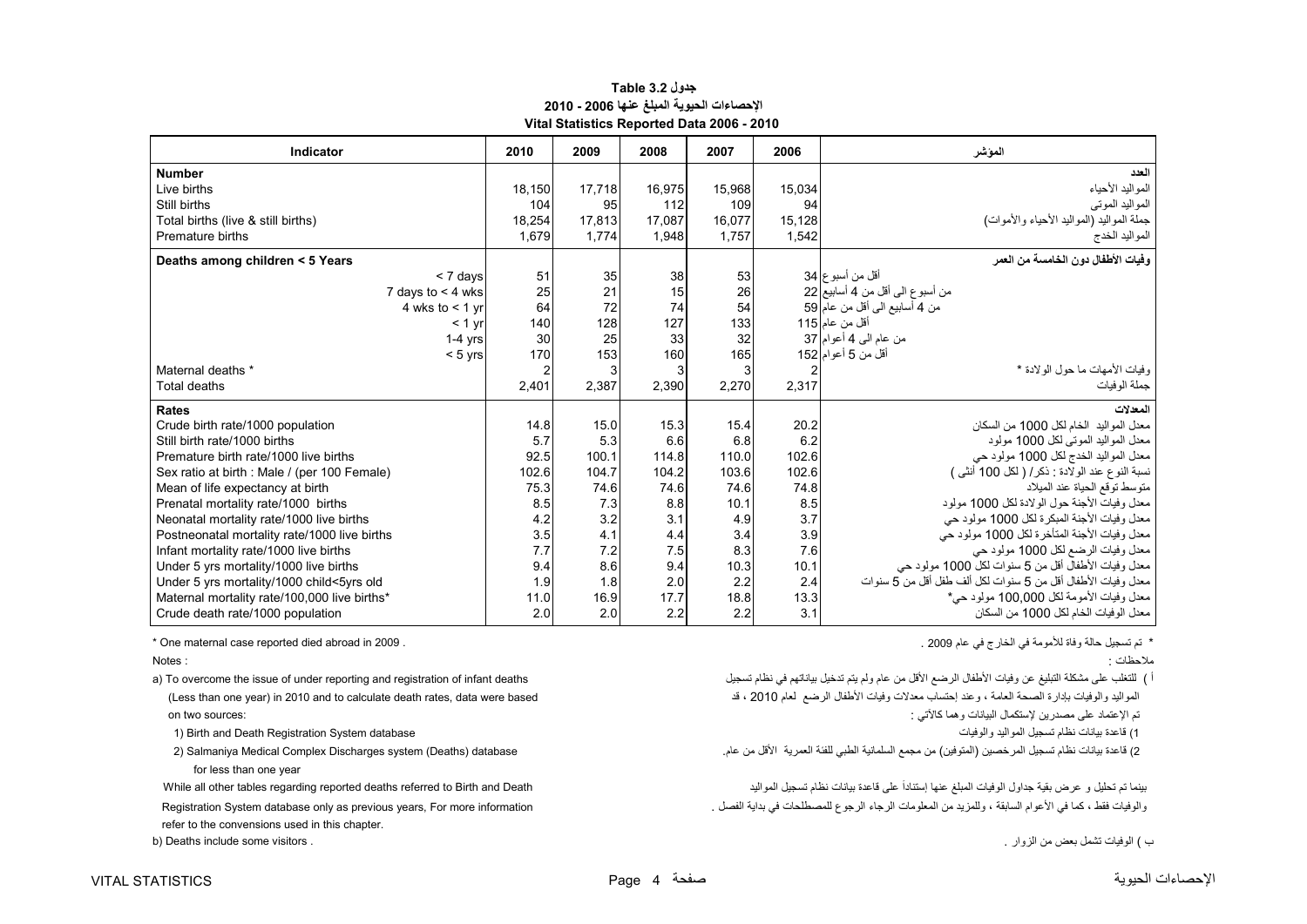| جدول 3.3 Table                                    |
|---------------------------------------------------|
| المواليد المبلغ عنهم حسب مكان الولادة والنوع 2010 |
| Reported Births by Place of Birth and Sex 2010    |

<span id="page-5-0"></span>

|                                    |             |                 | مواليد متعددة | جملة المواليد<br><b>Total Births</b> |                |        | <b>Still Births</b><br>المواليد الموتى |              |                | Live Births |      |              | المواليد الأحياء     |        |       |                                   |
|------------------------------------|-------------|-----------------|---------------|--------------------------------------|----------------|--------|----------------------------------------|--------------|----------------|-------------|------|--------------|----------------------|--------|-------|-----------------------------------|
|                                    |             |                 |               |                                      |                |        |                                        |              |                |             |      |              |                      |        |       |                                   |
|                                    | توأم رباعي  | توأم ثلاثى      | توأم زوجي     | الجملة                               | غير مبين       | أنشى   | ذكر                                    | الجملة       | غير مبين       | أنشى        | ذكر  | الجملة       | غير مبين             | أنشى   | ذكر   |                                   |
| <b>Place of Birth</b>              | Quadruplets | <b>Triplets</b> | <b>Twins</b>  | <b>Total</b>                         | <b>Unknown</b> | Female | Male                                   | <b>Total</b> | <b>Unknown</b> | Female      | Male | <b>Total</b> | Unknown              | Female | Male  | مكان الولادة                      |
| <b>MOH Hospitals</b>               |             | 14              | 225           | 11,764                               |                | 5,819  | 5,944                                  | 77           |                | 32          | 45   | 11,687       | $\blacktriangleleft$ | 5,787  | 5,899 | سنتشفيات وزارة الصحة              |
| Salmaniya Medical Complex          |             | 14              | 220           | 6,390                                |                | 3,169  | 3,220                                  | 66           |                | 25          | 41   | 6,324        |                      | 3,144  |       | مجمع السلمانية الطبي 3,179        |
| Muharraq Maternity Hospital        |             |                 |               | 1,328                                |                | 637    | 691                                    |              |                |             |      | 1,324        |                      | 635    |       | مستشفى المحرق للولادة 689         |
| Jidhafs Maternity Hospital         |             |                 |               | 3,999                                |                | 1,988  | 2,011                                  |              |                |             |      | 3,992        |                      | 1,983  |       | مستشفى جدحفص للولادة 2,009        |
| Sitra Maternity Hospital           |             |                 |               | 29                                   |                | 18     | 11                                     |              |                |             |      | 29           |                      | 18     |       | مستشفى سنرة للولادة 11            |
| Western Region Maternity Hospital  |             |                 |               | 15                                   |                |        |                                        |              |                |             |      | 15           |                      | 6      |       | مستشفى المنطقة الغربية للولادة 9  |
| <b>Riffa Maternity Hospital</b>    |             |                 |               |                                      |                |        |                                        |              |                |             |      |              |                      |        |       | مستشفى الرفاع للولادة 1           |
| <b>Health Center</b>               |             |                 |               | $\mathbf{2}$                         |                |        |                                        |              |                |             |      |              |                      |        |       | المراكز الصحية 1                  |
| <b>Military Hospital</b>           |             |                 | 49            | 3,578                                |                | 1,737  | 1,840                                  | 24           |                |             | 14   | 3,554        |                      | 1,728  | 1,826 | المستشفى العسكر ي                 |
| <b>Private Hospitals</b>           |             |                 | 32            | 2,357                                |                | 1,177  | 1,180                                  | 3            |                |             |      | 2,354        |                      | 1,174  | 1,180 | المستشفيات الخاصة                 |
| International Hospital of Bahrain  |             |                 |               | 178                                  |                | 103    | 75                                     |              |                |             |      | 178          |                      | 103    |       | مستشفى البحرين الدولي 75          |
| American Mission Hospital          |             |                 |               | 670                                  |                | 337    | 333                                    |              |                |             |      | 669          |                      | 336    |       | مستشفى الأرسالية الأمريكية 333    |
| Awali Hospital                     |             |                 |               | 133                                  |                | 65     | 68                                     |              |                |             |      | 133          |                      | 65     |       | مستشفى العوالي 68                 |
| Ibn Al-Nafees Hospital             |             |                 |               | 391                                  |                | 190    | 201                                    |              |                |             |      | 391          |                      | 190    |       | مستشفى إبن النفيس 201             |
| <b>Bahrain Specialist Hospital</b> |             |                 | 21            | 756                                  |                | 370    | 386                                    |              |                |             |      | 755          |                      | 369    |       | مستشفى البحرين التخصصي 386        |
| Noor Specialist Hospital           |             |                 |               | 82                                   |                | 41     | 41                                     |              |                |             |      | 81           |                      | 40     |       | مستشفى نور التخصصي 41             |
| Al-Hilal Hospital                  |             |                 |               | 31                                   |                | 18     | 13                                     |              |                |             |      | 31           |                      | 18     |       | مستشفى الهلال 13                  |
| Al-Kindy Specialist Hospital       |             |                 |               | 116                                  |                | 53     | 63                                     |              |                |             |      | 116          |                      | 53     |       | مستشفى الكندي التخصصي 63          |
| At Home and On Route to Hospital   |             |                 |               | 67                                   |                | 43     | 24                                     |              |                |             |      | 67           |                      | 43     | 24    | في المنزل وفي الطريق الى المستشفى |
| Born Abroad (Bahraini only)        |             |                 |               | 488                                  |                | 225    | 263                                    |              |                |             |      | 488          |                      | 225    | 263   | في الخارج  ( للبحرينيين فقط )     |
| <b>Total</b>                       |             | 15              | 313           | 18,254                               | 2              | 9,001  | 9,251                                  | 104          |                | 44          | 59   | 18,150       |                      | 8,957  | 9,192 | الجملة                            |

Source : Births and Deaths Registration Office - Public Health Directorate. .العامة الصحة إدارة - والوفيات المواليد تسجيل مكتب : المصدر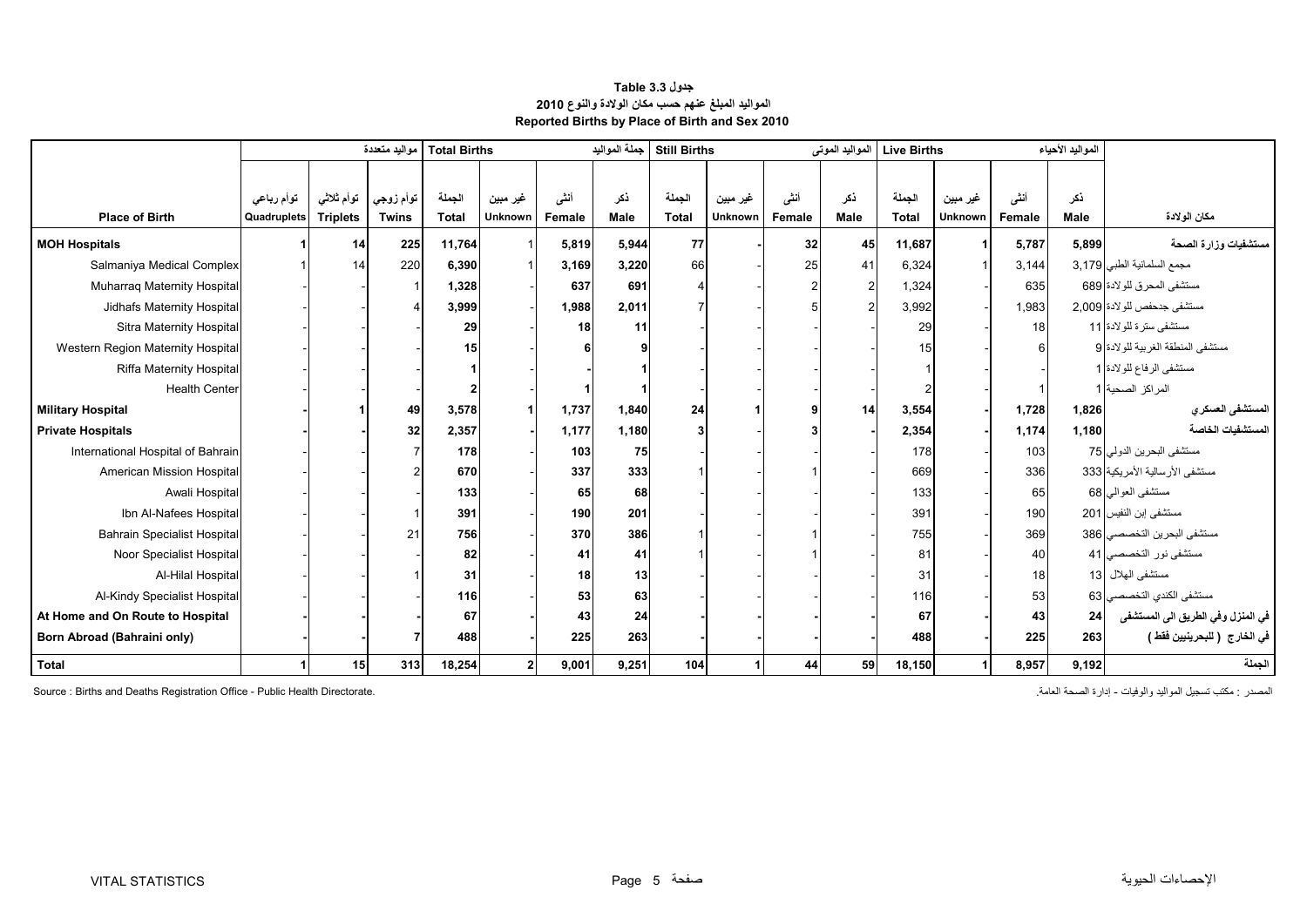### **جدول 3.4 Table المواليد األحياء المسجلون حسب مكان الوالدة والنوع وجنسية األب <sup>2010</sup> Registered Live Births by Place of Birth, Sex and Father's Nationality 2010**

<span id="page-6-0"></span>

|                                              | الجملة<br><b>Total</b> |                |             | Non-Bahraini           |                | غیر بحرینی         | <b>Bahraini</b>        |                | بحريني             |                                                |
|----------------------------------------------|------------------------|----------------|-------------|------------------------|----------------|--------------------|------------------------|----------------|--------------------|------------------------------------------------|
| <b>Place of Birth</b>                        | الجملة<br><b>Total</b> | أنشى<br>Female | نكر<br>Male | الجملة<br><b>Total</b> | أنشى<br>Female | ذكر<br><b>Male</b> | الجملة<br><b>Total</b> | أنشى<br>Female | نكر<br><b>Male</b> | مكان الولادة                                   |
| <b>Ministry of Health</b>                    | 11,564                 | 5,716          | 5,848       | 2,502                  | 1,219          | 1,283              | 9,062                  | 4,497          | 4,565              | وزارة الصحة                                    |
| Salmaniya Medical Complex                    | 6,209                  | 3.078          | 3,131       | 1.160                  | 557            | 603                | 5,049                  | 2,521          | 2,528              | مجمع السلمانية الطبي                           |
| <b>Muharraq Maternity</b>                    | 1,322                  | 635            | 687         | 473                    | 229            | 244                | 849                    | 406            | 443                | مستشفى المحرق للولادة                          |
| Jidhafs Maternity                            | 3,986                  | 1,978          | 2,008       | 866                    | 432            | 434                | 3,120                  | 1,546          | 1,574              | مستشفى جدحفص للولادة                           |
| <b>Sitra Maternity</b>                       | 29                     | 18             | 11          |                        |                |                    | 29                     | 18             | 11                 | مستشفى سترة للولادة                            |
| <b>Western Region Maternity</b>              | 15                     | 6              | 9           |                        |                |                    | 15                     |                | q                  | مستشفى المنطقة الغربية للولادة                 |
| <b>Riffa Maternity</b>                       |                        |                |             |                        |                |                    |                        |                |                    | مستشفى الرفاع للولادة                          |
| <b>Health Center</b>                         |                        |                |             |                        |                |                    |                        |                |                    | المراكز الصحية                                 |
| <b>Military Hospital</b>                     | 3,550                  | 1,726          | 1,824       | 1,031                  | 506            | 525                | 2,519                  | 1,220          | 1,299              | المستشفى العسكر ي                              |
| <b>Private Hospitals</b>                     | 2,349                  | 1,172          | 1,177       | 873                    | 437            | 436                | 1,476                  | 735            | 741                | المستشفيات الخاصة                              |
| International Hospital of Bahrain            | 177                    | 103            | 74          | 46                     | 31             | 15                 | 131                    | 72             | 59                 | مستشفى البحرين الدولي                          |
| <b>American Mission Hospital</b>             | 666                    | 334            | 332         | 379                    | 187            | 192                | 287                    | 147            | 140                | مستشفى الأرسالية الأمريكية                     |
| Awali Hospital                               | 133                    | 65             | 68          | 43                     | 19             | 24                 | 90                     | 46             | 44                 | مستشفى العوالى                                 |
| Ibn Al-Nafees Hospital                       | 391                    | 190            | 201         | 95                     | 42             | 53                 | 296                    | 148            | 148                | مستشفى إبن النفيس                              |
| <b>Bahrain Specialist Hospital</b>           | 754                    | 369            | 385         | 254                    | 132            | 122                | 500                    | 237            | 263                | مستشفى البحرين التخصصي                         |
| Noor Specialist Hospital                     | 81                     | 40             | 41          | 11                     | $\overline{7}$ | -4                 | 70                     | 33             | 37                 | مستشفى نور التخصصي                             |
| Al-Hilal Hospital                            | 31                     | 18             | 13          | 24                     | 14             | 10                 | $\overline{7}$         |                | 3                  | مستشفى الهلال                                  |
| Al-Kindy Specialist Hospital                 | 116                    | 53             | 63          | 21                     | 5              | 16                 | 95                     | 48             | 47                 | مستشفى الكندي التخصصي                          |
| At Home and on Route to Hospital             | 67                     | 43             | 24          | 13                     | 8              | 5                  | 54                     | 35             | 19                 | في المنزل وفي الطريق الى المستشفى              |
| <b>Born Abroad (Bahraini only)</b>           | 488                    | 225            | 263         | <b>NA</b>              | <b>NA</b>      | <b>NA</b>          | 488                    | 225            | 263                | في الخارج  ( للبحرينيين فقط )                  |
| Other Countries of Gulf Co-operation Council | 272                    | 128            | 144         | <b>NA</b>              | <b>NA</b>      | <b>NA</b>          | 272                    | 128            | 144                | الدول الأخرى لمجلس التعاون لدول الخليج العربية |
| <b>Other Arabic Countries</b>                | 108                    | 54             | 54          | <b>NA</b>              | <b>NA</b>      | <b>NA</b>          | 108                    | 54             | 54                 | الدول العربية الأخرى                           |
| <b>Asian Countries</b>                       | 23                     | 9              | 14          | <b>NA</b>              | <b>NA</b>      | <b>NA</b>          | 23                     | 9              | 14                 | الدول الأسيوية                                 |
| <b>European Countries</b>                    | 28                     | 13             | 15          | <b>NA</b>              | <b>NA</b>      | <b>NA</b>          | 28                     | 13             | 15                 | الدول الأوروبية                                |
| <b>American Countries</b>                    | 26                     | $\overline{7}$ | 19          | <b>NA</b>              | <b>NA</b>      | <b>NA</b>          | 26                     | $\overline{7}$ | 19                 | الأمريكتين                                     |
| <b>Other Countries</b>                       | 31                     | 14             | 17          | <b>NA</b>              | <b>NA</b>      | <b>NA</b>          | 31                     | 14             | 17                 | دول أخرى                                       |
| <b>Total</b>                                 | 18,018                 | 8,882          | 9,136       | 4,419                  | 2,170          | 2,249              | 13,599                 | 6,712          | 6,887              | الجملة                                         |

Note: Data is based on Father's Nationality. . األب جنسية حسب البيانات : مالحظة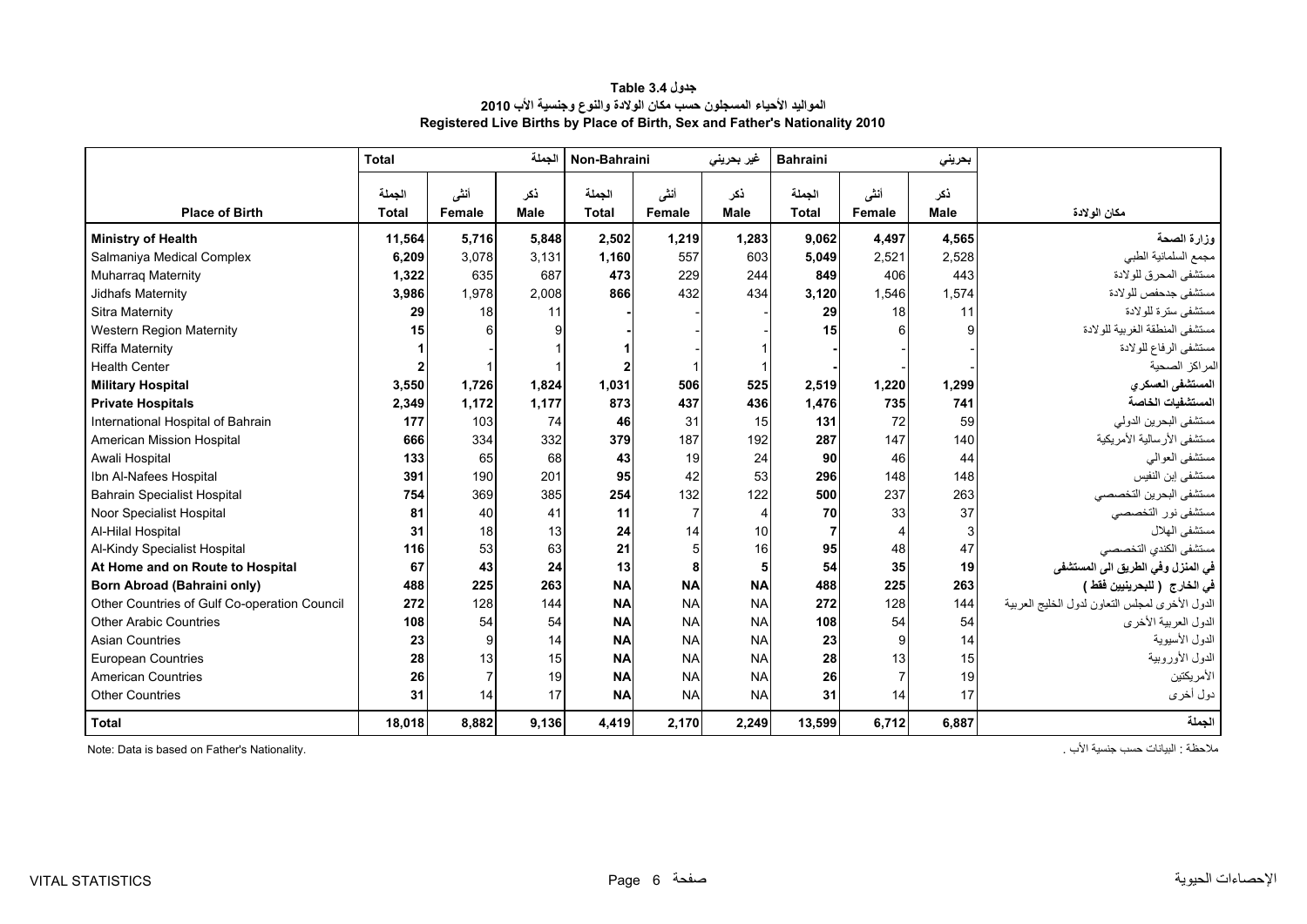**رسم بياني 3.1 Figure المواليد االحياء المسجلون حسب مكان الوالدة وجنسية األب <sup>2010</sup> Registered Live Births By Place of Birth & Father's Nationality 2010**

<span id="page-7-0"></span>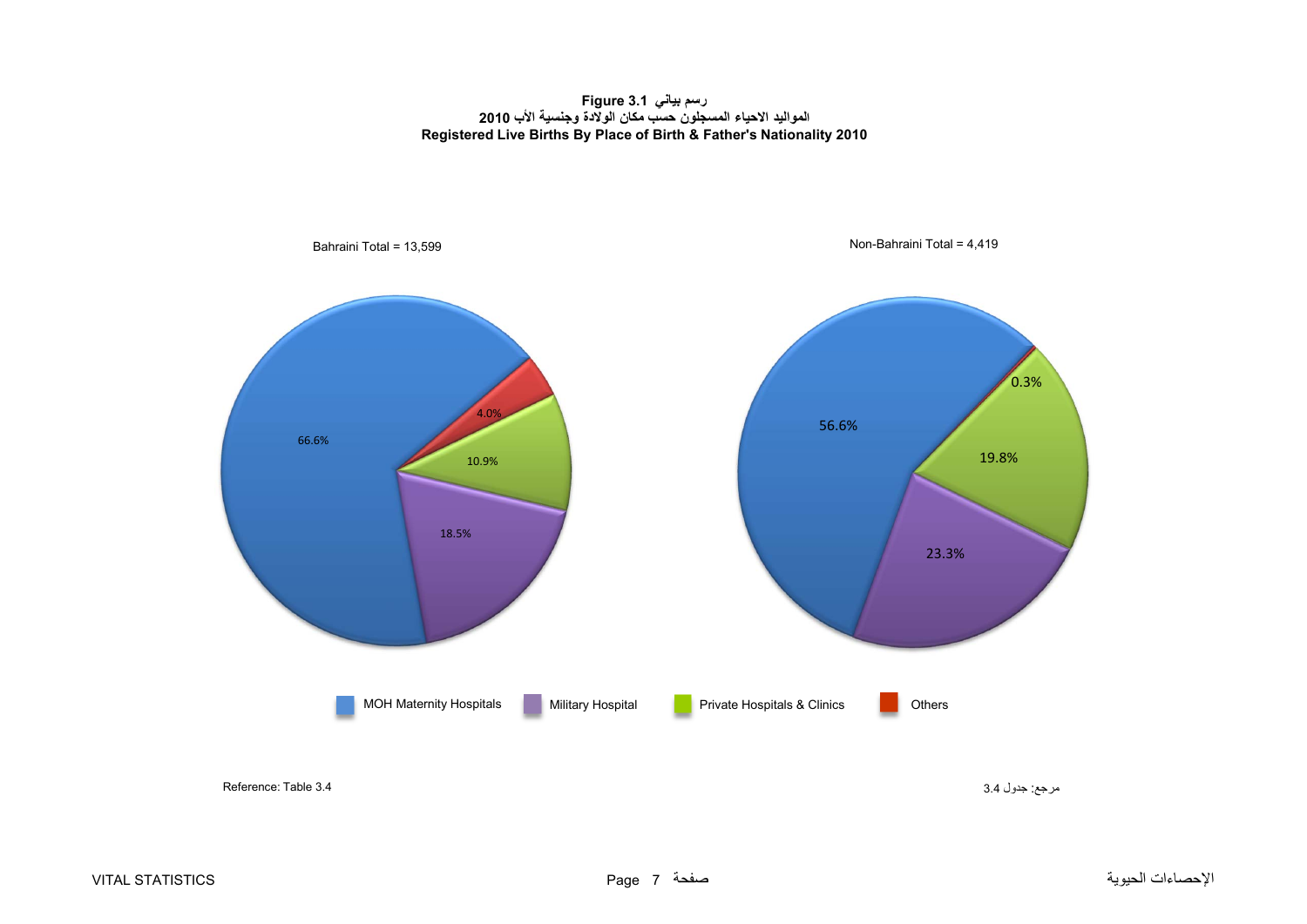**جدول 3.5 Table المواليد األحياء المسجلون حسب المنطقة الجغرافية وجنسية األب <sup>2010</sup> Registered Live Births by Geographical Region and Father's Nationality 2010**

<span id="page-8-0"></span>

|                                  |                 |                | المنطقة الجغرافية<br><b>Geographical Region</b> |                |                      |              |                 |           |              |           |                |               |                 |             |                                   |
|----------------------------------|-----------------|----------------|-------------------------------------------------|----------------|----------------------|--------------|-----------------|-----------|--------------|-----------|----------------|---------------|-----------------|-------------|-----------------------------------|
|                                  |                 |                |                                                 |                |                      |              |                 |           |              |           |                |               |                 |             |                                   |
|                                  |                 |                |                                                 | مدينة          |                      |              | مدينة           |           |              |           |                |               |                 |             |                                   |
|                                  | الجملة<br>Total | Undeter-       | الجنوبية                                        | حمد<br>Hamad   | الغربية              | الرفاع       | عيسى            | الوسطى    | سترة         | الشمالية  | جدحفص          | المنامة       | المحرق          | الحد        |                                   |
| <b>Place of Birth</b>            |                 | mined          | Southern                                        | Town           | Western              | <b>Riffa</b> | <b>Isa Town</b> | Central   | <b>Sitra</b> | Northern  | <b>Jidhafs</b> | <b>Manama</b> | <b>Muharrag</b> | <b>Hidd</b> | مكان الولادة                      |
|                                  |                 |                |                                                 |                |                      |              |                 |           |              |           |                |               |                 |             |                                   |
| <b>Bahraini</b>                  |                 |                |                                                 |                |                      |              |                 |           |              |           |                |               |                 |             | بحرينى                            |
| <b>Government Hospitals</b>      | 11,581          |                | 45                                              | 1268           | 855                  | 1263         | 736             | 1194      | 1106         | 1103      | 1292           | 945           | 1560            | 213         | المستشفيات الحكومية               |
| <b>Private Hospitals</b>         | 1,476           |                | 6                                               | 79             | 43                   | 175          | 81              | 224       | 54           | 127       | 129            | 221           | 279             | 58          | المستشفيات الخاصبة                |
| At Home and On route to Hospital | 54              |                |                                                 | 5              |                      |              |                 |           | 6            | 10        | 5 <sup>1</sup> | 9             | 9               |             | في المنزل وفي الطريق الى المستشفى |
| <b>Born Abroad</b>               | 488             |                | 3                                               | 57             | 13                   | 120          | 48              | 28        |              | 33        | 14             | 64            | 89              | 12          | في الخار ج                        |
| <b>Total</b>                     | 13,599          |                | 54                                              | 1.409          | 916                  | 1,558        | 866             | 1,449     | 1.173        | 1,273     | 1,440          | 1,239         | 1,937           | 284         | الحملة                            |
| Non-Bahraini                     |                 |                |                                                 |                |                      |              |                 |           |              |           |                |               |                 |             | غیر بحرینی                        |
| <b>Govermnent Hospitals</b>      | 3,533           |                | 16                                              | 181            | 49                   | 866          | 78              | 127       | 42           | 121       | 75             | 1268          | 630             | 79          | المستشفيات الحكومية               |
| Private Hospitals                | 873             |                |                                                 | $\overline{7}$ | 12                   | 54           |                 | 45        | $\mathsf{R}$ | 84        | 54             | 505           | 75              | 20          | المستشفيات الخاصة                 |
| At Home and On route to Hospital | 13              |                |                                                 |                | $\blacktriangleleft$ | 5            |                 |           |              |           |                | 4             | $\overline{2}$  |             | في المنزل وفي الطريق الى المستشفى |
| <b>Born Abroad</b>               | <b>NA</b>       | <b>NA</b>      | <b>NA</b>                                       | <b>NA</b>      | <b>NA</b>            | <b>NA</b>    | <b>NA</b>       | <b>NA</b> | <b>NA</b>    | <b>NA</b> | <b>NA</b>      | <b>NA</b>     | <b>NA</b>       | <b>NA</b>   | في الخار ج                        |
| <b>Total</b>                     | 4,419           | $\mathbf{c}$   | <b>16</b>                                       | 188            | 62                   | 925          | 86              | 172       | 50           | 205       | 130            | 1,777         | 707             | 99          | الجملة                            |
| <b>Total</b>                     |                 |                |                                                 |                |                      |              |                 |           |              |           |                |               |                 |             | الجملة                            |
| <b>Government Hospitals</b>      | 15,114          |                | 61                                              | 1.449          | 904                  | 2,129        | 814             | 1,321     | 1.148        | 1,224     | 1,367          | 2,213         | 2,190           | 292         | المستشفيات الحكو مبة              |
| Private Hospitals                | 2,349           |                | 6                                               | 86             | 55                   | 229          | 89              | 269       | 62           | 211       | 183            | 726           | 354             | 78          | المستشفيات الخاصبة                |
| At Home and On route to Hospital | 67              |                |                                                 | 5              | 6                    | 5            |                 |           | 6            | 10        | 6              | 13            | 11              |             | في المنزل وفي الطريق الى المستشفى |
| Born Abroad (Bahraini only)      | 488             |                |                                                 | 57             | 13                   | 120          | 48              | 28        |              | 33        | 14             | 64            | 89              | 12          | في الخارج ( للبحرينيين فقط )      |
| <b>Total</b>                     | 18,018          | 3 <sup>1</sup> | <b>70</b>                                       | 1,597          | 978                  | 2,483        | 952             | 1,621     | 1,223        | 1,478     | 1,570          | 3,016         | 2,644           | 383         | الجملة                            |

ملاحظة : البيانات حسب جنسية الأب . المستخدمة الألب جنسية الألب جنسية الألب جنسية الألب جنسية الألب جنسية الألب جنسية المستخدمة البيانات حسب البيانات حسب البيانات حسب البيانات حسب البيانات حسب البيانات حسب البيانات حسب الب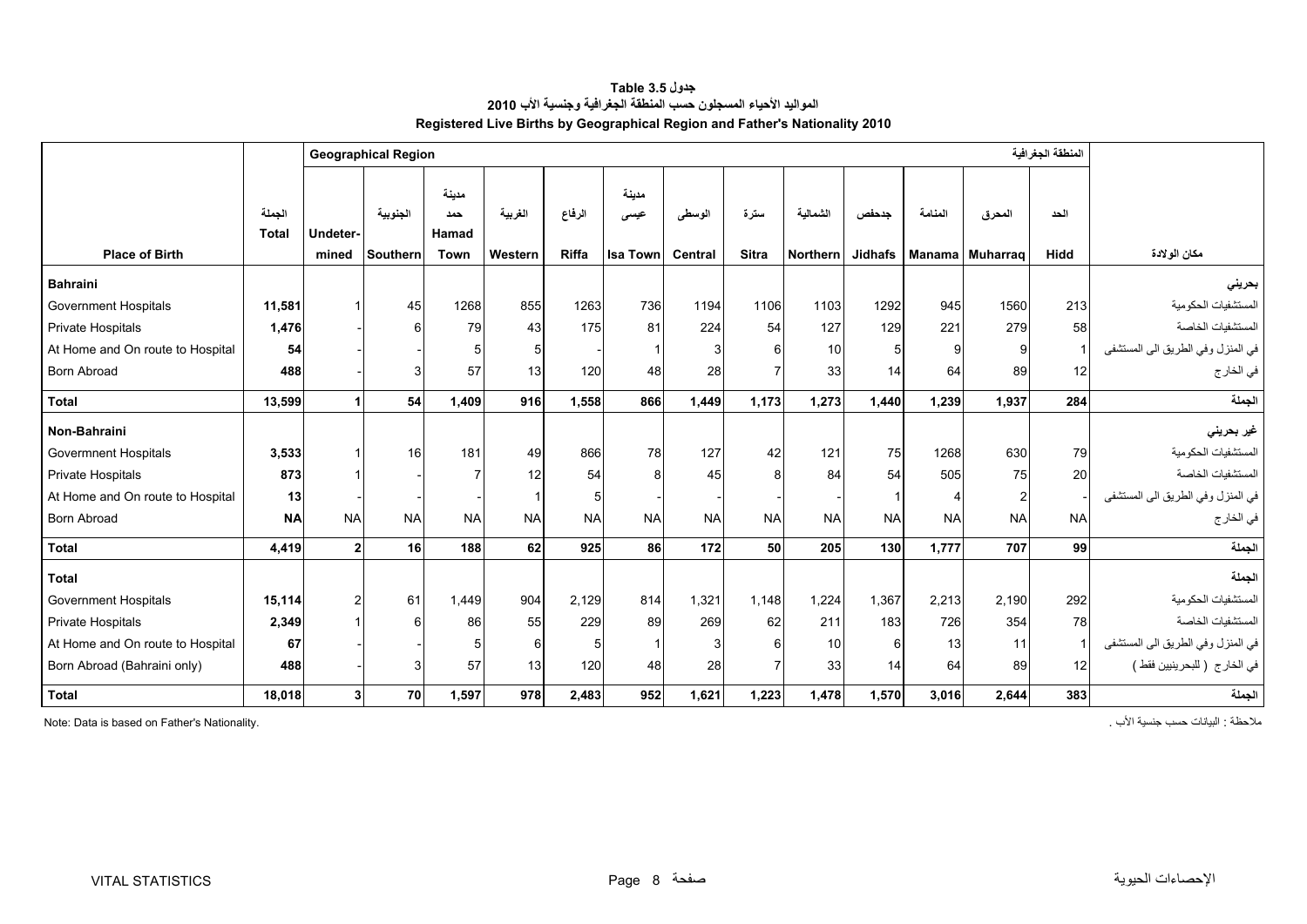<span id="page-9-0"></span>

|                                      | <b>Total</b> |        | الحملة | Non-Bahraini |        | غیر بحرینی | <b>Bahraini</b> |        | بحريني         |                               |
|--------------------------------------|--------------|--------|--------|--------------|--------|------------|-----------------|--------|----------------|-------------------------------|
|                                      | الجملة       | أننى   | ذكر    | الحملة       | أنشى   | ذكر        | الجملة          | أنشى   | نكر            |                               |
| <b>Health Region / Health Center</b> | <b>Total</b> | Female | Male   | <b>Total</b> | Female | Male       | <b>Total</b>    | Female | Male           | المنطقة الصحية / المركز الصحي |
| <b>Health Region I</b>               | 3,029        | 1,516  | 1,513  | 807          | 415    | 392        | 2,222           | 1,101  | 1,121          | المنطقة الصحية الأولى         |
| Muharrag                             | 866          | 440    | 426    | 302          | 154    | 148        | 564             | 286    | 278            | المحرق                        |
| Sh.Salman                            | 788          | 383    | 405    | 331          | 171    | 160        | 457             | 212    | 245            | الشيخ سلمان                   |
| National Bank of Bahrain - Arad      | 832          | 416    | 416    | 128          | 67     | 61         | 704             | 349    | 355            | بنك البحرين الوطني - عراد     |
| National Bank of Bahrain - Dair      | 539          | 276    | 263    | 45           | 23     | 22         | 494             | 253    | 241            | بنك البحرين الوطني - الدير    |
| Bank of Bahrain & Kuwait - Hidd      | 4            |        | 3      | 1            |        | 1          | 3               | 1      | $\overline{2}$ | بنك البحرين والكويت - الحد    |
| <b>Health Region II</b>              | 2,627        | 1,305  | 1,322  | 1,750        | 864    | 886        | 877             | 441    | 436            | المنطقة الصحية الثانية        |
| Naim                                 | 858          | 416    | 442    | 568          | 271    | 297        | 290             | 145    | 145            | النعيم                        |
| Ibn Sinna                            | 455          | 221    | 234    | 356          | 175    | 181        | 99              | 46     | 53             | ابن سينا                      |
| Sh.Sabah Al Salem                    | 841          | 437    | 404    | 462          | 235    | 227        | 379             | 202    | 177            | الشيخ صباح السالم             |
| Hoora                                | 473          | 231    | 242    | 364          | 183    | 181        | 109             | 48     | 61             | الحورة                        |
| Al Razi (Workers H.C.)               |              |        |        |              |        |            |                 |        |                | الرازي (علاج العمال)          |
| <b>Health Region III</b>             | 6,003        | 2,950  | 3,053  | 621          | 286    | 335        | 5,382           | 2,664  | 2,718          | المنطقة الصحية الثالثة        |
| <b>Isa Town</b>                      | 1,834        | 888    | 946    | 221          | 88     | 133        | 1.613           | 800    | 813            | مدينة عيسى                    |
| <b>Jidhafs</b>                       | 1,411        | 686    | 725    | 121          | 57     | 64         | 1,290           | 629    | 661            | جدحفص                         |
| Budayia                              | 1,477        | 720    | 757    | 204          | 103    | 101        | 1,273           | 617    | 656            | البديع                        |
| <b>Bilad Al Kadeem</b>               | 549          | 292    | 257    | 38           | 17     | 21         | 511             | 275    | 236            | بلاد القديم                   |
| A' Ali                               | 732          | 364    | 368    | 37           | 21     | 16         | 695             | 343    | 352            | عالى                          |
| <b>Health Region IV</b>              | 3,782        | 1,873  | 1,909  | 991          | 485    | 506        | 2,791           | 1,388  | 1,403          | المنطقة الصحية الرابعة        |
| Sitra                                | 748          | 371    | 377    | 30           | 15     | 15         | 718             | 356    | 362            | ستر ۃ                         |
| Hamad Kanoo                          | 1,221        | 598    | 623    | 420          | 211    | 209        | 801             | 387    | 414            | حمد کانو                      |
| East Riffa                           | 1,331        | 663    | 668    | 520          | 250    | 270        | 811             | 413    | 398            | الرفاع الشرقي                 |
| Ahmed Ali Kanoo                      | 482          | 241    | 241    | 21           | 9      | 12         | 461             | 232    | 229            | أحمد على كانو                 |
| <b>Health Region V</b>               | 2,575        | 1,238  | 1,337  | 249          | 120    | 129        | 2,326           | 1,118  | 1,208          | لمنطقة الصحبة الخامسة         |
| <b>Hamad Town</b>                    | 998          | 471    | 527    | 111          | 47     | 64         | 887             | 424    | 463            | مدبنة حمد                     |
| Mohammad Jassim Kanoo *              | 741          | 362    | 379    | 80           | 43     | 37         | 661             | 319    | 342            | محمد جاسم کانو *              |
| Kuwait                               | 746          | 361    | 385    | 27           | 13     | 14         | 719             | 348    | 371            | الكويت                        |
| Zallag                               | 90           | 44     | 46     | 31           | 17     | 14         | 59              | 27     | 32             | الزلاق                        |
| Jaw & Asker Clinic *                 |              |        |        |              |        |            |                 |        |                | عيادة جو وعسكر *              |
| Unknown                              |              |        | 2      |              |        |            |                 |        |                | غير مبين                      |
| <b>Total</b>                         | 18.018       | 8.882  | 9,136  | 4,419        | 2,170  | 2,249      | 13,599          | 6,712  | 6.887          | الجملة                        |

| جدول Table 3.6                                                                             |
|--------------------------------------------------------------------------------------------|
| المواليد الأحياء المسجلون حسب المنطقة الصحية / المركز الصحي والنوع وجنسية الأب 2010        |
| Registered Live Births by Health Region / Health Center, Sex and Father's Nationality 2010 |

\* Jaw and Asker Clinic Births registered at Mohammed Jassim Kanoo Health Center. كانو جاسم محمد بمركز محمد جاسم كانو جاسم كانو جاسم محمد بمسم محمد بمسم محمد بمسم محمد بمسكر بسركز محمد بمسم محمد بمسكر تسجيل مواليد تشجيل مو

Note: Data is based on Father's Nationality. . األب جنسية حسب البيانات : مالحظة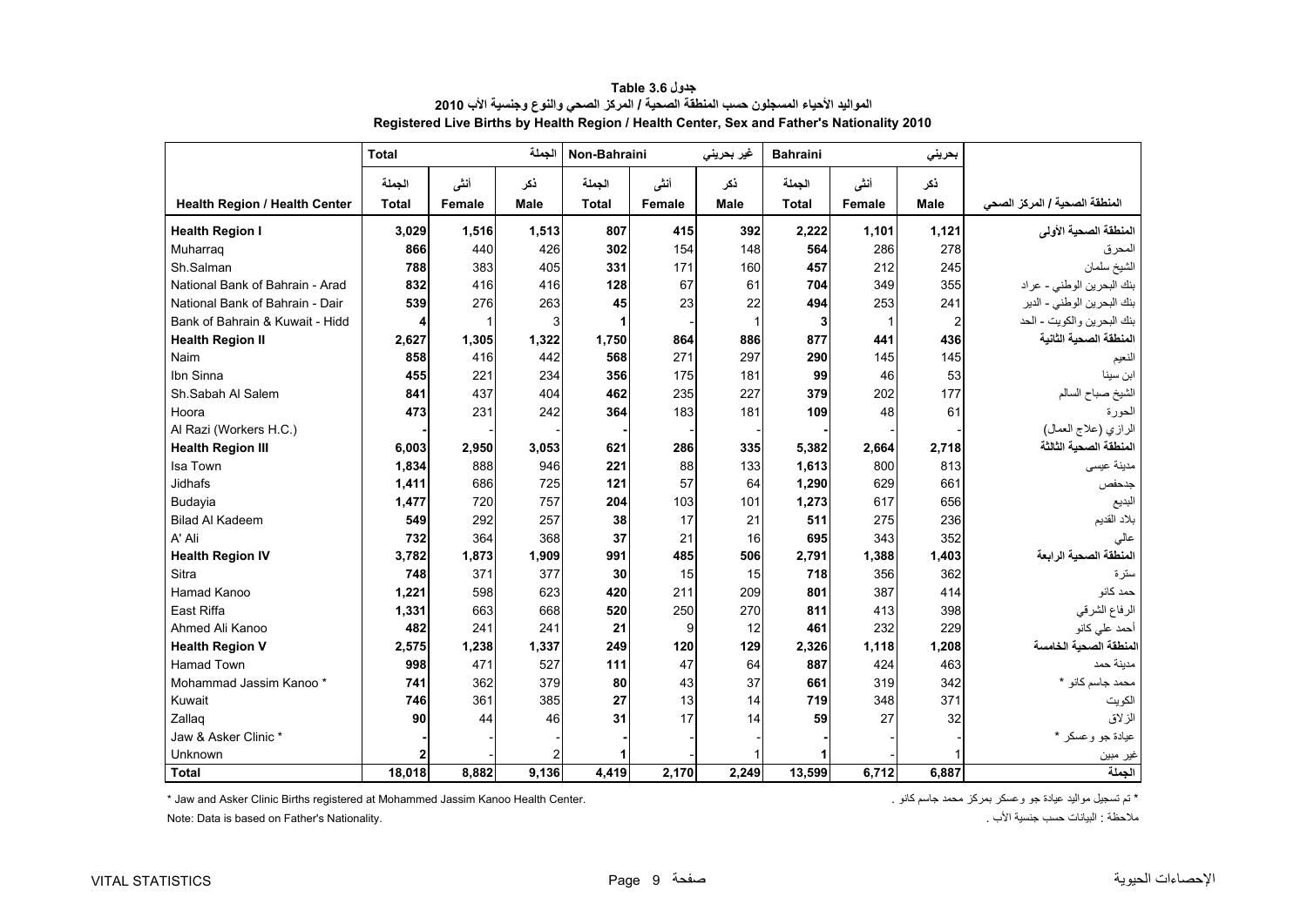<span id="page-10-0"></span>

|                        | Birth weight (kg)             |                |                | وزن المولود بالكيلوجرام | الأم<br><b>Mother</b> |                |        |                         |                            |                               |            |                                 |
|------------------------|-------------------------------|----------------|----------------|-------------------------|-----------------------|----------------|--------|-------------------------|----------------------------|-------------------------------|------------|---------------------------------|
| الجملة<br><b>Total</b> | غير مبين<br>Undete-<br>rmined | $4.5+$         | $4.0+$         | $3.5+$                  | $3.0+$                | $2.5+$         | $2.0+$ | $1.5+$                  | أقل من<br>Less than<br>1.5 | الجنسية<br><b>Nationality</b> |            | فنات العمر<br><b>Age Groups</b> |
|                        |                               |                |                |                         |                       |                |        |                         |                            | Bah                           | بحريني     | أقل من 15 less than             |
| 1                      |                               |                |                | 1                       |                       |                |        |                         |                            | - Non-Bah                     | غير بحريني |                                 |
| 267                    |                               |                | 4              | 42                      | 112                   | 78             | 24     | $\overline{\mathbf{c}}$ |                            | 5Bah                          | بحرينى     | $15-19$                         |
| 235                    |                               |                | $\overline{4}$ | 27                      | 101                   | 66             | 23     | 6                       |                            | 6 Non-Bah                     | غير بحريني |                                 |
| 2,711                  |                               | 2              | 59             | 436                     | 1124                  | 781            | 222    | 43                      |                            | 44 Bah                        | بحريني     | $20 - 24$                       |
| 1,122                  |                               | $\overline{c}$ | 32             | 189                     | 494                   | 310            | 77     | 8                       |                            | 10 Non-Bah                    | غير بحريني |                                 |
| 3,927                  |                               | 13             | 128            | 771                     | 1652                  | 975            | 258    | 72                      |                            | 58 Bah                        | بحريني     | 25-29                           |
| 1,889                  | 3                             | 6              | 76             | 378                     | 816                   | 460            | 119    | 20                      |                            | 11 Non-Bah                    | غير بحريني |                                 |
| 3,095                  | $\mathbf{1}$                  | 23             | 149            | 667                     | 1268                  | 690            | 204    | 52                      |                            | 41 Bah                        | بحريني     | 30-34                           |
| 1,655                  |                               | 9              | 79             | 358                     | 699                   | 364            | 101    | 37                      |                            | 8 Non-Bah                     | غير بحريني |                                 |
| 1,593                  |                               | 20             | 88             | 349                     | 652                   | 335            | 111    | 21                      |                            | 17 Bah                        | بحريني     | 35-39                           |
| 745                    | 1                             | 8              | 47             | 149                     | 311                   | 149            | 48     | 17                      |                            | 15 Non-Bah                    | غير بحريني |                                 |
| 512                    |                               | 11             | 31             | 107                     | 235                   | 85             | 30     | $\overline{7}$          |                            | 6Bah                          | بحريني     | 40-44                           |
| 170                    |                               | 2              | $\overline{7}$ | 36                      | 66                    | 41             | 12     | 5                       |                            | 1 Non-Bah                     | غير بحريني |                                 |
| 59                     |                               | $\overline{2}$ | 5              | 12                      | 15                    | 20             | 3      | 1                       |                            | 1 Bah                         | بحريني     | 45-49                           |
| 25                     |                               |                |                | 10                      | 10                    | 5              |        |                         |                            | Non-Bah                       | غير بحريني |                                 |
| 3                      |                               |                |                | $\overline{\mathbf{c}}$ |                       |                |        |                         |                            | Bah                           | بحرينى     | $50+$                           |
| 5                      |                               |                |                | $\mathbf{1}$            | $\overline{2}$        | $\overline{2}$ |        |                         |                            | -Non-Bah                      | غير بحريني |                                 |
| 2                      |                               |                |                |                         | 2                     |                |        |                         |                            | -Bah                          | بحريني     | Unknown                         |
| $\mathbf{2}$           |                               |                |                |                         | $\overline{2}$        |                |        |                         |                            | Non-Bah                       | غير بحريني |                                 |
| 12,169                 | 1                             | 71             | 464            | 2,386                   | 5,061                 | 2,964          | 852    | 198                     |                            | 172 Bah                       | بحريني     |                                 |
| 5,849                  | 5                             | 28             | 245            | 1,149                   | 2,501                 | 1,397          | 380    | 93                      |                            | 51 Non-Bah                    | غير بحريني | الجملة<br><b>Total</b>          |
| 18,018                 | 6                             | 99             | 709            | 3,535                   | 7,562                 | 4,361          | 1,232  | 291                     |                            | 223 Total                     | الجملة     |                                 |

#### **جدول 3.7 Table المواليد األحياء المسجلون حسب وزن المولود وجنسية وعمر األم<sup>2010</sup> Registered Live Births by Birth Weight, Mother's Nationality and Age Groups 2010**

ملاحظة : البيانات حسب جنسية الأم . المستحسب المستقدم المستقدم المستقدم المستقدم المستقدم البيانات حسب جنسية الأم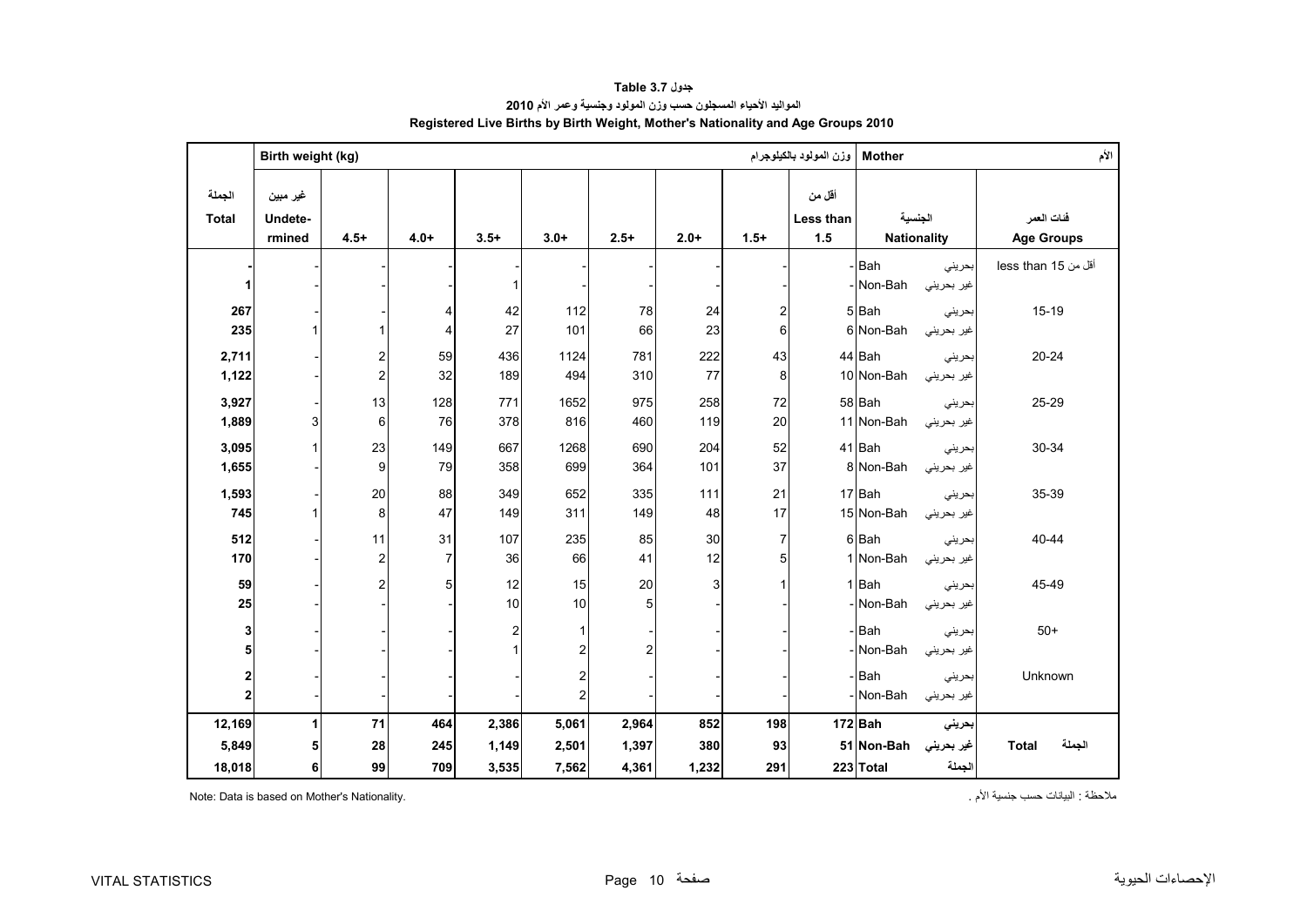#### **رسم بياني 3.2 Figure وزن المواليد ( بالكيلو جرام ) حسب جنسية األم <sup>2010</sup> Births Weight (kg) By Mother's Nationality 2010**

Note: - Low birth weight: Less than 2500 g (up to and including 2499 g). - Very low birth weight: Less than 1500 g (up to and including 1499 g). - Extremely low birth weight:



0.5

4.2

19.6

42.8

23.9

0.1

Undetermined



Cumulative Percentage

1.4

0

10

20

30

40

50

<span id="page-11-0"></span>Percentage

1.6

**Bahraini**



Cumulative Percentage



مرجع: جدول 3.7 3.7 Table :Reference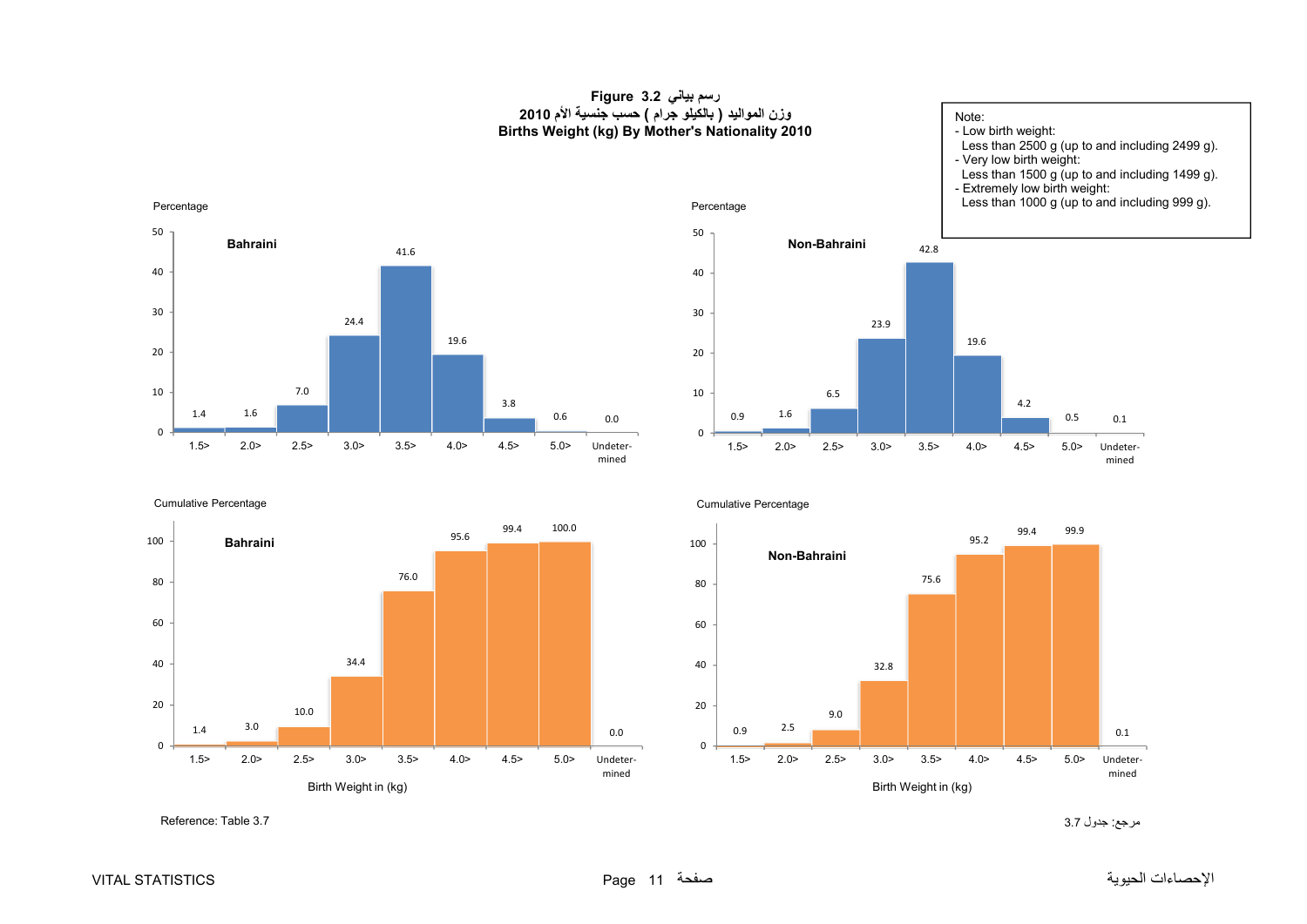<span id="page-12-0"></span>

|                        |                               |       | Interval between current delivery and previous pregnancy |                |                |                         |       |       | الفترة بين الولادة الحالية والحمل السابق |                                          | <b>Mother</b>                 |            | الأم                            |
|------------------------|-------------------------------|-------|----------------------------------------------------------|----------------|----------------|-------------------------|-------|-------|------------------------------------------|------------------------------------------|-------------------------------|------------|---------------------------------|
| الجملة<br><b>Total</b> | غير مبين<br>Undete-<br>rmined | $7+$  | $6+$                                                     | $5+$           | $4+$           | $3+$                    | $2+$  | $1+$  | أقل من<br>Less than<br>$\mathbf{1}$      | الولادة<br>الأولى<br><b>1st Delivery</b> | الجنسية<br><b>Nationality</b> |            | فئات العمر<br><b>Age Groups</b> |
|                        |                               |       |                                                          |                |                |                         |       |       |                                          |                                          | - Bah                         | بحريني     | أقل من 15 less than             |
|                        |                               |       |                                                          |                |                |                         |       |       |                                          |                                          | 1 Non-Bah                     | غير بحريني |                                 |
| 267                    | 4                             |       |                                                          |                |                | $\overline{c}$          | 10    | 21    |                                          |                                          | 229 Bah                       | بحريني     | $15-19$                         |
| 235                    | 4                             |       |                                                          |                |                | 4                       | 6     | 38    | 3                                        |                                          | 179 Non-Bah                   | غير بحريني |                                 |
| 2,711                  | 32                            |       |                                                          | 18             | 77             | 162                     | 278   | 366   | 13                                       | 1,758 Bah                                |                               | بحريني     | 20-24                           |
| 1,122                  | 6                             | 4     |                                                          | 16             | 36             | 82                      | 149   | 221   | 5                                        |                                          | 596 Non-Bah                   | غیر بحرینی |                                 |
| 3,927                  | 49                            | 61    | 87                                                       | 225            | 397            | 595                     | 725   | 565   | 18                                       | 1,205 Bah                                |                               | بحريني     | 25-29                           |
| 1,889                  | 13                            | 58    | 53                                                       | 98             | 148            | 225                     | 313   | 303   | 6                                        |                                          | 672 Non-Bah                   | غير بحريني |                                 |
| 3,095                  | 25                            | 301   | 215                                                      | 352            | 395            | 517                     | 513   | 413   | 9                                        |                                          | 355 Bah                       | بحريني     | 30-34                           |
| 1,655                  | 14                            | 171   | 111                                                      | 130            | 199            | 231                     | 260   | 218   | 6                                        |                                          | 315 Non-Bah                   | غير بحريني |                                 |
| 1,593                  | 8                             | 310   | 115                                                      | 186            | 206            | 240                     | 245   | 165   | 3                                        |                                          | 115 Bah                       | بحريني     | 35-39                           |
| 745                    | 3                             | 133   | 45                                                       | 84             | 82             | 84                      | 117   | 109   |                                          |                                          | 88 Non-Bah                    | غير بحريني |                                 |
| 512                    | $\overline{c}$                | 169   | 50                                                       | 60             | 65             | 56                      | 58    | 30    |                                          |                                          | 22 Bah                        | بحريني     | 40-44                           |
| 170                    |                               | 57    | 16                                                       | 12             | 11             | 11                      | 32    | 17    |                                          |                                          | 14 Non-Bah                    | غیر بحرینی |                                 |
| 59                     |                               | 31    |                                                          | $\overline{c}$ | 5              | $\overline{\mathbf{c}}$ | 9     | 4     |                                          |                                          | 1 Bah                         | بحريني     | 45-49                           |
| 25                     |                               | 11    |                                                          | $\mathfrak{p}$ |                | 5                       |       |       |                                          |                                          | 2 Non-Bah                     | غير بحريني |                                 |
| 3                      |                               |       |                                                          |                |                |                         |       |       |                                          |                                          | - Bah                         | بحريني     | $50+$                           |
|                        |                               |       |                                                          |                | $\overline{c}$ |                         |       |       |                                          |                                          | 1 Non-Bah                     | غير بحريني |                                 |
|                        |                               |       |                                                          |                |                |                         |       |       |                                          |                                          | 2 Bah                         | بحريني     | Unknown                         |
| $\overline{2}$         |                               |       |                                                          |                |                |                         |       |       |                                          |                                          | 1 Non-Bah                     | غير بحريني |                                 |
| 12,169                 | 120                           | 877   | 476                                                      | 843            | 1,145          | 1,574                   | 1,839 | 1,564 | 44                                       | $3,687$ Bah                              |                               | بحرينى     |                                 |
| 5,849                  | 40                            | 434   | 232                                                      | 342            | 480            | 642                     | 879   | 911   | 20                                       |                                          | غير بحريني Non-Bah 1,869      |            | الجملة Total                    |
| 18,018                 | 160                           | 1,311 | 708                                                      | 1,185          | 1,625          | 2,216                   | 2,718 | 2,475 | 64                                       |                                          | 5,556 Total                   | الجملة     |                                 |

**جدول 3.8 Table المواليد األحياء المسجلون حسب الفترة بين الوالدات وجنسية وعمر األم <sup>2010</sup> Registered Live Births by Birth Intervals, Mother's Nationality and Age Groups 2010** 

ملاحظة : البيانات حسب جنسية الأم . البيانات حسب جنسية الأم جنسية الأم جنسية الأم جنسية الأم جنسية الأم . البيانات حسب جنسية الأم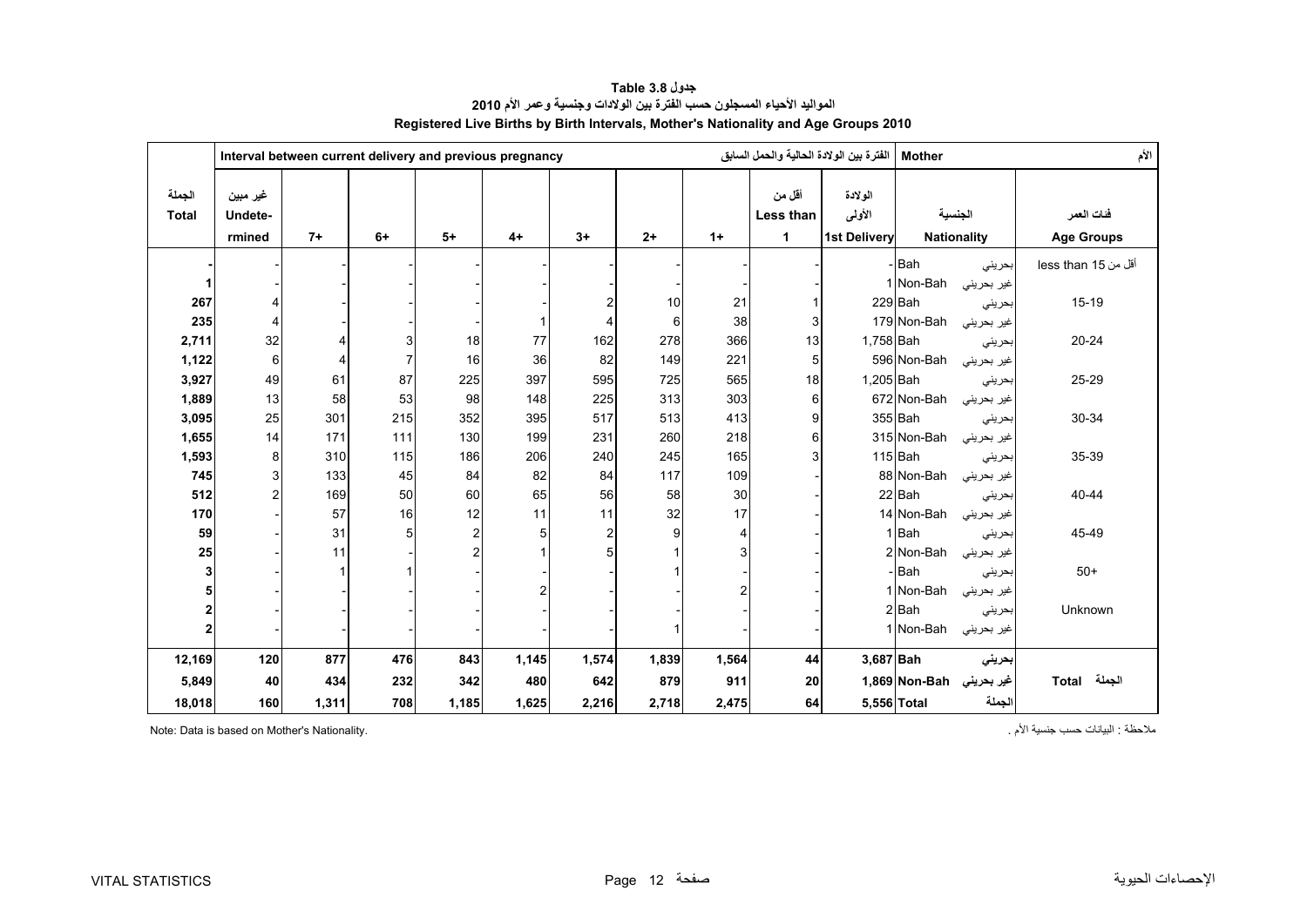<span id="page-13-0"></span>

| <b>Total</b> |        | الجملة      | Non-Bahraini |        | غير بحريني  | <b>Bahraini</b> |        | بحريني      |                        |
|--------------|--------|-------------|--------------|--------|-------------|-----------------|--------|-------------|------------------------|
|              |        |             |              |        |             |                 |        |             |                        |
| الجملة       | أنشى   | ذكر         | الجملة       | أنشى   | ذكر         | الجملة          | أنثى   | ذكر         | عمر الجنين (بالأسابيع) |
| <b>Total</b> | Female | <b>Male</b> | <b>Total</b> | Female | <b>Male</b> | <b>Total</b>    | Female | <b>Male</b> | Age of Fetus (weeks)   |
| 78           | 41     | 37          | 22           | 8      | 14          | 56              | 33     | 23          | less than 28 weeks     |
| 33           | 22     | 11          | 10           | 9      | 1           | 23              | 13     | 10          | 28                     |
| 28           | 16     | 12          | 10           | 5      | 5           | 18              | 11     | 7           | 29                     |
| 43           | 23     | 20          | 14           | 6      | 8           | 29              | 17     | 12          | 30                     |
| 58           | 28     | 30          | 14           | 6      | 8           | 44              | 22     | 22          | 31                     |
| 83           | 41     | 42          | 22           | 8      | 14          | 61              | 33     | 28          | 32                     |
| 120          | 46     | 74          | 32           | 14     | 18          | 88              | 32     | 56          | 33                     |
| 172          | 83     | 89          | 49           | 26     | 23          | 123             | 57     | 66          | 34                     |
| 248          | 129    | 119         | 62           | 39     | 23          | 186             | 90     | 96          | 35                     |
| 816          | 396    | 420         | 237          | 114    | 123         | 579             | 282    | 297         | 36                     |
| 1,915        | 940    | 975         | 621          | 301    | 320         | 1,294           | 639    | 655         | 37                     |
| 3,634        | 1,744  | 1,890       | 1,173        | 544    | 629         | 2,461           | 1,200  | 1,261       | 38                     |
| 4,586        | 2,240  | 2,346       | 1,422        | 729    | 693         | 3,164           | 1,511  | 1,653       | 39                     |
| 6,204        | 3,133  | 3,071       | 2,161        | 1,077  | 1,084       | 4,043           | 2,056  | 1,987       | 40 & over              |
| 18,018       | 8,882  | 9,136       | 5,849        | 2,886  | 2,963       | 12,169          | 5,996  | 6,173       | الجملة<br><b>Total</b> |

**جدول 3.9 Table المواليد األحياء المسجلون حسب جنسية األم ونوع وعمرالجنين <sup>2010</sup> Registered Live Births by Mother's Nationality, Sex and Age of Fetus 2010**

Note: Data is based on Mother's Nationality. . األم جنسية حسب البيانات : مالحظة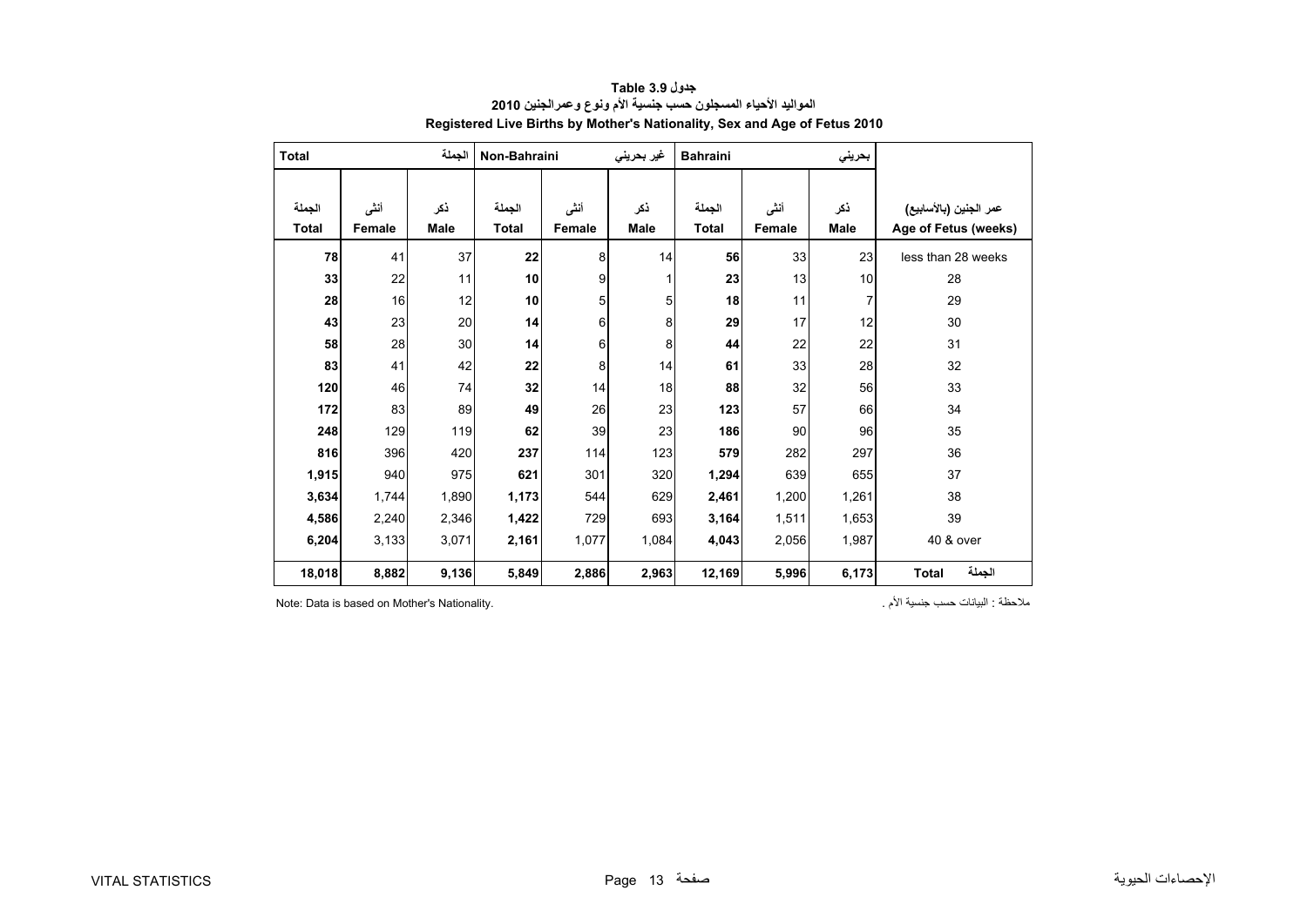<span id="page-14-0"></span>

|              | <b>Total</b> |        | الحملة      | Non-Bahraini |        | غیر بحرینی | <b>Bahraini</b> |        | بحريني |          |
|--------------|--------------|--------|-------------|--------------|--------|------------|-----------------|--------|--------|----------|
|              |              |        |             |              |        |            |                 |        |        |          |
|              | الجملة       | أنشى   | ذكر         | الجملة       | أنشى   | ذكر        | الجملة          | أنشى   | ذكر    |          |
| Governorate  | Total        | Female | <b>Male</b> | Total        | Female | Male       | Total           | Female | Male   | المحافظة |
| Capital      | 3,245        | 1,611  | 1,634       | 1,805        | 890    | 915        | 1,440           | 721    | 719    | العاصمة  |
| Central      | 4,861        | 2,414  | 2,447       | 616          | 289    | 327        | 4,245           | 2,125  | 2,120  | الوسطى   |
| Muharrag     | 3,027        | 1,516  | 1,511       | 806          | 415    | 391        | 2,221           | 1,101  | 1,120  | المحرق   |
| Northern     | 5,437        | 2,650  | 2,787       | 534          | 260    | 274        | 4,903           | 2,390  | 2,513  | الشمالية |
| Southern     | 1,445        | 691    | 754         | 656          | 316    | 340        | 789             | 375    | 414    | الجنوبية |
| Undetermined |              |        | 3           | 2            |        | 2          |                 |        |        | غير مبين |
| <b>Total</b> | 18,018       | 8,882  | 9,136       | 4,419        | 2,170  | 2,249      | 13,599          | 6,712  | 6,887  | الجملة   |

#### **جدول 3.10 Table المواليد األحياء المسجلون حسب المحافظات والنوع وجنسية األب <sup>2010</sup> Registered Live Births by Governorates, Sex and Father's Nationality 2010**

Note: Data is based on Father's Nationality. . األب جنسية حسب البيانات : مالحظة

|              | <b>Total</b>           |                | الجملة             | Non-Bahraini           |                | غیر بحرینی         | <b>Bahraini</b>        |                | بحريني             |          |
|--------------|------------------------|----------------|--------------------|------------------------|----------------|--------------------|------------------------|----------------|--------------------|----------|
| Governorate  | الحملة<br><b>Total</b> | أنشى<br>Female | ذكر<br><b>Male</b> | الجملة<br><b>Total</b> | أنشى<br>Female | ذكر<br><b>Male</b> | الجملة<br><b>Total</b> | أنشى<br>Female | ذكر<br><b>Male</b> | المحافظة |
| Capital      | 542                    | 218            | 324                | 225                    | 55             | 170                | 317                    | 163            | 154                | العاصمة  |
| Central      | 665                    | 261            | 404                | 101                    | 16             | 85                 | 564                    | 245            | 319                | الوسطى   |
| Muharraq     | 463                    | 189            | 274                | 52                     | 16             | 36                 | 411                    | 173            | 238                | المحرق   |
| Northern     | 582                    | 261            | 321                | 58                     | 17             | 41                 | 524                    | 244            | 280                | الشمالية |
| Southern     | 149                    | 52             | 97                 | 54                     | 10             | 44                 | 95                     | 42             | 53                 | الجنوبية |
| <b>Total</b> | 2,401                  | 981            | 1,420              | 490                    | 114            | 376                | 1,911                  | 867            | 1,044              | الجملة   |

#### **الوفيات المبلغ عنھا حسب المحافظات والنوع والجنسية <sup>2010</sup> Reported Deaths by Governorates, Sex and Nationality 2010 جدول 3.11 Table**

مالحظة : الوفيات تشمل بعض من الزوار . . visitors some include Deaths :Note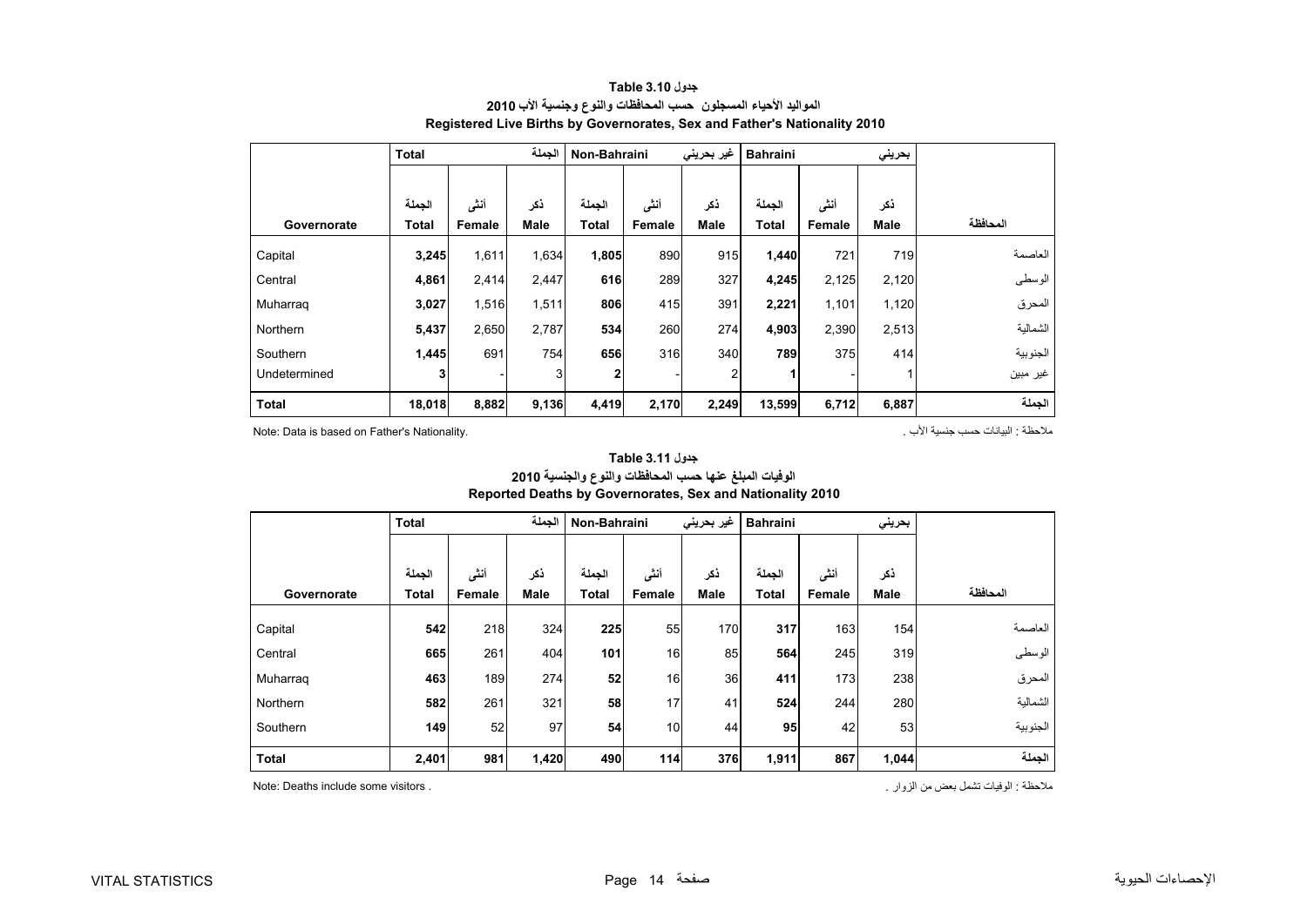**رسم بياني 3.3 Figure معدل المواليد والوفيات الخام المسجلين لكل <sup>1000</sup> من السكان حسب الجنسية <sup>2001</sup> - <sup>2010</sup> Crude Registered Birth & Death Rate Per 1000 Population by Nationality 2001- 2010**

<span id="page-15-0"></span>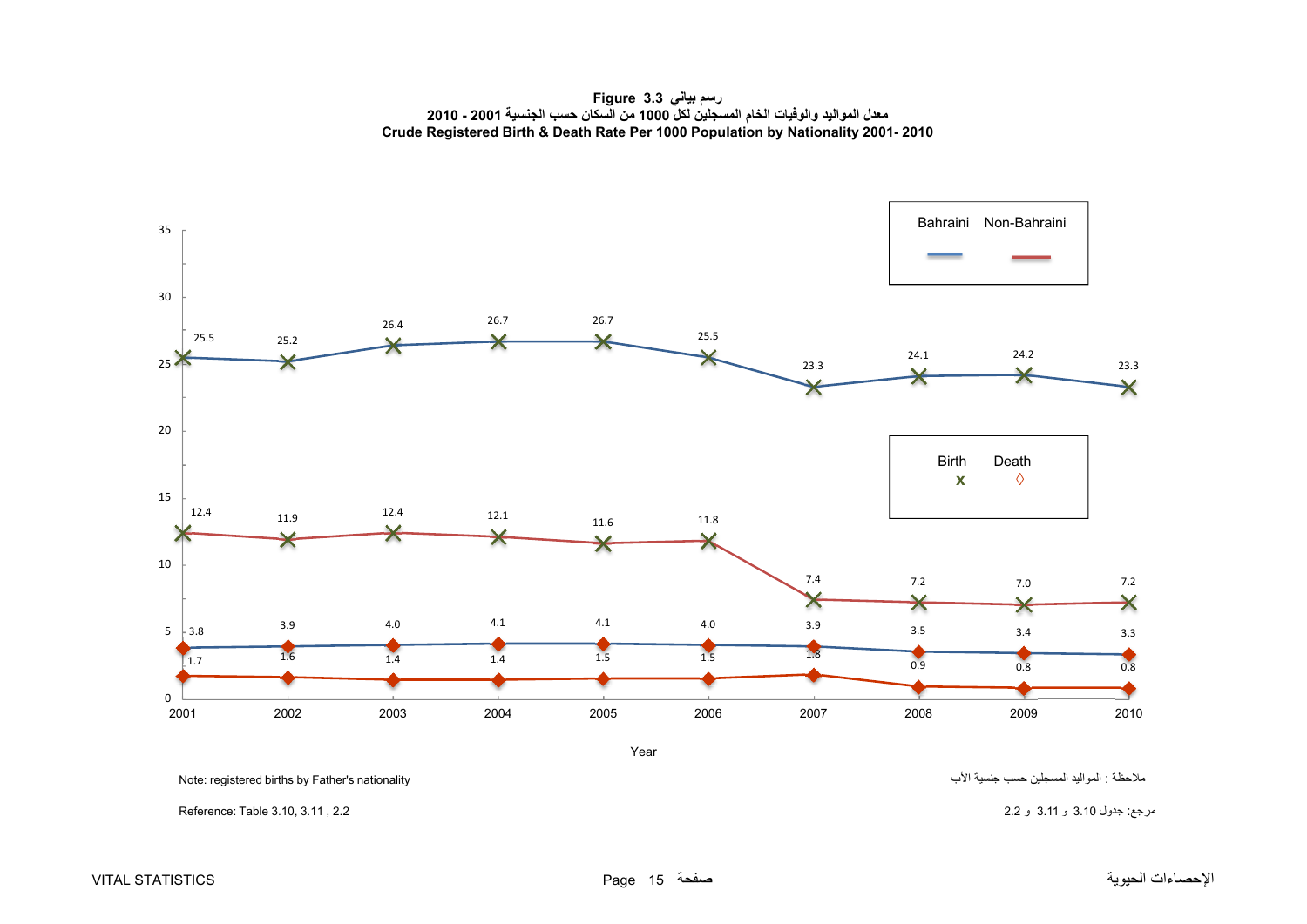<span id="page-16-0"></span>

|                                              | <b>Total</b>           |                | الجملة             | Non-Bahraini           |                | غير بحريني         | <b>Bahraini</b>         |                 | بحريني             |                                                |
|----------------------------------------------|------------------------|----------------|--------------------|------------------------|----------------|--------------------|-------------------------|-----------------|--------------------|------------------------------------------------|
| <b>Place of Death</b>                        | الجملة<br><b>Total</b> | أننى<br>Female | نكر<br><b>Male</b> | الجملة<br><b>Total</b> | أنثى<br>Female | ذكر<br><b>Male</b> | الجملة<br><b>Total</b>  | أنشى<br>Female  | نكر<br><b>Male</b> | مكان الوفاة                                    |
| <b>Ministry of Health Hospitals</b>          | 1,240                  | 556            | 684                | 201                    | 54             | 147                | 1,039                   | 502             | 537                | وزارة الصحة                                    |
| Salmaniya Medical Complex                    | 1,218                  | 550            | 668                | 195                    | 53             | 142                | 1,023                   | 497             | 526                | مجمع السلمانية الطبي                           |
| <b>Psychiatric Hospital</b>                  |                        |                |                    |                        |                |                    |                         |                 |                    | مستشفى الطب النفسى                             |
| Jidhafs Maternity Hospital                   |                        |                |                    |                        |                |                    |                         |                 |                    | مستشفى جدحفص للولادة                           |
| Muharraq Maternity Hospital                  |                        |                |                    |                        |                |                    |                         |                 |                    | مستشفى المحرق للولادة                          |
| <b>Health Centers</b>                        | 17                     | -6             | 11                 |                        |                |                    | 12                      | 5               |                    | المراكز الصحية                                 |
| <b>Other Government Hospitals</b>            | 295                    | 120            | 175                | 30                     | 12             | 18                 | 265                     | 108             | 157                | مؤسسات حكومية أخري                             |
| <b>Military Hospital</b>                     | 295                    | 120            | 175                | 30                     | 12             | 18                 | 265                     | 108             | 157                | المستشفى العسكري                               |
| <b>Private Sector</b>                        | 37                     | 21             | 16                 | 14                     |                |                    | 23                      | 14              |                    | القطاع الخاص                                   |
| Private Clinics & Polyclinics                |                        |                |                    |                        |                |                    |                         |                 |                    | العيادات والمجمعات الخاصة                      |
| American Mission Hospital                    |                        |                |                    |                        |                |                    |                         |                 |                    | مستشفى الأرسالية الأمريكية                     |
| Awali Hospital                               |                        |                |                    |                        |                |                    |                         |                 |                    | مستشفى العوالمي                                |
| International Hospital of Bahrain            | 14                     | 10             |                    |                        |                |                    |                         |                 |                    | مستشفى البحرين الدولي                          |
| <b>Bahrain Specialist Hospital</b>           |                        |                |                    |                        |                |                    |                         |                 |                    | مستشفى البحرين التخصصي                         |
| Al-Hilal Hospital                            |                        |                |                    |                        |                |                    |                         |                 | 3                  | مستشفى الهلال                                  |
| Noor Specialist Hospital                     |                        |                |                    |                        |                |                    | $\overline{\mathbf{2}}$ |                 |                    | مستشفى نور التخصصي                             |
| Home                                         | 380                    | 163            | 217                | 58                     | 19             | 39                 | 322                     | 144             | 178                | في المنزل                                      |
| <b>Other Places in Bahrain</b>               | 330                    | 70             | 260                | 186                    | 22             | 164                | 144                     | 48              | 96                 | أماكن أخرى في البحرين                          |
| <b>Unknown</b>                               | 17                     | 10             | $\overline{7}$     | -1                     | 0              |                    | 16                      | 10              | 6                  | غير معين                                       |
| Abroad (Bahraini only)                       | 102                    | 41             | 61                 | <b>NA</b>              | <b>NA</b>      | <b>NA</b>          | 102                     | 41              | 61                 | في الخارج ( للبحرينيين فقط )                   |
| Other Countries of Gulf Co-operation Council | 39                     | 13             | 26                 | <b>NA</b>              | <b>NA</b>      | <b>NA</b>          | 39                      | 13              | 26                 | الدول الأخرى لمجلس التعاون لدول الخليج العربية |
| <b>Other Arabic Countries</b>                | 31                     | 13             | 18                 | <b>NA</b>              | <b>NA</b>      | <b>NA</b>          | 31                      | 13              | 18                 | الدول العربية الأخرى                           |
| <b>Asian Countries</b>                       | 23                     | 10             | 13                 | <b>NA</b>              | <b>NA</b>      | <b>NA</b>          | 23                      | 10 <sup>1</sup> | 13                 | الدول الأسيوية                                 |
| European Countries                           |                        |                |                    | <b>NA</b>              | <b>NA</b>      | <b>NA</b>          |                         |                 |                    | الدول الأوروبية                                |
| <b>American Countries</b>                    |                        |                |                    | <b>NA</b>              | <b>NA</b>      | <b>NA</b>          |                         |                 |                    | الأمريكيتان                                    |
| <b>Other Countries</b>                       |                        |                |                    | <b>NA</b>              | <b>NA</b>      | <b>NA</b>          |                         |                 |                    | دول أخرى                                       |
| <b>Total</b>                                 | 2,401                  | 981            | 1,420              | 490                    | 114            | 376                | 1,911                   | 867             | 1,044              | الجملة                                         |
| Before the Law                               |                        |                |                    |                        |                |                    |                         |                 |                    | قبل القانون                                    |
| Within the Law                               |                        |                |                    |                        |                |                    |                         |                 |                    | بعد القانون                                    |
| <b>Total</b>                                 |                        |                |                    |                        |                |                    |                         |                 |                    | المجموع                                        |

**جدول 3.12 Table الوفيات المبلغ عنھا حسب مكان الوفاة والجنسية والنوع <sup>2010</sup> Reported Deaths by Place of Death, Nationality and Sex 2010**

مالحظة : الوفيات تشمل بعض من الزوار . . visitors some include Deaths :Note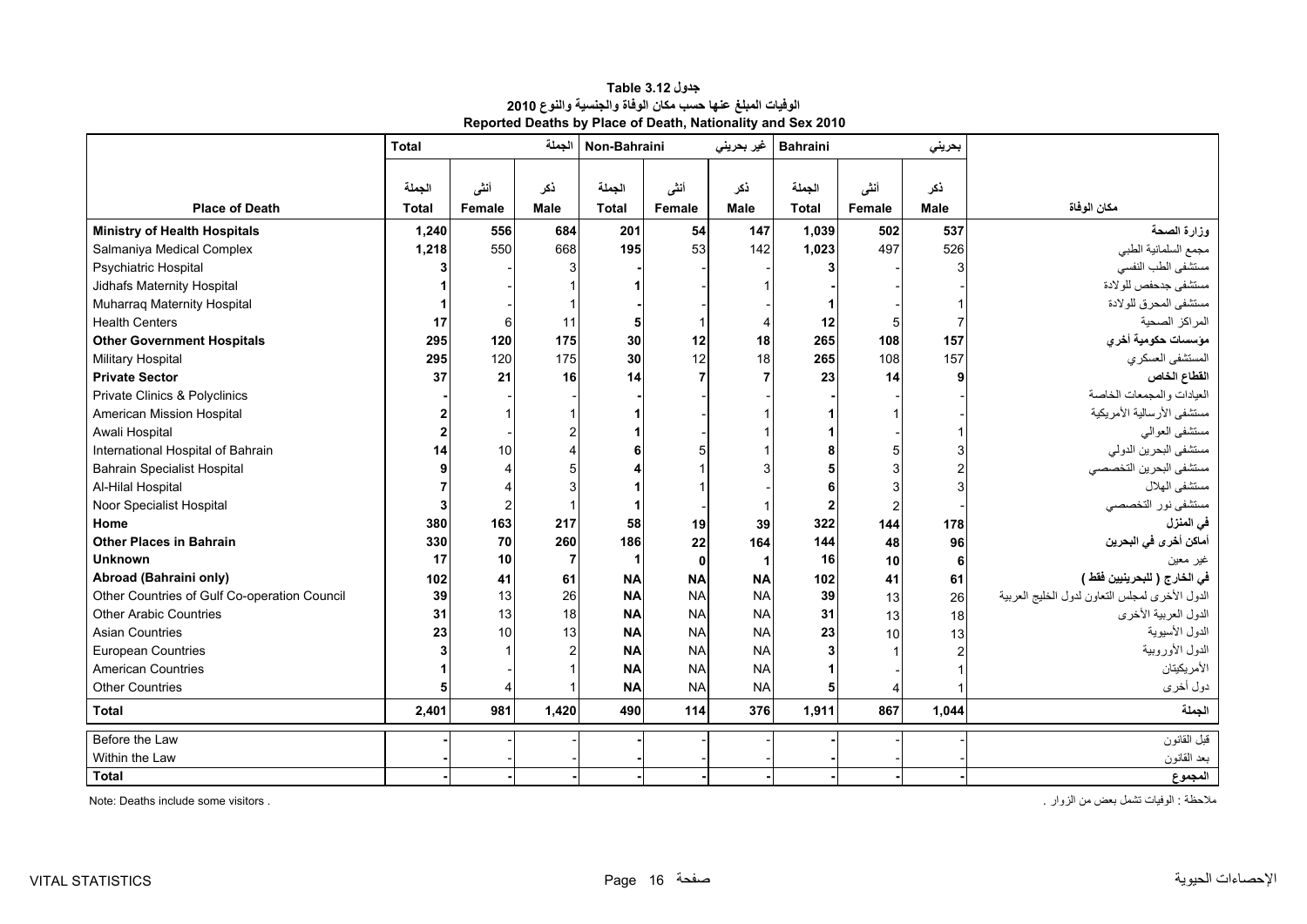<span id="page-17-0"></span>

| <b>Place of Death</b>                        | 2010  | 2009  | 2008  | 2007      | 2006      | مكان الوفاة                                    |
|----------------------------------------------|-------|-------|-------|-----------|-----------|------------------------------------------------|
| <b>Ministry of Health Hospitals</b>          | 1,240 | 1,183 | 1,188 | 1,161     | 1,228     | وزارة الصحة                                    |
| Salmaniya Medical Complex                    | 1,218 | 1,139 | 1,152 | 1,133     | 1,200     | مجمع السلمانية الطبي                           |
| <b>Psychiatric Hospital</b>                  |       |       |       |           |           | مستشفى الطب النفسى                             |
| Jidhafs Maternity Hospital                   |       |       |       |           |           | مستشفى جدحفص للولادة                           |
| Sitra Maternity Hospital                     |       |       |       |           |           | مستشفى سترة للولادة                            |
| Muharraq Geriatrics Hospital                 |       |       | 17    | 18        | 18        | مستشفى العجز ة بالمحر ق                        |
| Muharraq Maternity Hospital                  |       |       |       |           |           | مستشفى المحر ق للو لادة                        |
| West Region Maternity Hospital               |       |       |       |           |           | مستشفى المنطقة الغربية للولادة                 |
| Geriatric Hospital & Long Stay Wards         |       | 18    |       |           |           | مستشفى رعاية المسنين وأجنحة الإقامة الطويلة    |
| <b>Health Centers</b>                        | 17    | 20    | 15    |           |           | المر اكز الصحبة                                |
| <b>Other Government Hospitals</b>            | 295   | 290   | 316   | 293       | 253       | مؤسسات حكومية أخرى                             |
| <b>Military Hospital</b>                     | 295   | 285   | 309   | 285       | 244       | المستشفى العسكري                               |
| Directorate of Health & Social Affairs       |       |       |       |           |           | إدارة الشئون الصحية والإجتماعية                |
| Essa Town Geriatric                          |       |       |       |           |           | ر عاية المسنين بمدينة عيسى                     |
| Muharrag Social Care Center                  |       |       |       |           | 5         | مركز المحرق للرعاية الإجتماعية                 |
| <b>Private Sector</b>                        | 37    | 50    | 28    | 40        | 32        | القطاع الخاص                                   |
| Private Clinics & Polyclinics                |       |       |       |           | 3         | العبادات والمجمعات الخاصبة                     |
| American Mission Hospital                    |       |       |       |           |           | مستشفى الأرسالية الأمريكية                     |
| Awali Hospital                               |       |       |       |           |           | مستشفى العوالمي                                |
| International Hospital of Bahrain            | 14    | 12    |       | 16        | 11        | مستشفى البحرين الدولي                          |
| Ibn Al-Nafees Hospital                       |       |       |       |           |           | مستشفى إبن النفيس                              |
| <b>Bahrain Specialist Hospital</b>           |       | 14    | 11    |           | 11        | مستشفى البحرين التخصصي                         |
| Al-Hilal Hospital                            |       |       |       |           | <b>NA</b> | مستشفى الهلال                                  |
| Noor Specialist Hospital                     |       |       |       |           |           | مستشفى نور التخصصي                             |
| Al-Amal Hospital                             |       |       |       |           |           | مستشفى الأمل                                   |
| International Medical City Hospital          |       |       |       | <b>NA</b> | <b>NA</b> | مستشفى مدينة الطب الدولية                      |
| Home                                         | 380   | 436   | 482   | 459       | 479       | في المنزل                                      |
| <b>Other Places in Bahrain</b>               | 347   | 314   | 277   | 229       | 253       | أماكن أخر ى في البحرين                         |
| Abroad (Bahraini only)                       | 102   | 114   | 99    | 88        | 72        | في الخارج ( للبحرينيين فقط )                   |
| Other Countries of Gulf Co-operation Council | 39    | 43    | 36    | 38        | 38        | الدول الأخرى لمجلس التعاون لدول الخليج العربية |
| <b>Other Arabic Countries</b>                | 31    | 26    | 32    | 31        | 12        | الدول العربية الأخرى                           |
| <b>Asian Countries</b>                       | 23    | 33    | 20    | 16        | 15        | الدول الأسيوية                                 |
| <b>European Countries</b>                    |       |       |       |           |           | الدول الأوروبية                                |
| <b>American Countries</b>                    |       |       |       |           |           | الأمر يكيتان                                   |
| <b>Other Countries</b>                       |       |       |       |           |           | دول أخرى                                       |
| Total                                        | 2.401 | 2,387 | 2.390 | 2.270     | 2,317     | الحملة                                         |

### **جدول 3.13 Table الوفيات المبلغ عنھا حسب مكان الوفاة 2006 - 2010 Reported Deaths by Place of Death 2006 - 2010**

ملاحظة : الوفيات تشمل بعض من الزوار .<br>ـ Note: Deaths include some visitors .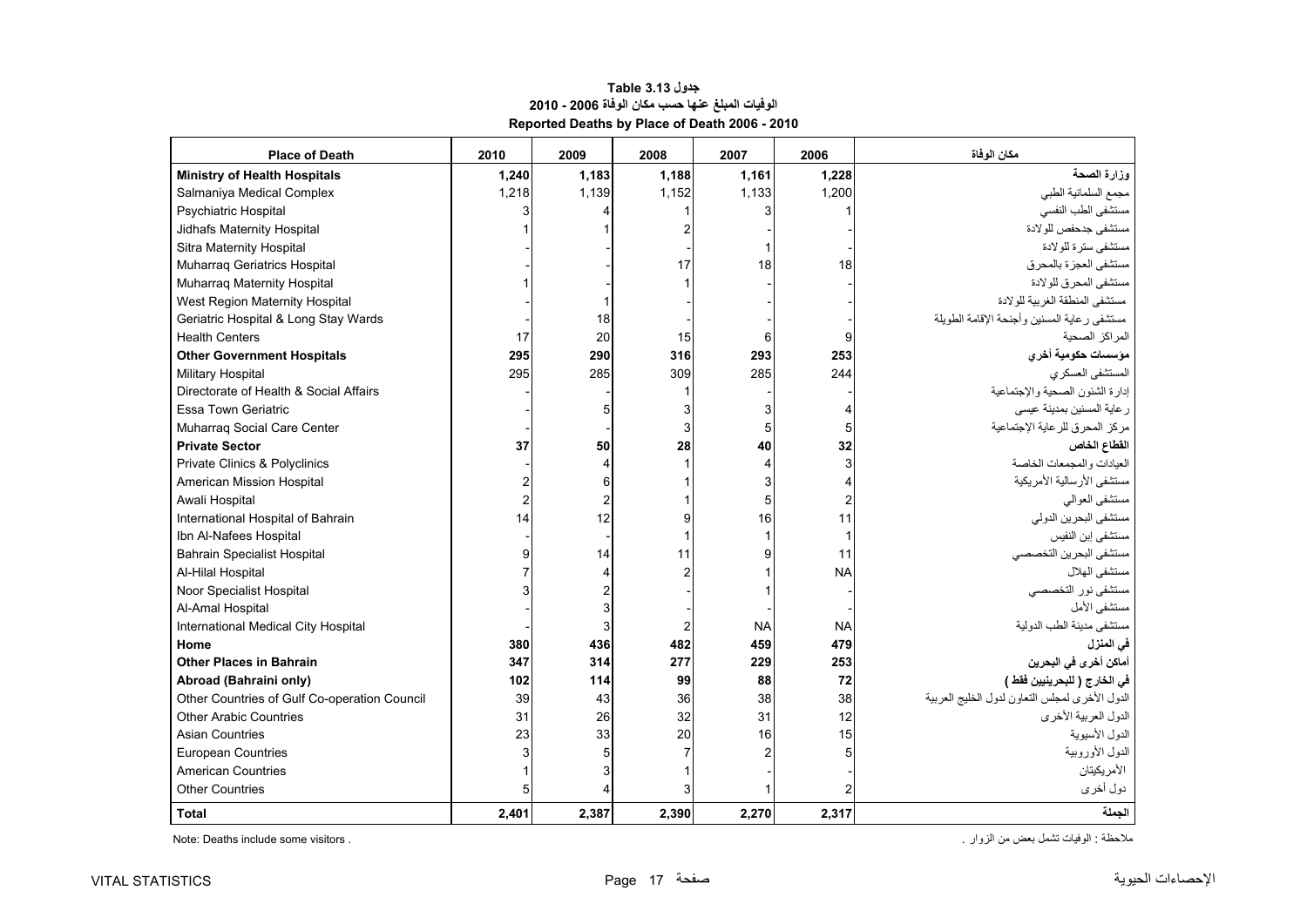<span id="page-18-0"></span>

| <b>Total</b> |              |               | الجملة | Non-Bahraini |              |               | غير بحريني  | <b>Bahraini</b> |              |        | بحريني      |                                                |
|--------------|--------------|---------------|--------|--------------|--------------|---------------|-------------|-----------------|--------------|--------|-------------|------------------------------------------------|
|              | الجملة       | أنشى          | ذكر    |              | الجملة       | أننى          | ذكر         |                 | الجملة       | أنشى   | ذكر         | فَنات العمر (بالسنوات)                         |
| $\%$         | <b>Total</b> | <b>Female</b> | Male   | $\%$         | <b>Total</b> | <b>Female</b> | <b>Male</b> | %               | <b>Total</b> | Female | <b>Male</b> | Age Groups (Years)                             |
| 1.4          | 33           | 20            | 13     | 1.6          | 8            | 3             | 5           | 1.3             | 25           | 17     | 8           | أقل من أسبوع veek >                            |
| 0.7          | 16           | 6             | 10     | 0.8          |              | 2             |             | 0.6             | 12           | 4      |             | من أسبوع الى أقل من 4 أسابيع 7 days to < 4 wks |
| 2.2          | 53           | 29            | 24     | 2.2          | 11           | 5             | 6           | $2.2\,$         | 42           | 24     | 18          | من 4 أسابيع الى أقل من عام 4 wks to < 1 yr     |
| 1.2          | 30           | 17            | 13     | 1.4          |              | 6             |             | $1.2$           | 23           | 11     | 12          | $1 - 4$                                        |
| 0.6          | 15           | 9             | 6      |              |              |               |             | 0.8             | 15           | 9      | 6           | $5 - 9$                                        |
| 0.7          | 16           | 6             | 10     | 0.6          |              | 3             |             | 0.7             | 13           |        | 10          | $10 - 14$                                      |
| 1.0          | 24           | 10            | 14     | 0.6          | 3            |               | 2           | 1.1             | 21           | 9      | 12          | $15 - 9$                                       |
| 2.8          | 67           | 17            | 50     | 5.1          | 25           | 6             | 19          | 2.2             | 42           | 11     | 31          | $20 - 24$                                      |
| 3.5          | 84           | 25            | 59     | 9.6          | 47           |               | 40          | 1.9             | 37           | 18     | 19          | $25 - 29$                                      |
| 3.5          | 83           | 23            | 60     | 10.6         | 52           | 9             | 43          | 1.6             | 31           | 14     | 17          | $30 - 34$                                      |
| 3.0          | 72           | 23            | 49     | 8.2          | 40           | 8             | 32          | 1.7             | 32           | 15     | 17          | $35 - 39$                                      |
| 3.9          | 93           | 29            | 64     | 7.6          | 37           | 3             | 34          | 2.9             | 56           | 26     | 30          | $40 - 44$                                      |
| 5.8          | 139          | 41            | 98     | 11.8         | 58           | 9             | 49          | 4.2             | 81           | 32     | 49          | $45 - 49$                                      |
| 7.2          | 172          | 51            | 121    | 12.7         | 62           | 6             | 56          | 5.8             | 110          | 45     | 65          | $50 - 54$                                      |
| 8.2          | 198          | 78            | 120    | 8.0          | 39           | 5             | 34          | 8.3             | 159          | 73     | 86          | $55 - 59$                                      |
| 7.5          | 179          | 69            | 110    | 3.7          | 18           | 3             | 15          | 8.4             | 161          | 66     | 95          | $60 - 64$                                      |
| 7.9          | 189          | 79            | 110    | 3.1          | 15           | 5             | 10          | 9.1             | 174          | 74     | 100         | $65 - 69$                                      |
| 10.8         | 260          | 123           | 137    | 4.1          | 20           | 7             | 13          | 12.6            | 240          | 116    | 124         | $70 - 74$                                      |
| 28.2         | 678          | 326           | 352    | 8.4          | 41           | 26            | 15          | 33.3            | 637          | 300    | 337         | $75+$                                          |
| 100.0        | 2,401        | 981           | 1,420  | 100.0        | 490          | 114           | 376         | 100.0           | 1,911        | 867    | 1,044       | الجملة<br>Total                                |

#### **جدول 3.14 Table الوفيات المبلغ عنھا حسب فئات العمر والجنسية والنوع <sup>2010</sup> Reported Deaths by Age Groups, Nationality and Sex 2010**

Notes:

a) For more information, refer to the convensions used in this chapter. " الفريد من المعلومات الرجاء الرجوع للمصطلحات في بداية الفصل .

مالحظات : : Notes

<sup>ب</sup> ) الوفيات تشمل بعض من الزوار . . visitors some include Deaths) b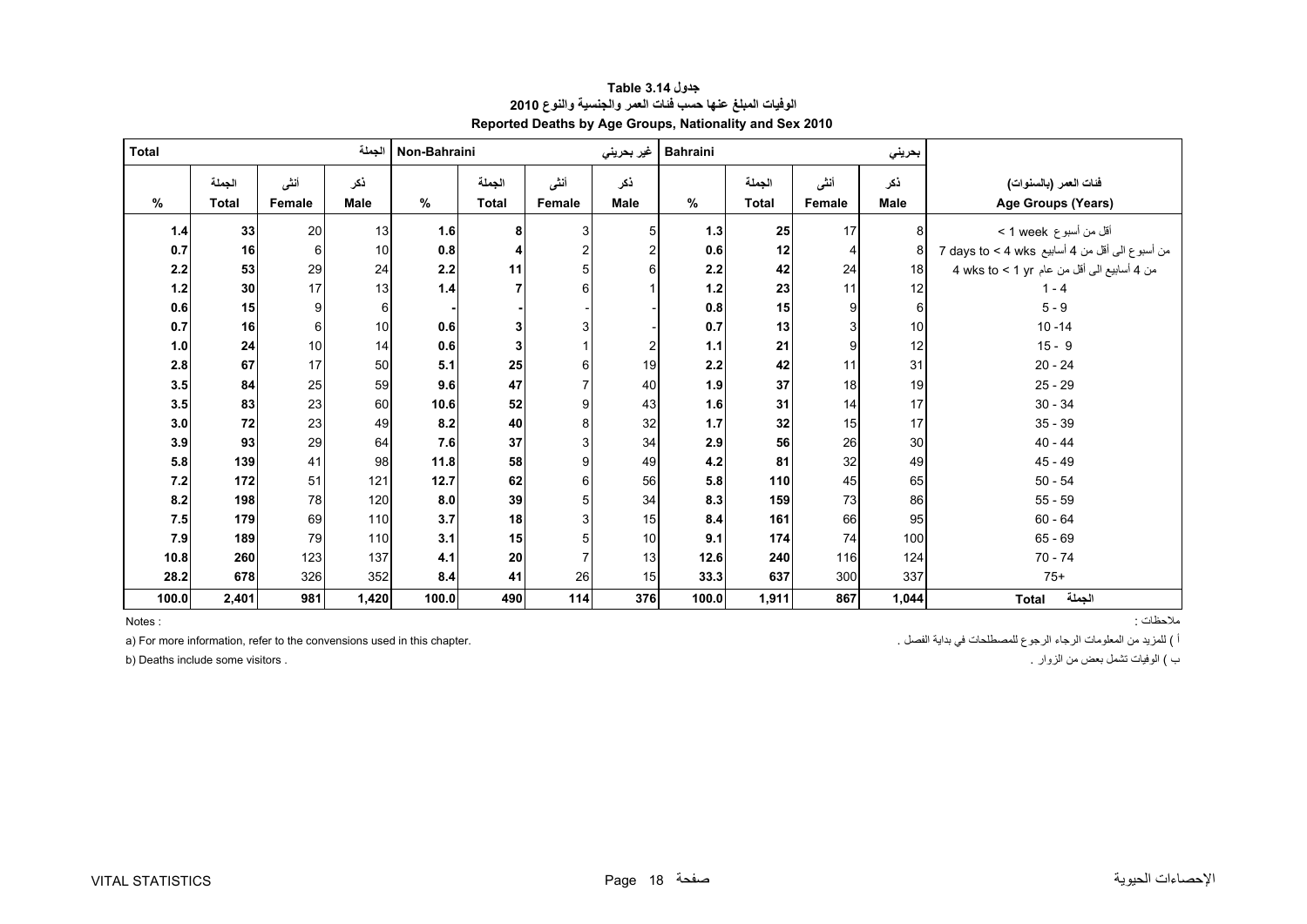#### **رسم بياني 3.4 Figure معدل الوفيات لكل <sup>1000</sup> من السكان حسب فئات العمر <sup>و</sup> الجنسية والنوع <sup>2010</sup> Death Rate per 1000 population By Age Groups, Nationality & Sex 2010**

<span id="page-19-0"></span>

Reference: Table 3.14, 2.2

مرجع: جدول 3.14 <sup>و</sup> 2.2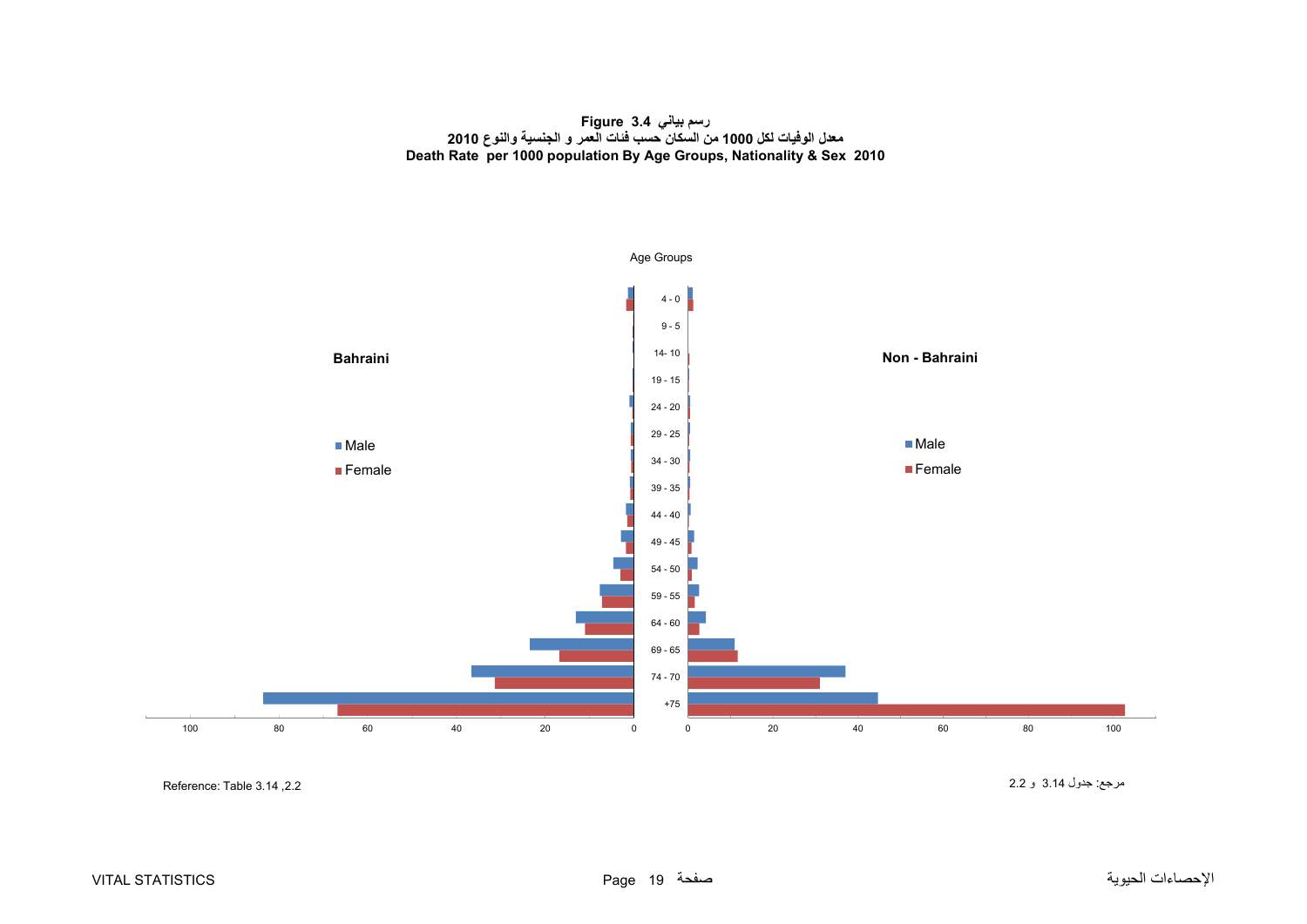<span id="page-20-0"></span>

|                                                                | <b>Nationality / Sex</b> |        |      |        |              |                 |               |            |                 |        |      | الجنسية / النوع |                                                        |               |
|----------------------------------------------------------------|--------------------------|--------|------|--------|--------------|-----------------|---------------|------------|-----------------|--------|------|-----------------|--------------------------------------------------------|---------------|
|                                                                | <b>Total</b>             |        |      | الجملة | Non Bahraini |                 |               | غير بحريني | <b>Bahraini</b> |        |      | بحريني          |                                                        | رمز           |
|                                                                | <b>Total</b>             | الجملة |      |        | <b>Total</b> | الجملة          |               |            | <b>Total</b>    | الجملة |      |                 |                                                        | التصنيف       |
|                                                                |                          | العدد  | أنشى | ذكر    |              | العدد           | أننى          | نكر        |                 | العدد  | أننى | نكر             |                                                        | <b>ICD-10</b> |
| <b>Cause of Death</b>                                          | %                        | No.    | F    | M      | $\%$         | No.             | F             | м          | $\%$            | No.    | F    | M               | سبب الوفاة                                             | Code          |
| Certain infectious & parasitic diseases                        | 3.1                      | 75     | 30   | 45     | 3.1          | 15 <sub>l</sub> | 2             | 13         | 3.1             | 60     | 28   | 32 <sub>l</sub> | أمراض معدية وطفيلية معينة                              | A00-B99       |
| Neoplasms                                                      | 10.0                     | 239    | 113  | 126    | 3.1          | 15              | q             | $6 \mid$   | 11.7            | 224    | 104  | 120             | الأورام                                                | C00-D49       |
| Diseases of the blood and blood-forming                        | 2.0                      | 47     | 26   | 21     | 0.8          | 4               |               |            | 2.3             | 43     | 26   | 17              | أمراض الدم وأعضاء تكوين الدم                           | D50-D89       |
| organs and certain disorders involving<br>the immune mechanism |                          |        |      |        |              |                 |               |            |                 |        |      |                 | واضطرابات معينة تكتنف أجهزة المناعة                    |               |
| Endocrine, nutritional and metabolic                           | 12.3                     | 296    | 153  | 143    | 4.9          | 24              | 7             | 17         | 14.2            | 272    | 146  | 126             | أمراض الغدد الصماء والتغذية والاستقلاب                 | E00-E90       |
| diseases                                                       |                          |        |      |        |              |                 |               |            |                 |        |      |                 | (التمثيل االغذائبي)                                    |               |
| Mental and behavioural disorders                               | 0.5                      | 13     |      | 11     | 0.8          | 4               |               |            | 0.5             | 9      | 2    |                 | الإضطرابات العقلية والسلوكية                           | F00-F99       |
| Diseases of the nervous system                                 | 2.0                      | 48     | 23   | 25     | 0.4          | $\overline{2}$  | $\mathcal{P}$ |            | 2.4             | 46     | 21   | 25              | أمراض الجهاز العصبي                                    | G00-G99       |
| Diseases of the circulatory system                             | 18.4                     | 442    | 193  | 249    | 18.4         | 90 <sub>l</sub> | 24            | 66         | 18.4            | 352    | 169  | 183             | أمراض الجهاز الدوري                                    | 100-199       |
| Diseases of the respiratory system                             | 4.1                      | 99     | 40   | 59     | 3.1          | 15              |               | q          | 4.4             | 84     | 34   | 50              | أمراض الجهاز التنفسي                                   | J00-J99       |
| Diseases of the digestive system                               | 2.2                      | 53     | 18   | 35     | 1.4          | $\overline{7}$  |               |            | 2.4             | 46     | 18   | 28              | أمراض الجهاز الهضمى                                    | K00-K99       |
| Diseases of the skin and subcutaneous<br>tissue                | 1.1                      | 26     | 14   | 12     | 0.6          | 3               |               |            | 1.2             | 23     | 13   | 10              | أمراض الجلد والنسيج تحت الجلد                          | L00-L99       |
| Diseases of the musculoscletal system<br>and connective tissue | 0.5                      | 11     | 6    | 5      | 0.6          | 3               |               |            | 0.4             | 8      |      |                 | M00-M99   أمراض الجهاز العضلي الهيكلي<br>والنسيج الضام |               |

## **جدول 3.15 Table الوفيات المبلغ عنھا حسب سبب الوفاة والجنسية والنوع <sup>2010</sup> Reported Deaths by Cause of Death, Nationality and Sex 2010**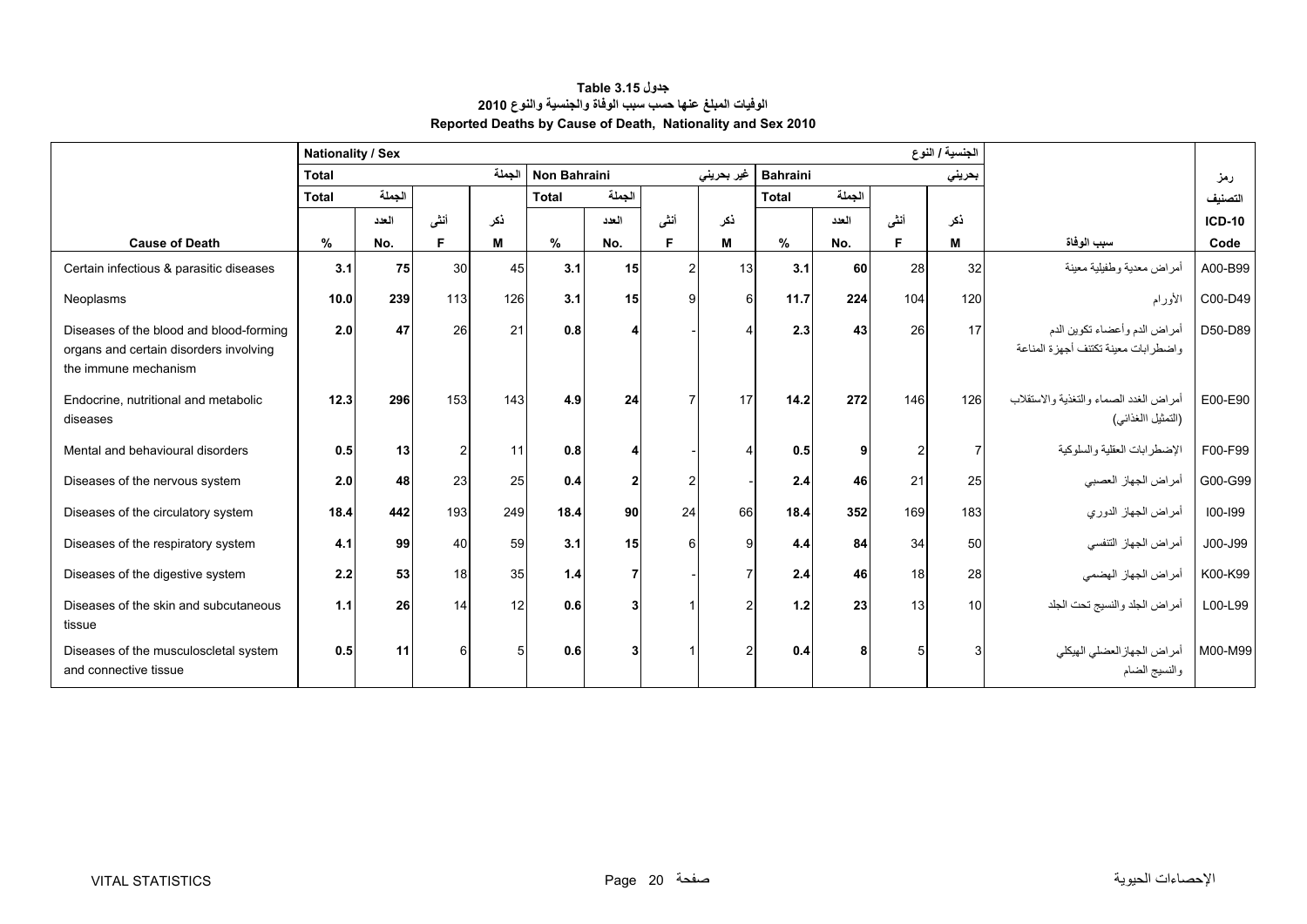|                                                                                              | <b>Nationality / Sex</b> |        |                 |       |                     |        |      |     |                     |                 |      | الجنسية / النوع |                                                                                       |               |
|----------------------------------------------------------------------------------------------|--------------------------|--------|-----------------|-------|---------------------|--------|------|-----|---------------------|-----------------|------|-----------------|---------------------------------------------------------------------------------------|---------------|
|                                                                                              | <b>Total</b>             |        |                 |       | Non Bahraini الجملة |        |      |     | Bahraini غير بحريني |                 |      | بحريني          |                                                                                       | رمز           |
|                                                                                              | <b>Total</b>             | الجملة |                 |       | <b>Total</b>        | الجملة |      |     | <b>Total</b>        | الجملة          |      |                 |                                                                                       | التصنيف       |
|                                                                                              |                          | العدد  | أنشى            | نكر   |                     | العدد  | أنشى | نكر |                     | العدد           | أننى | ذكر             |                                                                                       | <b>ICD-10</b> |
| <b>Cause of Death</b>                                                                        | %                        | No.    | F.              | M     | $\%$                | No.    | F    | м   | $\%$                | No.             | F.   | М               | سبب الوفاة                                                                            | Code          |
| Diseases of the genitourinary system                                                         | 4.7                      | 113    | 38              | 75    | 2.2                 | 11     | З    | 8   | 5.3                 | 102             | 35   | 67              | أمراض الجهازالتناسلي البولي                                                           | N00-N99       |
| Pregnancy, childbirth and the<br>puerperium                                                  | 0.1                      |        |                 |       |                     |        |      |     | 0.1                 | $\mathbf{2}$    |      |                 | الحمل والو لادة والنفاس                                                               | O00-O99       |
| Certain conditions originating in the<br>perinatal period                                    | 1.5                      | 36     | 19              | 17    | 1.6                 | 8      | З    |     | 1.5                 | 28              | 16   | 12 <sup>1</sup> | حالات معينة تنشأ في فترة ما حول الولادة                                               | P00-P99       |
| Congenital malformation, deformations<br>and chromosomal abnormalities                       | 1.7                      | 42     | 24              | 18    | 2.4                 | 12     | 8    |     | 1.6                 | 30 <sup>1</sup> | 16   | 14              | التشوهات والعاهات والشذوذات الصبغوية<br>(شذوذات الكر وموسومات)                        | Q00-Q99       |
| Symptoms, signs and abnormal clinical<br>and laboratory findings not elsewhere<br>classified | 27.3                     | 656    | 231             | 425   | 34.5                | 169    | 30   | 139 | 25.5                | 487             | 201  | 286             | الأعراض والعلامات والموجودات<br>السريرية والمخبرية الشاذة التي لم تصنف<br>في مكان آخر | R00-R99       |
| Injury, poisoning and certain other<br>consequences of external causes                       |                          |        |                 |       |                     |        |      |     |                     |                 |      |                 | الإصابات والتسممات و عواقب أخر ي<br>غير معينة للأسباب الخارجية                        | S00-T98       |
| External causes of morbidity and<br>mortality                                                | 7.5                      | 181    | 39 <sup>1</sup> | 142   | 21.0                | 103    | 18   | 85  | 4.1                 | 78              | 21   | 57              | الأسباب الخارجية للمراضة أوالإماتة                                                    | V00-Y98       |
| Factors influencing health status and<br>contact with health services                        | 0.3                      |        |                 | З     |                     |        |      |     | 0.4                 |                 |      | 3               | العوامل التي تؤثر في الحالة الصحية وفي<br>الاتصال بالخدمات الصحية                     | Z00-Z99       |
| Others                                                                                       | 0.6                      | 15     | $6 \mid$        | g     | 1.0                 | 5      |      | 5   | 0.5                 | 10 <sup>1</sup> | 6    |                 | أخرى                                                                                  |               |
| <b>Total</b>                                                                                 | 100                      | 2,401  | 981             | 1,420 | 100                 | 490    | 114  | 376 | 100                 | 1,911           | 867  | 1,044           | الجملة                                                                                |               |

#### **Reported Deaths by Cause of Death, Nationality and Sex 2010 (Cont'd) Table 3.15 جدول ) تابع( الوفيات المبلغ عنھا حسب سبب الوفاة والجنسية والنوع <sup>2010</sup>**

مالحظة : الوفيات تشمل بعض من الزوار . . visitors some include Deaths : Note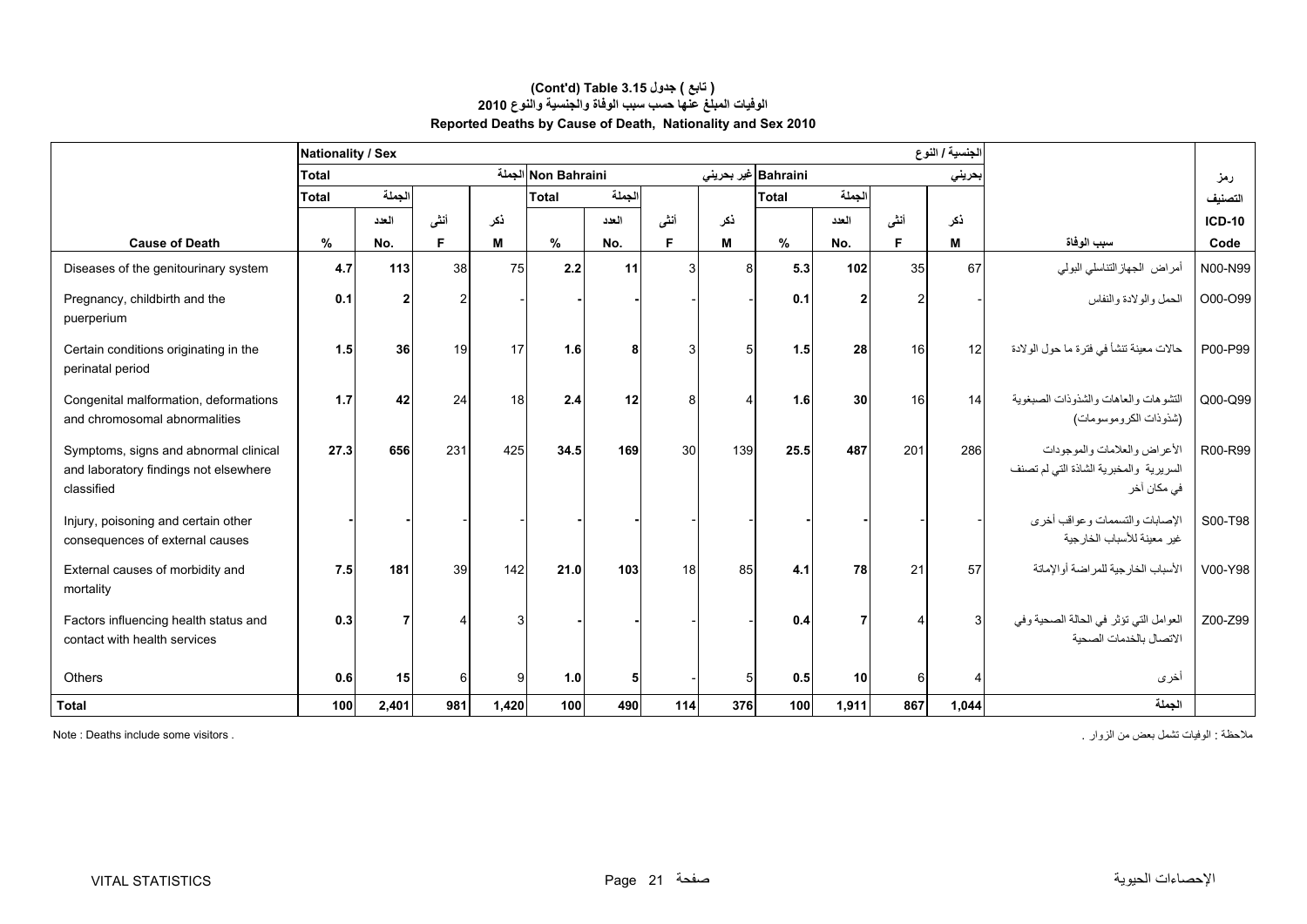**رسم بياني 3.5 Figure عدد ونسبة الوفيات المبلغ عنھا حسب الجنسية وسبب الوفاة <sup>2010</sup> Number & Percentage of Reported Deaths by Nationality and Cause of Death 2010**

<span id="page-22-0"></span>

#### Number & Percentage of Deaths

مرجع: جدول 3.15 3.15 Table :Reference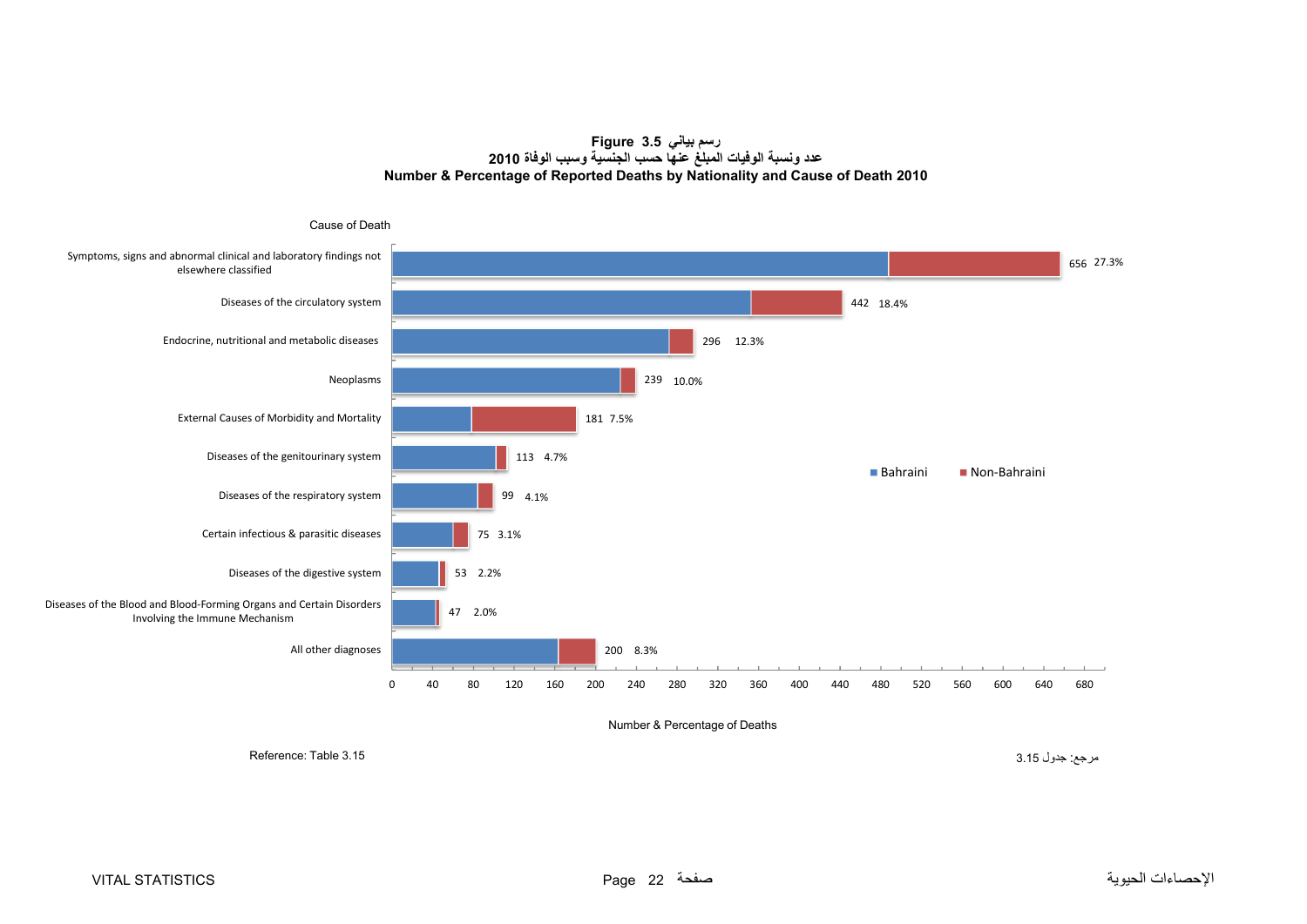<span id="page-23-0"></span>

|              | Age groups |       |       |       |       |                |        |                |                |       |       |                          |                |           |       |         | فنات العمر |                |                            |
|--------------|------------|-------|-------|-------|-------|----------------|--------|----------------|----------------|-------|-------|--------------------------|----------------|-----------|-------|---------|------------|----------------|----------------------------|
|              |            |       |       |       |       |                |        |                |                |       |       |                          |                |           |       |         |            |                |                            |
| الجملة       |            |       |       |       |       |                |        |                |                |       |       |                          |                |           |       |         |            |                | المنطقة الجغرافية          |
| <b>Total</b> | $75+$      | 70-74 | 65-69 | 60-64 | 55-59 | 50-54          | 45-49  | 40-44          | 35-39          | 30-34 | 25-29 | $20 - 24$                | $15-19$        | $10 - 14$ | $5-9$ | $1 - 4$ | <1 yr      |                | <b>Geographical Region</b> |
| 53           | 23         | 5     | 3     | 4     | 6     | $\overline{2}$ | 2      | 2              |                |       |       |                          |                |           |       |         |            | 4 Hidd         | الحد                       |
| 410          | 139        | 58    | 38    | 39    | 29    | 31             | 21     |                | 5              |       | 9     |                          | 2              |           |       | 3       |            | 13 Muharraq    | المحرق                     |
| 511          | 154        | 43    | 33    | 28    | 42    | 43             | 33     | 25             | 18             | 27    | 17    | 12                       | 5              |           |       | 5       |            | 20 Manama      | المنامة                    |
| 211          | 70         | 25    | 21    | 14    | 21    | 11             | 10     | 8 <sub>l</sub> | 5              | 6     | 6     | 6                        | 3              |           |       |         |            | 4 Jidhafs      | جدحفص                      |
| 145          | 53         | 14    | 11    | 13    | 11    | 6              | $6 \,$ | $6 \mid$       | $\overline{2}$ | 6     | 5     | 5                        | $\overline{2}$ |           |       |         |            | 2 Northern     | الشمالية                   |
| 172          | 42         | 22    | 17    | 13    | 10    | 8              | 9      | 5              | 6              | 6     |       | 8                        |                |           |       | 3       |            | 13 Sitra       | سترة                       |
| 156          | 43         | 18    | 10    | 13    | 9     | 8              | 9      | 8              | 5              | 8     | 8     | 3                        |                |           |       | 5       |            | 8 Central      | الوسطى                     |
| 183          | 46         | 21    | 21    | 18    | 21    | 11             | 8      |                | 5              | 3     | 8     | $\overline{7}$           |                |           |       |         |            | 7 Isa Town     | مدينة عيسى                 |
| 280          | 65         | 31    | 20    | 20    | 20    | 27             | 14     | 11             | 11             | 7     | 14    | 9                        | 6              | 5         |       | 5       |            | 13 Riffa       | الرفاع                     |
| 89           | 21         | 10    | 6     | 6     | Λ     | $\overline{2}$ | 5      |                | 6              |       |       | 3                        | 2              |           |       | 3       |            | 7 Western      | الغربية                    |
| 17           |            |       |       |       |       | $\overline{2}$ |        |                |                |       | 2     | $\overline{2}$           |                |           |       |         |            | 3 Southern     | الجنوبية                   |
| 173          | 21         | 13    | 9     | 11    | 24    | 21             | 21     | 11             |                | 5     |       | $\overline{\phantom{a}}$ | $\overline{c}$ |           | ົ     | 3       |            | 8 Hamad Town   | مدينة حمد                  |
|              |            |       |       |       |       |                |        |                |                |       |       |                          |                |           |       |         |            | - Undetermined | غير مبين                   |
| 2,401        | 678        | 260   | 189   | 179   | 198   | 172            | 139    | 93             | 72             | 83    | 84    | 67                       | 24             | 16        | 15    | 30      |            | 102 Total      | الجملة                     |

**جدول 3.16 Table الوفيات المبلغ عنھا حسب المنطقة الجغرافية وفئات العمر <sup>2010</sup> Reported Deaths by Geographical Region and Age Groups 2010** 

مالحظات : : NotesNotes:

<sup>ب</sup> ) الوفيات تشمل بعض من الزوار . . visitors some include Deaths) b

a) For more information, refer to the convensions used in this chapter. المطلومات الرجاء الرجوع للمصطلحات في بداية الفصل .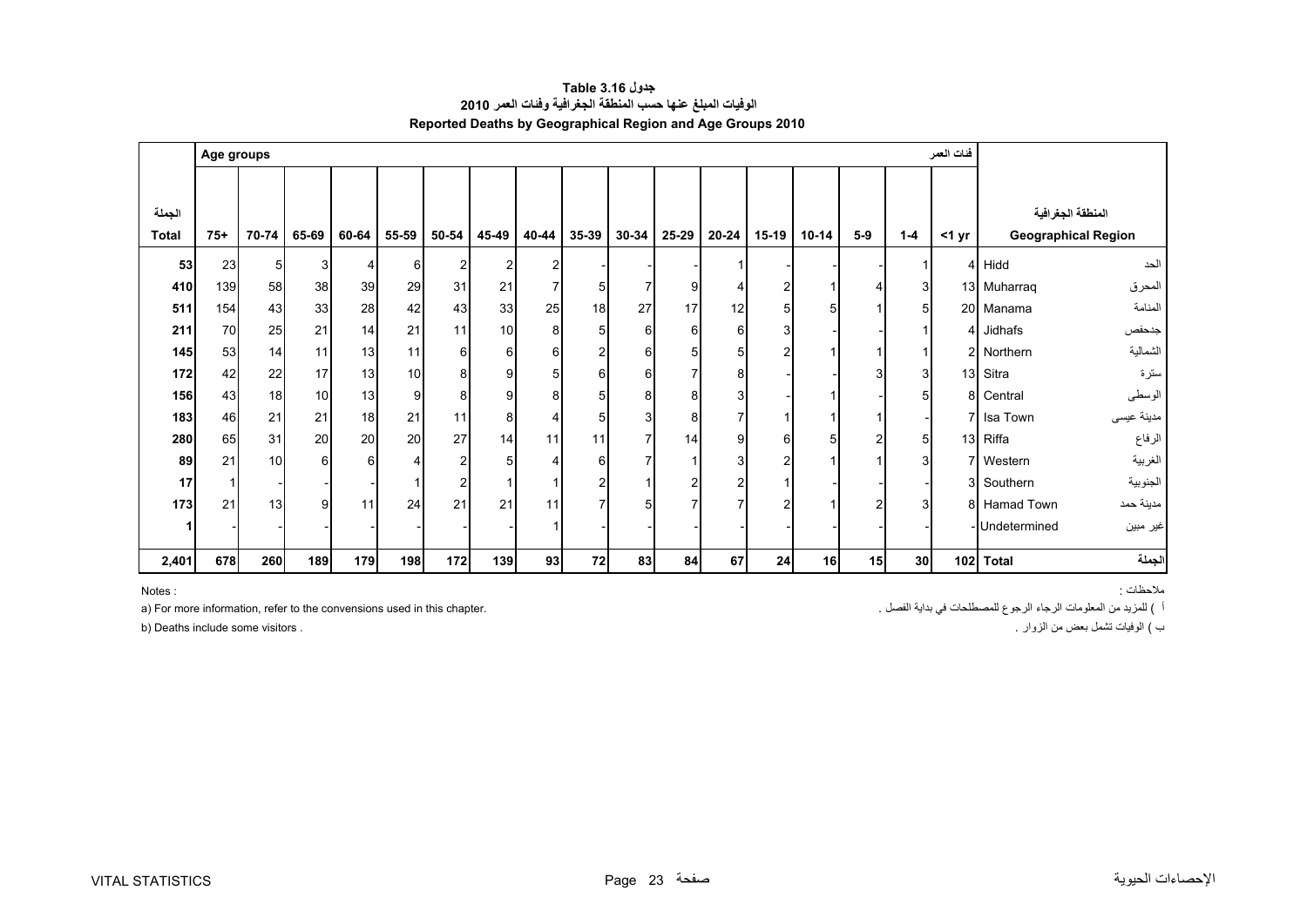**جدول 3.17 Table الوفيات المبلغ عنھا حسب المنطقة الصحية / المركز الصحي وفئات العمر <sup>2010</sup> Reported Deaths by Health Region / Health Center and Age Groups 2010** 

<span id="page-24-0"></span>

|              | Age groups |                |       |                |                |                |                                                                                  |                       |                  |              |       |              |         |           |       |                | فنات العمر     |                                      |                                                  |
|--------------|------------|----------------|-------|----------------|----------------|----------------|----------------------------------------------------------------------------------|-----------------------|------------------|--------------|-------|--------------|---------|-----------|-------|----------------|----------------|--------------------------------------|--------------------------------------------------|
| الجملة       |            |                |       |                |                |                |                                                                                  |                       |                  |              |       |              |         |           |       |                |                | المنطقة الصحية / المركز الصحي        |                                                  |
| <b>Total</b> | $75+$      | 70-74          | 65-69 | 60-64          | 55-59          | 50-54          | 45-49                                                                            | 40-44                 | $35 - 39$        | 30-34        | 25-29 | $20 - 24$    | $15-19$ | $10 - 14$ | $5-9$ | $1 - 4$        | $<$ 1 yr       | <b>Health Region / Health Center</b> |                                                  |
| 462          | 162        | 62             | 42    | 43             | 34             | 33             | 23                                                                               | 9                     | 5                |              | q     | 5            | 2       |           |       | 4              |                | 17 Health Region I                   | المنطقة الصحية الأولى                            |
| 120          | 37         | 19             |       | 10             | 11             | 13             |                                                                                  | 3                     |                  |              |       |              |         |           |       |                | 5              | Muharrag                             | المحرق                                           |
| 150          | 54         | 23             | 15    | 16             | $\overline{7}$ | 10             |                                                                                  |                       |                  |              |       |              |         |           |       |                | $\overline{2}$ | Sh.Salman                            | الشيخ سلمان                                      |
| 125          | 39         | 15             | 14    | 12             | 13             |                |                                                                                  |                       |                  |              |       |              |         |           |       |                |                | National Bank of Bahrain - Arad      | بنك البحرين الوطني - عراد                        |
| 67           | 32         | 5 <sub>5</sub> | 6     | 5              | 3              |                | 6                                                                                |                       |                  |              |       |              |         |           |       |                |                | 3 National Bank of Bahrain - Dair    | بنك البحرين الوطني - الدير                       |
| 449          | 137        | 35             | 25    | 24             | 37             | 44             | 31                                                                               | 24                    | 16               | 24           | 15    | 10           |         |           |       | 4              |                | 15 Health Region II                  | المنطقة الصحية الثانية                           |
| 194          | 49         | 17             | 9     | $\overline{7}$ | 18             | 23             | 15                                                                               | 12                    | $\,6\,$          | 11           | 10    |              |         |           |       | 3              | 51             | Naim                                 | النعيم                                           |
| 63           | 19         | 8              |       |                | 6              | 8              |                                                                                  | 5                     | 3                |              |       |              |         |           |       |                | 3              | Ibn Sinna                            | ابن سينا                                         |
| 111          | 49         |                |       |                |                |                |                                                                                  |                       |                  |              |       |              |         |           |       |                |                | Sh.Sabah Al Salem                    | الشيخ صباح السالم                                |
| 81           | 20         |                |       | 8              | 6              | 6              |                                                                                  | $\boldsymbol{\Delta}$ | $\overline{4}$   |              | 3     |              |         |           |       |                | 3 <sup>1</sup> | Hoora                                | الحورة                                           |
| 757          | 230        | 86             | 70    | 62             | 67             | 35             | 35                                                                               | 27                    | 20               | 26           | 29    | 22           |         |           |       | 8              |                | 26 Health Region III                 | المنطقة الصحية الثالثة                           |
| 276          | 75         | 30             | 28    | 22             | 24             | 16             | 13                                                                               | 8                     | 10               | 9            | 14    | $\mathbf{Q}$ |         |           |       |                |                | 10 Isa Town                          | مدينة عيسى                                       |
| 191          | 63         | 25             | 19    | 10             | 19             | 10             | 11                                                                               | $\overline{7}$        | 3                |              |       |              |         |           |       |                | 2              | <b>Jidhafs</b>                       | جدحفص                                            |
| 147          | 54         | 14             | 11    | 14             | 11             |                | 6                                                                                | 6                     |                  |              |       |              |         |           |       |                |                | Budayia                              | البديع                                           |
| 78           | 24         |                |       |                |                |                |                                                                                  |                       | 3                |              |       |              |         |           |       |                |                | <b>Bilad Al Kadeem</b>               | بلاد القديم                                      |
| 65           | 14         |                |       | 9              | 6              |                | 3                                                                                |                       |                  |              |       |              |         |           |       |                | 51             | A' Ali                               | عالى                                             |
| 471          | 108        | 54             | 37    | 33             | 32             | 38             | 24                                                                               | 18                    | 17               | 14           | 22    | 20           |         |           |       | 8              |                | 29 Health Region IV                  | المنطقة الصحية الرابعة                           |
| 133          | 30         | 18             | 13    | 12             | 9              | 6              |                                                                                  | Δ                     | 3                | 5            | 6     | 6            |         |           |       | 3              | 9              | Sitra                                | سترة                                             |
| 149          | 32         | 16             | 8     | 14             | 10             | 17             | 11                                                                               |                       | 3                |              |       |              |         |           |       |                |                | Hamad Kanoo                          | حمد كانو                                         |
| 151          | 34         | 16             | 12    | 6              | 12             | 13             |                                                                                  | 6                     | 9                |              |       |              |         |           |       | 3              | 9              | East Riffa                           | الرفاع الشرقي                                    |
| 38           | 12         | 4              |       |                |                | $\overline{2}$ | $\overline{2}$                                                                   |                       | $\boldsymbol{2}$ |              |       |              |         |           |       |                |                | 4 Ahmed Ali Kanoo                    | أحمد علي كانو                                    |
| 260          | 41         | 23             | 15    | 17             | 28             | 22             | 26                                                                               | 15                    | 14               | 12           |       | 10           |         |           |       | 4              |                | 15 Health Region V                   | المنطقة الصحية الخامسة                           |
| 119          | 17         | 10             |       | 8              | 20             | 14             | 12                                                                               | 6                     | $\overline{4}$   | $\mathbf{3}$ |       |              |         |           |       | 3              | г,             | <b>Hamad Town</b>                    | مدينة حمد                                        |
| 66           | 5          |                |       |                | 5              | 6              | 10                                                                               | 6                     |                  |              |       |              |         |           |       |                | $\overline{3}$ | Mohammed Jassim Kanoo*               | محمد جاسم كانو *                                 |
| 59           | 15         |                |       |                |                |                | 2                                                                                |                       |                  |              |       |              |         |           |       |                | 6              | Kuwait                               | الكويت                                           |
| 16           |            |                |       |                |                |                |                                                                                  |                       |                  |              |       |              |         |           |       |                |                | 1 Zallag                             | الزلاق                                           |
|              |            |                |       |                |                |                |                                                                                  |                       |                  |              |       |              |         |           |       |                |                | Jaw & Asker Clinic *                 | عيادة جو وعسكر *                                 |
| 2            |            |                |       |                |                |                |                                                                                  |                       |                  |              |       |              |         |           |       | $\overline{2}$ |                | Undetermined                         | غير مبين                                         |
| 2,401        | 678        | 260            | 189   | 179            | 198            | 172            | 139                                                                              | 93                    | 72               | 83           | 84    | 67           | 24      | 16        | 15    | 30             |                | 102 Total                            | الجملة                                           |
|              |            |                |       |                |                |                | * Jaw and Asker Clinic deaths registered at Mohammed Jassim Kanoo Health Center. |                       |                  |              |       |              |         |           |       |                |                |                                      | * تم تسجيل وفيات جو وعسكر بمركز محمد جاسم كانو . |

Notes:

a) For more information, refer to the convensions used in this chapter. الفريد من المعلومات الرجاء الرجوع للمصطلحات في بداية الفصل .

<sup>ب</sup> ) الوفيات تشمل بعض من الزوار . . visitors some include Deaths) b

مالحظات : : Notes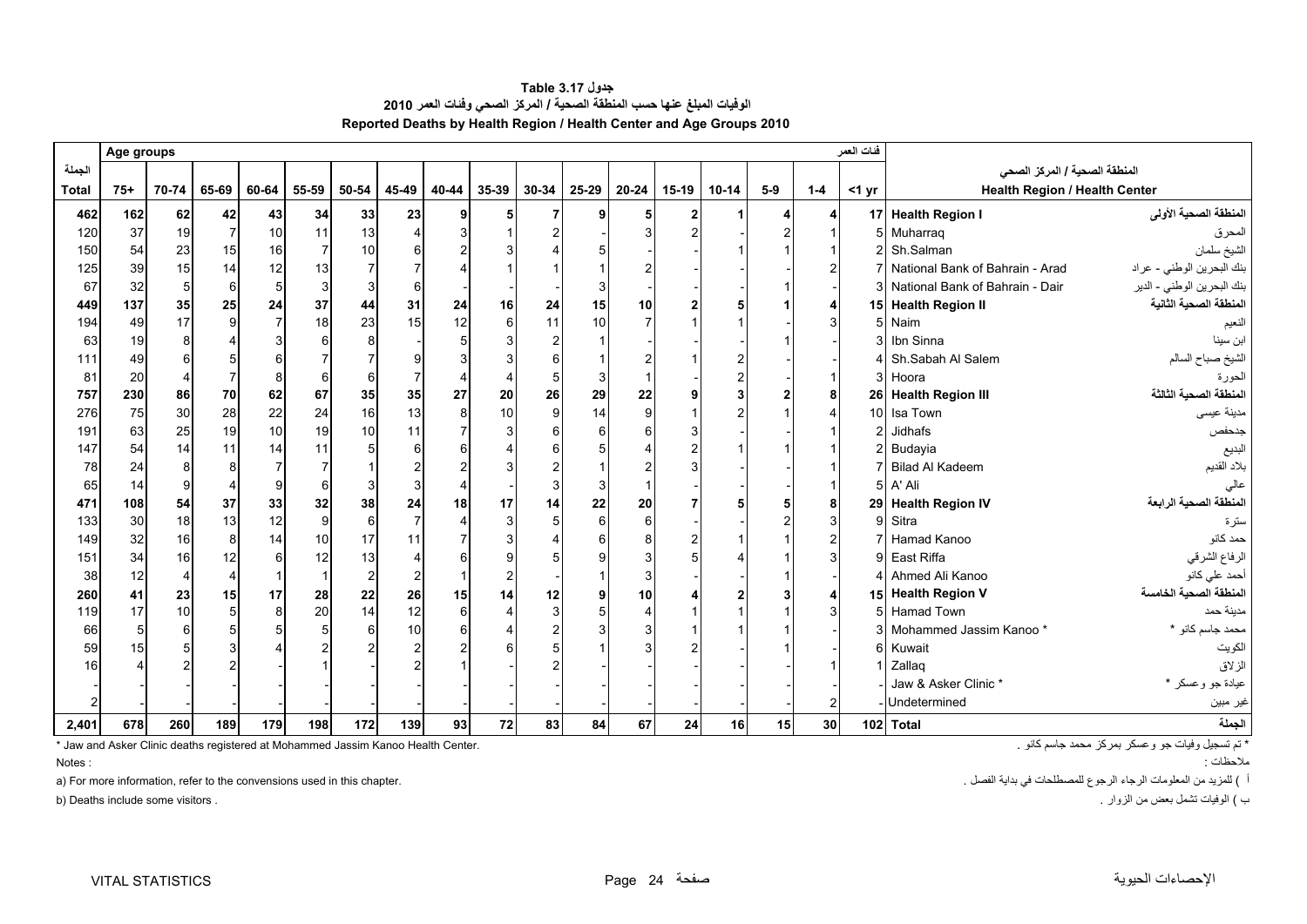<span id="page-25-0"></span>

|                                                                                                        |              | Age groups |       |       |                |       |                |                |       |               |       |       |           |         |              |                |               | فنات العمر    |                                                                        | رمز                      |
|--------------------------------------------------------------------------------------------------------|--------------|------------|-------|-------|----------------|-------|----------------|----------------|-------|---------------|-------|-------|-----------|---------|--------------|----------------|---------------|---------------|------------------------------------------------------------------------|--------------------------|
|                                                                                                        | الجملة       |            |       |       |                |       |                |                |       |               |       |       |           |         |              |                |               |               |                                                                        | التصنيف<br><b>ICD-10</b> |
| <b>Cause of Death</b>                                                                                  | <b>Total</b> | $75+$      | 70-74 | 65-69 | 60-64          | 55-59 | 50-54          | 45-49          | 40-44 | 35-39         | 30-34 | 25-29 | $20 - 24$ | $15-19$ | $10 - 14$    | $5-9$          | $1 - 4$       | $<$ 1 yr      | سبب الوفاة                                                             | Code                     |
| Certain infectious &<br>parasitic diseases                                                             | 75           | 23         | 11    | 5     | 4              |       | 11             | 3              |       | $\mathcal{P}$ | 2     |       |           |         |              |                |               |               | أمراض معدية وطفيلية معينة                                              | A00-B99                  |
| Neoplasms                                                                                              | 239          | 50         | 32    | 27    | 24             | 30    | 25             | 18             | 8     | 10            | 5     |       |           | 3       | 3            |                |               |               |                                                                        | C00-D49   الأورام        |
| Diseases of the blood<br>and blood-forming organs<br>and certain disorders and<br>the immune mechanism | 47           |            |       |       | $\mathcal{P}$  |       | $\mathcal{P}$  |                |       |               |       | 9     |           |         | 2            |                |               |               | أمراض الدم وأعضاء تكوين<br>الدم واضطرابات معينة تكتنف<br>أجهزة المناعة | D50-D89                  |
| Endocrine, nutritional and<br>metabolic diseases                                                       | 296          | 104        | 46    | 28    | 33             | 32    | 24             | 14             |       |               |       |       |           |         | $\mathbf{1}$ | $\overline{2}$ | $\mathcal{P}$ | $\mathcal{P}$ | أمراض الغدد الصماء والتغذية<br>والاستقلاب (التمثيل االغذائبي)          | E00-E90                  |
| Mental and behavioural<br>disorders                                                                    | 13           |            |       |       | $\overline{2}$ |       |                |                |       |               |       |       |           |         |              |                |               |               | الأضطرابات العقلية والسلوكية                                           | F00-F99                  |
| Diseases of the nervous<br>system                                                                      | 48           | Й          |       | 2     | 3              |       | $\overline{2}$ | $\overline{2}$ |       |               |       |       |           | 5       | 3            | 2              |               |               | أمراض الجهاز العصبي                                                    | G00-G99                  |
| Diseases of the<br>circulatory system                                                                  | 442          | 173        | 56    | 44    | 36             | 34    | 33             | 21             | 20    |               | O     | 3     |           |         |              |                |               |               | أمراض الجهاز الدوري                                                    | 100-199                  |
| Diseases of the<br>respiratory system                                                                  | 99           | 46         | 15    | 6     | 4              |       | Δ              |                |       |               | າ     |       |           |         |              |                |               |               | أمراض الجهاز التنفسي                                                   | J00-J99                  |
| Diseases of the digestive<br>system                                                                    | 53           | 16         | 10    | Δ     | $\overline{2}$ |       |                |                |       |               |       |       |           |         |              |                |               |               | أمراض الجهاز الهضمي                                                    | K00-K99                  |
| Diseases of the skin and<br>subcutaneous tissue                                                        | 26           | 17         | 3     |       |                |       |                |                |       |               |       |       |           |         |              |                |               |               | أمراض الجلد والنسيج تحت الجلد                                          | L00-L99                  |
| Diseases of the and<br>musculoscletal system<br>connective tissue                                      | 11           |            |       |       |                |       |                |                |       |               |       |       |           |         |              |                |               |               | M00-M99   أمراض الجهاز العضلي الهيكلي<br>والنسيج الضام                 |                          |

### **جدول 3.18 Table الوفيات المبلغ عنھا حسب سبب الوفاة وفئات العمر <sup>2010</sup> Reported Deaths by Cause of Death and Age Groups 2010**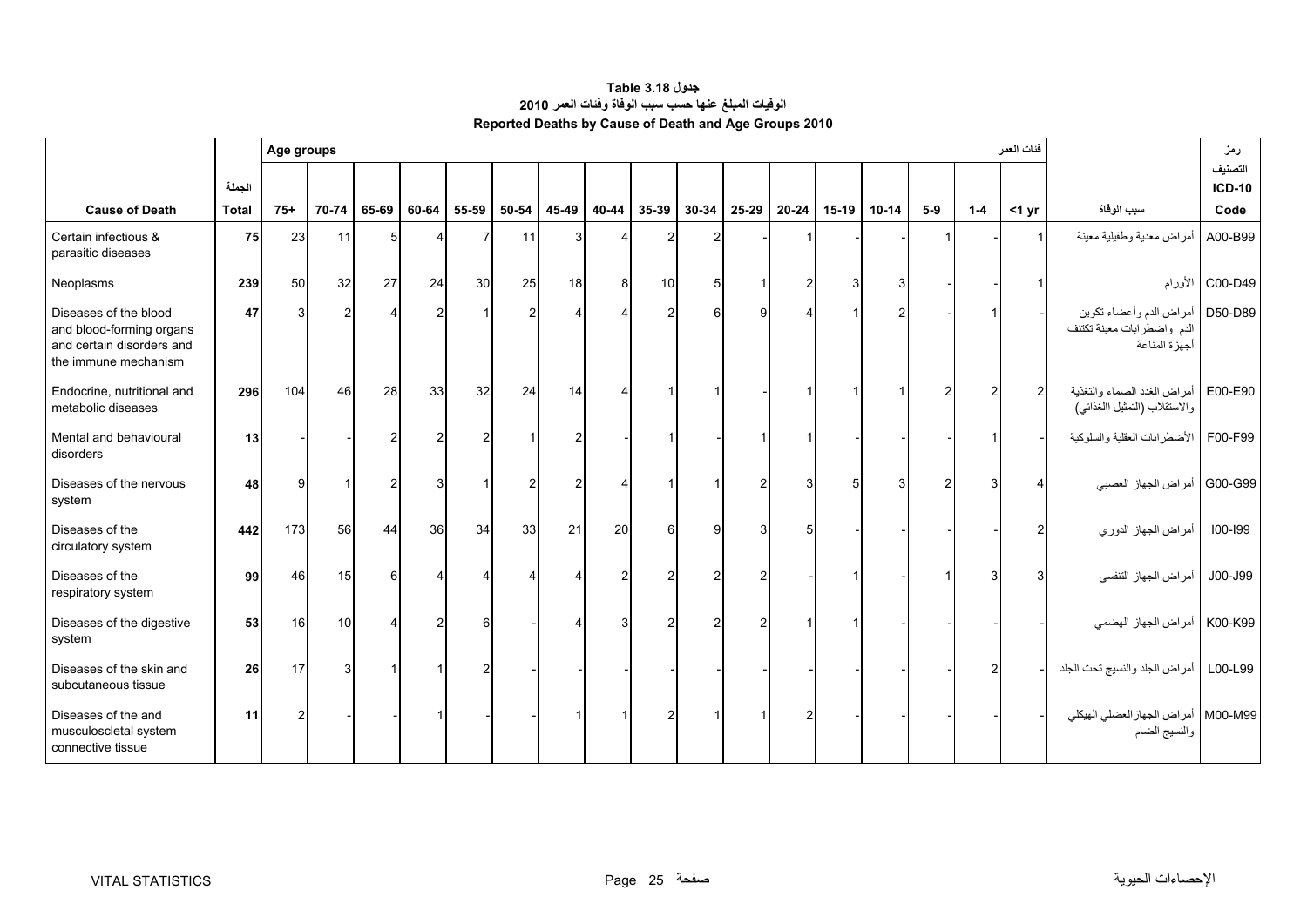|                                                                                                 |              |       | فنات العمر<br>Age groups |       |       |       |       |       |       |       |       |       |           |         | رمز       |                 |                 |                 |                                                                                          |                          |
|-------------------------------------------------------------------------------------------------|--------------|-------|--------------------------|-------|-------|-------|-------|-------|-------|-------|-------|-------|-----------|---------|-----------|-----------------|-----------------|-----------------|------------------------------------------------------------------------------------------|--------------------------|
|                                                                                                 | الجملة       |       |                          |       |       |       |       |       |       |       |       |       |           |         |           |                 |                 |                 |                                                                                          | التصنيف<br><b>ICD-10</b> |
| <b>Cause of Death</b>                                                                           | <b>Total</b> | $75+$ | 70-74                    | 65-69 | 60-64 | 55-59 | 50-54 | 45-49 | 40-44 | 35-39 | 30-34 | 25-29 | $20 - 24$ | $15-19$ | $10 - 14$ | $5-9$           | $1-4$           | $<$ 1 yr        | سبب الوفاة                                                                               | Code                     |
| Diseases of the<br>genitourinary system                                                         | 113          | 50    | 11                       | 12    | 11    | 10    | 6     | 3     |       |       |       |       |           |         |           |                 |                 | $\mathcal{P}$   | أمراض الجهاز التناسلي البولي                                                             | N00-N99                  |
| Pregnancy, childbirth<br>and the puerperium                                                     | 2            |       |                          |       |       |       |       |       |       |       |       |       |           |         |           |                 |                 |                 | O00-O99   الحمل والولادة والنفاس                                                         |                          |
| Certain conditions<br>originating in the<br>perinatal period                                    | 36           |       |                          |       |       |       |       |       |       |       |       |       |           |         |           |                 |                 | <b>36</b>       | حالات معينة تنشأ في فترة<br>ما حول الولادة                                               | P00-P99                  |
| Congenital malformations,<br>deformations and<br>chromosomal abnormalities                      | 42           |       |                          |       |       |       |       |       |       |       |       |       |           |         |           |                 |                 | 35 <sub>l</sub> | التشوهات والعاهات والشذوذات<br>الصبغوية<br>(شذوذات الكروموسومات)                         | Q00-Q99                  |
| Symptoms, signs and<br>abnormal clinical and<br>laboratory findings not<br>elsewhere classified | 656          | 178   | 63                       | 52    | 49    | 62    | 56    | 48    | 24    | 20    | 29    | 30    | 21        | 6       |           | 5               |                 |                 | الأعراض والعلامات<br>والموجودات السريرية<br>والمخبرية الشاذة التي<br>لم تصنف في مكان أخر | R00-R99                  |
| Injury, poisoning and<br>certain other consequences<br>of external causes                       |              |       |                          |       |       |       |       |       |       |       |       |       |           |         |           |                 |                 |                 | الإصابات والتسممات<br>وعواقب أخرى غير معينة<br>للأسباب الخارجية                          | S00-T98                  |
| External causes of<br>morbidity and mortality                                                   | 181          |       |                          |       | 6     | 6     | 6     | 13    | 14    | 21    | 24    | 30    | 25        | 6       |           |                 |                 |                 | الأسباب الخارجية للمراضة<br>أو الإماتة                                                   | V00-Y98                  |
| Factors influencing<br>health status and<br>contact with health<br>services                     |              |       |                          |       |       |       |       |       |       |       |       |       |           |         |           |                 |                 |                 | العوامل التي تؤثر في الحالة<br>الصحية وفي الاتصال بالخدمات<br>الصحنة                     | Z00-Z99                  |
| Others                                                                                          | 15           |       |                          |       |       |       |       |       | 2     |       |       |       |           |         |           |                 |                 | q               | أخرى                                                                                     |                          |
| <b>Total</b>                                                                                    | 2,401        | 678   | 260                      | 189   | 179   | 198   | 172   | 139   | 93    | 72    | 83    | 84    | 67        | 24      | 16        | 15 <sup>1</sup> | 30 <sup>1</sup> | 102             | الجملة                                                                                   |                          |

#### **Reported Deaths by Cause of Death and Age Groups 2010 (Cont'd) Table 3.18 جدول ) تابع( الوفيات المبلغ عنھا حسب سبب الوفاة وفئات العمر <sup>2010</sup>**

Notes:

a) For more information, refer to the convensions used in this chapter. " ) للمزيد من المعلومات الرجاء الرجوع للمصطلحات في بداية الفصل ب

<sup>ب</sup> ) الوفيات تشمل بعض من الزوار . . visitors some include Deaths) b

مالحظات : : Notes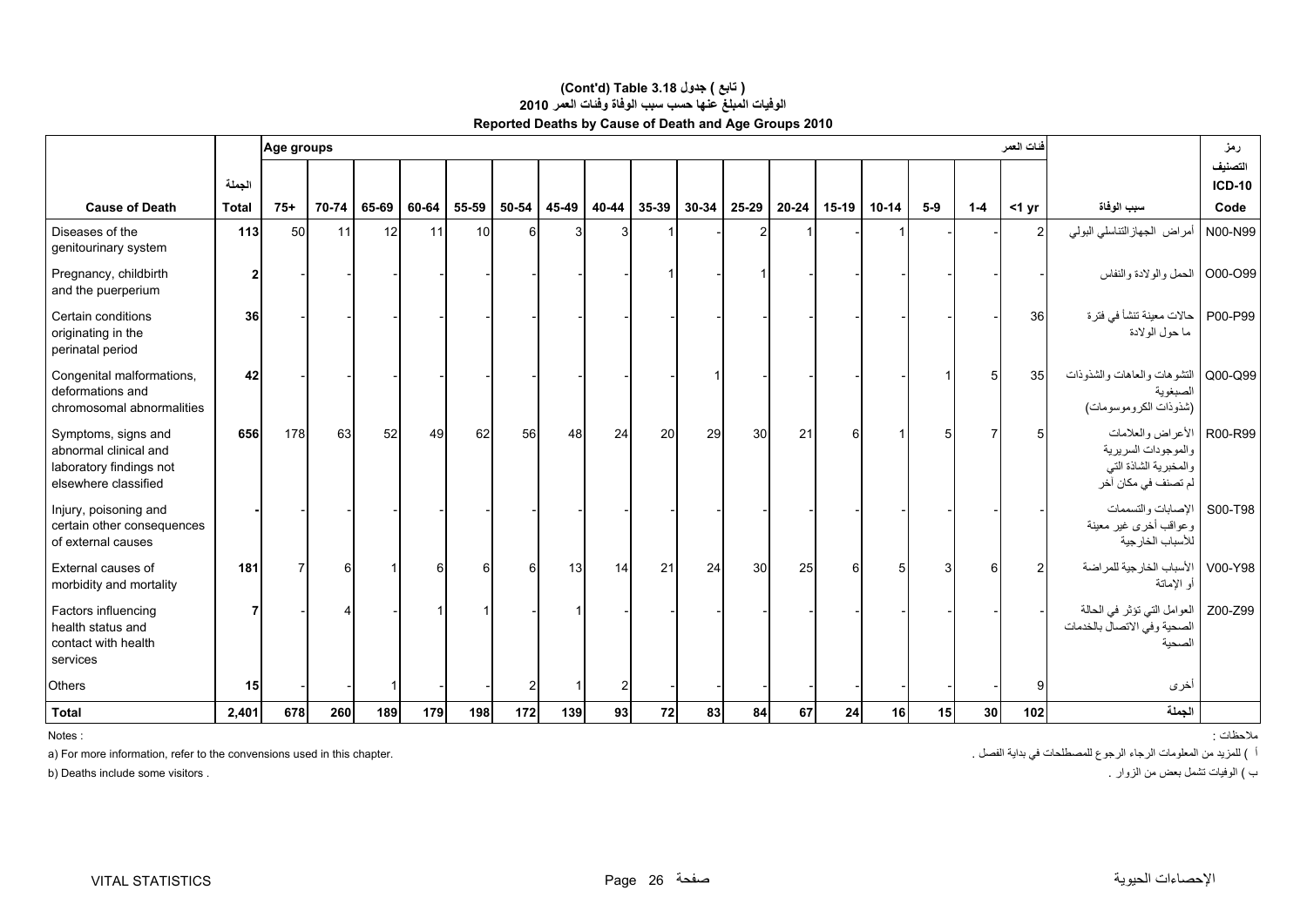<span id="page-27-0"></span>

|                                                                                                              |              | Region      |          |               |              |                |                 |                  |              |          |                |                 |                | المنطقة        |                                                                             |                |
|--------------------------------------------------------------------------------------------------------------|--------------|-------------|----------|---------------|--------------|----------------|-----------------|------------------|--------------|----------|----------------|-----------------|----------------|----------------|-----------------------------------------------------------------------------|----------------|
|                                                                                                              | الجملة       | غير<br>ميين | الجنوبية | مدينة<br>حمد  | الغربية      | الرفاع         | مدينة<br>عيسى   | الوسطى           | سترة         | الشمالية | جدحفص          | المنامة         | المحرق         | الحد           |                                                                             | رمز<br>التصنيف |
|                                                                                                              | <b>Total</b> | Undeter-    |          | Hamad         |              |                |                 |                  |              |          |                |                 |                |                |                                                                             | <b>ICD-10</b>  |
| <b>Cause of Death</b>                                                                                        |              | mined       | Southern | <b>Town</b>   | Western      | Riffa          | <b>Isa Town</b> | Central          | <b>Sitra</b> | Northern | <b>Jidhafs</b> | Manama Muharraq |                | Hidd           | سبب الوفاة                                                                  | Code           |
| Certain infectious and<br>parasitic diseases                                                                 | 75           |             |          |               |              | 14             | 6               |                  |              |          |                | 18              | 17             |                | أمراض معدية وطفيلية<br>ىعينة                                                | A00-B99        |
| Neoplasms                                                                                                    | 239          |             |          | 19            | $\mathbf{Q}$ | 33             | 20              | 16               | 14           | 14       | 26             | 46              | 41             |                | الأورام                                                                     | C00-D49        |
| Diseases of the blood and<br>blood-forming organs and<br>certain disorders involving<br>the immune mechanism | 47           |             |          |               |              | $\overline{2}$ | 7               | 3                | 5            |          | 8              | 5               |                |                | أمراض الدم وأعضاء تكوين<br>الدم وإضطرابات معينة<br>تكتنف أجهزة المناعة      | D50-D89        |
| Endocrine, nutritional and<br>metabolic diseases                                                             | 296          |             |          | 16            | 15           | 42             | 24              | 22               | 22           | 23       | 24             | 40              | 60             |                | أمراض الغدد الصماء والتغذية 7<br>والتغذية والاستقلاب<br>(التمثيل االغذائبي) | E00-E90        |
| Mental and behavioural<br>disorders                                                                          | 13           |             |          |               |              |                |                 |                  |              |          |                | З               |                |                | الإضطرابات العقلية والسلوكية 1                                              | F00-F99        |
| Diseases of the nervous<br>system                                                                            | 48           |             |          |               |              | 7              | 6               | 8                | 2            |          |                | O               | g              |                | أمراض الجهاز العصبي                                                         | G00-G99        |
| Diseases of the circulatory<br>system                                                                        | 442          |             |          | 30            | 17           | 38             | 29              | 27               | 35           | 27       | 46             | 114             | 64             | 13             | أمراض الجهاز الدوري                                                         | 100-199        |
| Diseases of the respiratory<br>system                                                                        | 99           |             |          | 10            |              | 6              |                 | $6\phantom{1}6$  | 9            | 8        | 10             | 21              | 19             |                | أمراض الجهاز التنفسي                                                        | J00-J99        |
| Diseases of the digestive<br>system                                                                          | 53           |             |          |               |              | 8              | 3               | $\boldsymbol{4}$ |              |          | 6              | 12              | g              | $\overline{2}$ | أمراض الجهاز الهضمي                                                         | K00-K99        |
| Diseases of the skin and<br>subcutaneous tissue                                                              | 26           |             |          |               |              |                |                 | $\mathcal{P}$    | 2            |          |                | Я               |                |                | أمراض الجلد والنسيج<br>تحت الجلد                                            | L00-L99        |
| Diseases of the<br>musculoscletal system<br>and connective tissue                                            | 11           |             |          | $\mathcal{P}$ |              |                |                 |                  |              |          |                |                 | $\mathfrak{p}$ |                | M00-M99 أمراض الجهاز العضلي<br>والنسيج الضام                                |                |

### **جدول 3.19 Table الوفيات المبلغ عنھا حسب المنطقة الجغرافية وسبب الوفاة <sup>2010</sup> Reported Deaths by Geographical Region and Cause of Death 2010**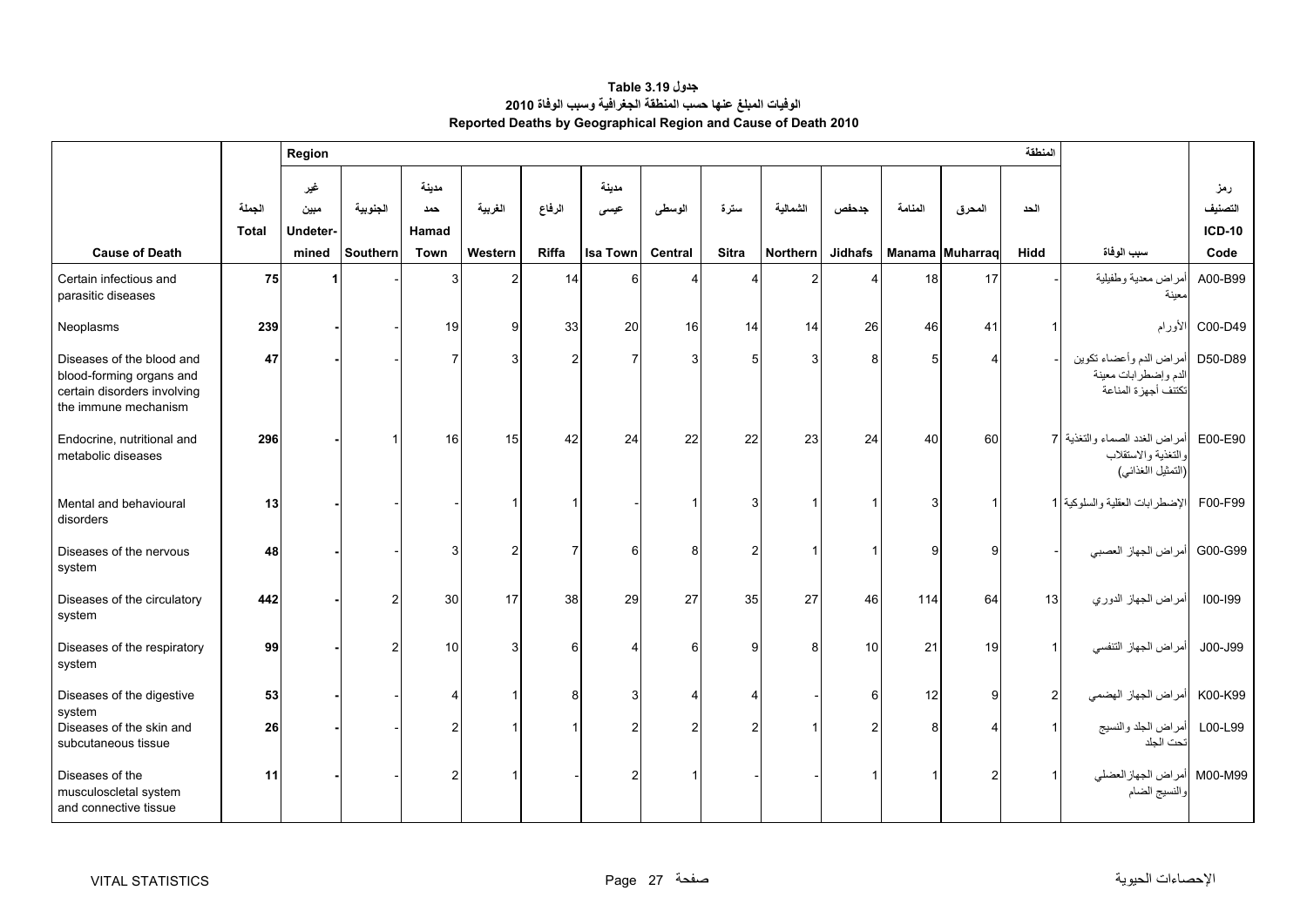#### **Reported Deaths by Geographical Region and Cause of Death 2010 (Cont'd) Table 3.19 جدول ) تابع( الوفيات المبلغ عنھا حسب المنطقة الجغرافية وسبب الوفاة <sup>2010</sup>**

|                                                                                                 |                        | Region                  | لمنطقة         |                       |         |              |                |                         |              |                 |                |         |                 |             |                                                                               |                                 |
|-------------------------------------------------------------------------------------------------|------------------------|-------------------------|----------------|-----------------------|---------|--------------|----------------|-------------------------|--------------|-----------------|----------------|---------|-----------------|-------------|-------------------------------------------------------------------------------|---------------------------------|
|                                                                                                 | الجملة<br><b>Total</b> | غير<br>مبين<br>Undeter- | الجنوبية       | مدينة<br>حمد<br>Hamad | الغربية | الرفاع       | مدينة<br>عيسى  | الوسطى                  | سترة         | الشمالية        | جدحفص          | المنامة | المحرق          | الحد        |                                                                               | رمز<br>التصنيف<br><b>ICD-10</b> |
| <b>Cause of Death</b>                                                                           |                        | mined                   | Southern       | Town                  | Western | <b>Riffa</b> | Isa Town       | Central                 | <b>Sitra</b> | <b>Northern</b> | <b>Jidhafs</b> |         | Manama Muharraq | <b>Hidd</b> | سبب الوفاة                                                                    | Code                            |
| Diseases of the<br>genitourinary system                                                         | 113                    |                         |                | 9                     |         | 13           | 11             | 14                      | 5            | $\overline{2}$  | 6              | 21      | 26              |             | أمراض الجهاز التناسلي البولي 2                                                | N00-N99                         |
| Pregnancy, childbirth and<br>the puerperium                                                     | 2                      |                         |                |                       |         |              |                |                         |              |                 |                |         |                 |             | الحمل والولادة والنفاس                                                        | O00-O99                         |
| Certain conditions<br>originating in the<br>perinatal period                                    | 36                     |                         |                | $\mathcal{P}$         |         |              |                |                         |              |                 | 2              |         | 6               | 2           | حالات معينة تنشأ في فترة<br>ما حول الولادة                                    | P00-P99                         |
| Congenital malformations,<br>deformations and<br>chromosomal abnormalities                      | 42                     |                         |                |                       |         | 5            |                |                         | 8            | $\overline{2}$  | 2              | 11      |                 |             | Q00-Q99 التشوهات والعاهات<br>والشذوذات الصبغوية<br>(شذوذات الكروموسومات)      |                                 |
| Symptoms, signs and<br>abnormal clinical and<br>laboratory findings not<br>elsewhere classified | 656                    |                         |                | 45                    | 16      | 70           | 52             | 31                      | 41           | 45              | 58             | 149     | 127             | 18          | R00-R99 الأعراض والعلامات<br>السريرية والمخبرية الشاذة<br>لم تصنف في مكان أخر |                                 |
| Injury, poisoning and<br>certain other<br>consequences of external<br>causes                    |                        |                         |                |                       |         |              |                |                         |              |                 |                |         |                 |             | S00-T98  الإصابات والتسممات<br>وعواقب أخرى غير معينة<br>للأسباب الخارجية      |                                 |
| External causes of<br>morbidity and mortality                                                   | 181                    |                         |                | 16                    | 8       | 33           | $\overline{9}$ | 10                      | 15           | 14              | 11             | 43      | 15              |             | الأسباب الخارجية للمراضة<br>أو الإماتة                                        | V00-Y98                         |
| Factors influencing health<br>status and contact with<br>health services                        |                        |                         |                |                       |         | 2            |                |                         |              |                 |                |         |                 |             | العوامل التي تؤثر في الحالة<br>الصحية وفي الاتصال<br>بالخدمات الصحبة          | Z00-Z99                         |
| Others                                                                                          | 15                     |                         | $\overline{2}$ |                       |         | 1            | $\mathbf{2}$   | $\overline{\mathbf{c}}$ |              |                 | 3              | 3       |                 |             | أخرى                                                                          |                                 |
| <b>Total</b>                                                                                    | 2401                   | $\blacktriangleleft$    | 17             | 173                   | 89      | 280          | 183            | 156                     | 172          | 145             | 211            | 511     | 410             | 53          | الجملة                                                                        |                                 |

مالحظة : الوفيات تشمل بعض من الزوار . . visitors some include Deaths :Note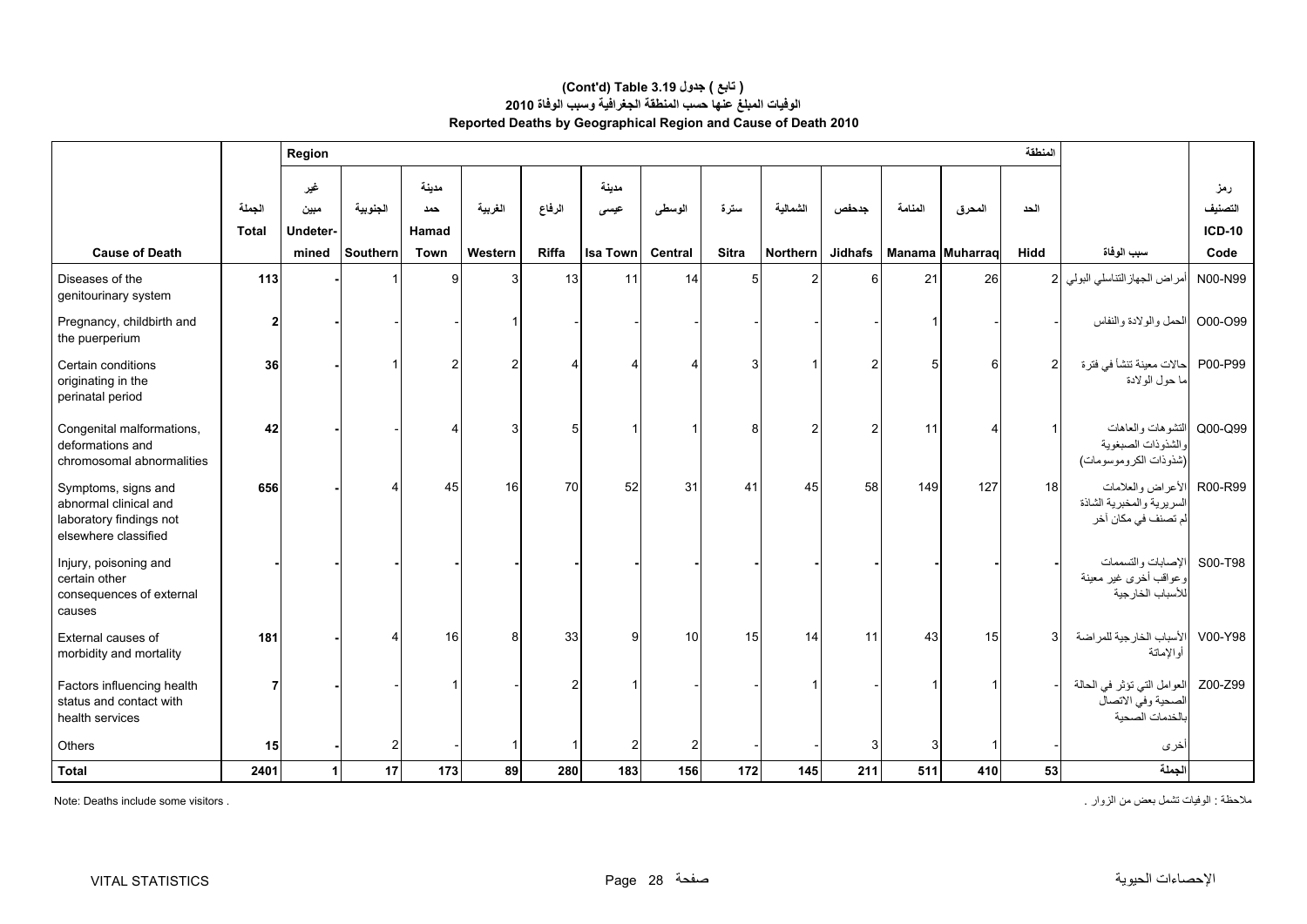| جدول Table 3.20                                                                  |
|----------------------------------------------------------------------------------|
| معلات الوفيات لكل 100,000 من السكان حسب سبب الوفاة والجنسية 2006 - 2010          |
| Death Rates per 100,000 Population by Cause of Death and Nationality 2006 - 2010 |

<span id="page-29-0"></span>

|                                                                                                              | 2010       |            | 2009       |            | 2008       |            | 2007       |            |            | 2006       |                                                                           | رمز           |
|--------------------------------------------------------------------------------------------------------------|------------|------------|------------|------------|------------|------------|------------|------------|------------|------------|---------------------------------------------------------------------------|---------------|
|                                                                                                              |            |            |            |            |            |            |            |            |            |            |                                                                           | التصنيف       |
|                                                                                                              | غیر بحرینی | بحريني     | غير بحريني | بحريني     | غير بحريني | بحريني     | غير بحريني | بحريني     | غير بحريني | بحريني     |                                                                           | <b>ICD-10</b> |
| <b>Cause of Death</b>                                                                                        | Non-Bah    | <b>Bah</b> | Non-Bah    | <b>Bah</b> | Non-Bah    | <b>Bah</b> | Non-Bah    | <b>Bah</b> | Non-Bah    | <b>Bah</b> | سبب الوفاة                                                                | Code          |
| Certain infectious & parasitic diseases                                                                      | 2.3        | 10.5       | 1.5        | 13.6       | 2.1        | 11.2       | 3.1        | 10.0       | 4.9        | 15.5       | أمراض معدية وطفيلية معينة                                                 | A00-B99       |
| Neoplasms                                                                                                    | 2.3        | 39.3       | 3.5        | 35.1       | 3.3        | 44.1       | 5.3        | 40.4       | 8.5        | 49.9       | الأورام                                                                   | C00-D49       |
| Diseases of the blood and<br>blood-forming organs and<br>certain disorders involving the<br>immune mechanism | 0.6        | 7.7        | 0.8        | 5.4        | 0.7        | 6.3        | 0.2        | 6.6        | 0.4        | 6.1        | أمراض الدم وأعضاء تكوين الدم<br>و اضطر ابات معينة تكتنف أجهز ة<br>المناعة | D50-D89       |
| Endocrine, nutritional and<br>metabolic diseases                                                             | 3.6        | 47.7       | 3.5        | 30.8       | 1.9        | 39.8       | 4.7        | 42.8       | 12.0       | 67.5       | أمر اض الغدد الصماء و التغذية<br>و الاستقلاب (التمثيل االغذائـي)          | E00-E90       |
| Mental and behavioural disorders                                                                             | 0.6        | 1.6        |            | 0.5        |            | 0.6        | 0.4        | 0.8        | 1.1        | 1.1        | الأضطر ابات العقلية و السلوكية                                            | F00-F99       |
| Diseases of the nervous system                                                                               | 0.3        | 8.1        | 1.1        | 7.0        | 1.8        | 6.9        | 1.6        | 7.8        | 3.9        | 7.2        | أمراض الجهاز العصبي                                                       | G00-G99       |
| Diseases of the circulatory system                                                                           | 13.7       | 61.7       | 8.9        | 57.3       | 10.7       | 71.0       | 16.0       | 69.2       | 29.6       | 79.5       | أمراض الجهاز الدوري                                                       | $100 - 199$   |
| Diseases of the respiratory system                                                                           | 2.3        | 14.7       | 4.5        | 26.2       | 2.8        | 31.1       | 3.9        | 29.0       | 2.1        | 26.4       | أمراض الجهاز التنفسي                                                      | J00-J99       |
| Diseases of the digestive system                                                                             | 1.1        | 8.1        | 2.1        | 9.9        | 1.4        | 11.5       | 1.6        | 10.0       | 2.1        | 11.3       | أمراض الجهاز الهضمي                                                       | K00-K99       |
| Diseases of the skin and<br>subcutaneous tissue                                                              | 0.5        | 4.0        | 0.3        | 3.4        | 0.2        | 3.5        |            | 4.4        | 1.1        | 4.1        | أمراض الجلد والنسيج تحت الجلد                                             | L00-L99       |
| Diseases of the musculoscletal<br>system and connective tissue                                               | 0.5        | 1.4        | 0.2        | 1.1        | 0.5        | 0.7        | 0.2        | 1.3        | 0.4        | 1.1        | أمراض الجهاز العضلى الهيكلي<br>والنسيج الضام                              | M00-M99       |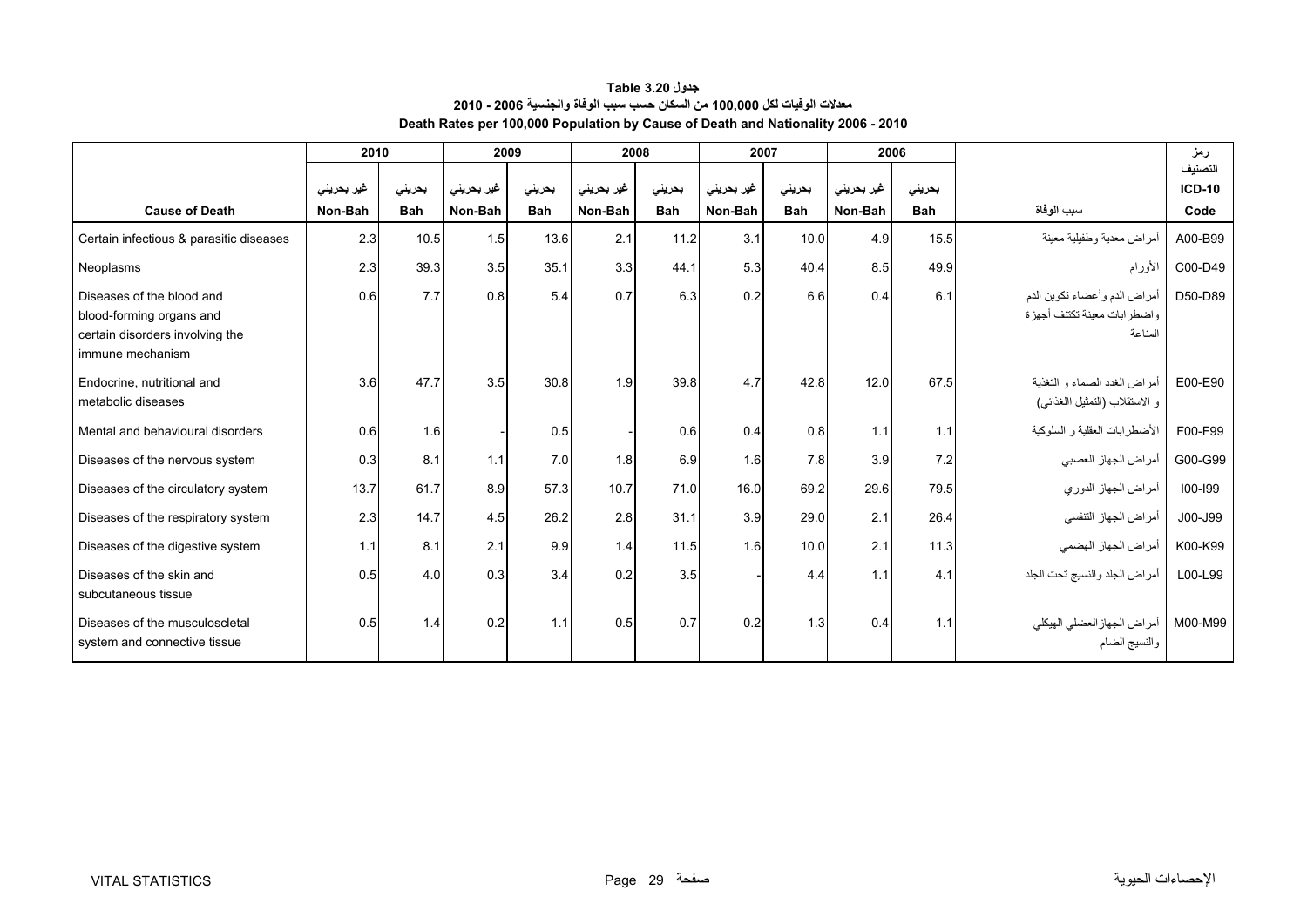#### **Death Rates per 100,000 Population by Cause of Death and Nationality 2006 - 2010 (Cont'd) Table 3.20 جدول ) تابع( معدالت الوفيات لكل 100,000 من السكان حسب سبب الوفاة والجنسية 2006 - 2010**

|                                                                                              | 2010       |            |            | 2009       |            | 2008       | 2007       |            |            | 2006       |                                                                                        | رمز                      |
|----------------------------------------------------------------------------------------------|------------|------------|------------|------------|------------|------------|------------|------------|------------|------------|----------------------------------------------------------------------------------------|--------------------------|
|                                                                                              | غیر بحرینی | بحريني     | غیر بحرینی | بحريني     | غير بحريني | بحريني     | غير بحريني | بحريني     | غير بحريني | بحريني     |                                                                                        | التصنيف<br><b>ICD-10</b> |
| <b>Cause of Death</b>                                                                        | Non-Bah    | <b>Bah</b> | Non-Bah    | <b>Bah</b> | Non-Bah    | <b>Bah</b> | Non-Bah    | <b>Bah</b> | Non-Bah    | <b>Bah</b> | سبب الوفاة                                                                             | Code                     |
| Diseases of the genitourinary system                                                         | 1.7        | 17.9       | 1.8        | 22.8       | 2.3        | 21.6       | 1.4        | 18.4       | 2.5        | 16.1       | أمراض الجهاز التناسلي البولي                                                           | N00-N99                  |
| Pregnancy, childbirth and the<br>puerperium                                                  |            | 0.2        |            | 0.5        | 0.2        | 0.4        |            | 0.6        |            | 0.4        | الحمل والولادة والنفاس                                                                 | O00-O99                  |
| Certain conditions originating in<br>the perinatal period                                    | 1.2        | 4.9        | 1.9        | 9.7        | 2.6        | 8.0        | 2.3        | 7.2        | 4.9        | 9.4        | حالات معينة تنشأ في فترة ما<br>حول الو لادة                                            | P00-P99                  |
| Congenital malformations,<br>deformations and<br>chromosomal abnormalities                   | 1.8        | 5.3        | 1.3        | 7.0        | 1.9        | 6.3        | 3.7        | 7.8        | 3.5        | 6.3        | التشو هات والمعاهات والشذوذات<br>الصبغوية (شذوذات الكروموسومات)                        | Q00-Q99                  |
| Symptoms, signs and abnormal<br>clinical and laboratory findings<br>not elsewhere classified | 25.7       | 85.3       | 30.8       | 89.1       | 30.1       | 73.3       | 25.4       | 63.7       | 41.3       | 70.6       | الأعر اض والعلامات والموجودات<br>السريرية والمخبرية الشاذة التي لم<br>تصنف في مكان أخر | R00-R99                  |
| Injury, poisoning and certain other<br>consequences of external causes                       |            |            |            |            |            |            |            |            |            |            | الإصابات والتسممات وعواقب أخرى<br>غبر معبنة للأسباب الخار جبة                          | S00-T98                  |
| External causes of morbidity<br>and mortality                                                | 15.7       | 13.7       | 18.4       | 18.6       | 22.5       | 18.2       | 27.2       | 16.3       | 62.4       | 20.7       | الأسباب الخار جية للمر اضبة<br>أو الإماتة                                              | V00-Y98                  |
| Factors influencing health<br>status and contact with health<br>services                     |            | 1.2        |            | 0.2        |            |            |            |            |            |            | العوامل التي تؤثر في الحالة<br>الصحية وفي الاتصال بالخدمات<br>الصحبة                   | Z00-Z99                  |
| <b>Total</b>                                                                                 | 74.5       | 334.9      | 80.6       | 338.2      | 85.1       | 354.5      | 96.9       | 336.3      | 180.6      | 393.2      | الجملة                                                                                 |                          |

مالحظة : الوفيات تشمل بعض من الزوار . . visitors some include Deaths : Note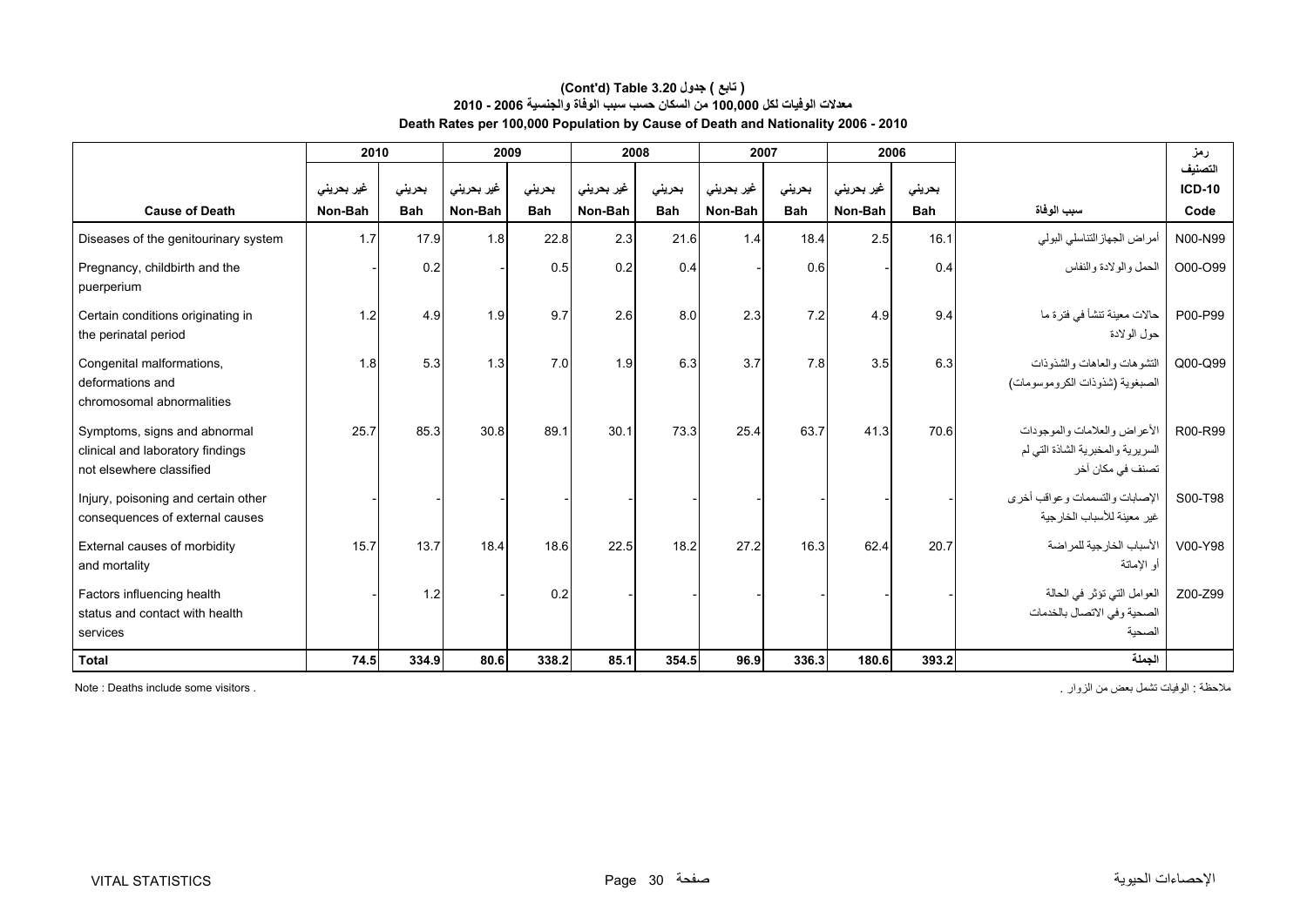#### **جدول 3.21 Table معدالت أعلى عشرة أسباب للوفاة لكل 100,000 من السكان 2006 - 2010 The Top Ten Leading Causes of Death Rates Per 100,000 Population 2006 - 2010**

<span id="page-31-0"></span>

| نسلة<br>التغيير  | نسىة<br>التغيير  | نسبة<br>التغيير  | نسبة<br>التغيير  |      |      |      |      |      |                                                                                                                                                                                 | رمز<br>التصنيف        |
|------------------|------------------|------------------|------------------|------|------|------|------|------|---------------------------------------------------------------------------------------------------------------------------------------------------------------------------------|-----------------------|
| %change<br>10-09 | %change<br>09-08 | %change<br>08-07 | %change<br>07-06 | 2010 | 2009 | 2008 | 2007 | 2006 | التشخيص الرئيسي<br><b>Principal Diagnosis</b>                                                                                                                                   | <b>ICD-10</b><br>Code |
| 14.3             | 14.0             | $-24.6$          | $-24.6$          | 53.4 | 58.4 | 51.1 | 44.8 | 59.4 | الأعراض والعلامات والموجودات السريرية والمخبرية<br>الشاذة التي لم تصنف في مكان آخر<br>Symptoms, signs and abnormal clinical and<br>laboratory findings not elsewhere classified | R00-R99               |
| $-20.5$          | $-6.9$           | $-28.9$          | $-28.9$          | 36.0 | 31.8 | 40.0 | 43.0 | 60.5 | أمر اض الجهاز الدور ي<br>Diseases of the circulatory system                                                                                                                     | $100 - 199$           |
| $-19.0$          | $-15.6$          | $-48.0$          | $-32.3$          | 24.1 | 16.5 | 20.3 | 24.1 | 46.3 | أمراض الغدد الصماء و التغذية و الاستقلاب (التمثيل االغذائي)<br>Endocrine, nutritional and metabolic diseases                                                                    | E00-E90               |
| $-20.0$          | 0.2              | $-32.3$          | $-41.0$          | 19.5 | 18.5 | 23.1 | 23.1 | 34.1 | الأورام<br>Neoplasms                                                                                                                                                            | C00-D49               |
| $-9.4$           | $-5.4$           | $-41.0$          | $-48.0$          | 14.7 | 18.5 | 20.4 | 21.6 | 36.6 | الأسباب الخار جبة للمر اضبة أو الاماتة<br>External causes of morbidity and mortality                                                                                            | V00-Y98               |
| 0.4              | 16.6             | $-8.3$           | $-2.9$           | 9.2  | 11.7 | 11.7 | 10.0 | 10.9 | أمراض الجهازالنتاسلي البولبي<br>Diseases of the genitourinary system                                                                                                            | N00-N99               |
| $-10.7$          | $-0.4$           | $-2.9$           | $-8.3$           | 8.1  | 14.8 | 16.5 | 16.6 | 17.1 | أمر اض الجهاز التنفسي<br>Diseases of the respiratory system                                                                                                                     | J00-J99               |
| 10.9             | $-1.4$           | $-42.3$          | $-42.3$          | 6.1  | 7.2  | 6.5  | 6.6  | 11.4 | أمر اض معدية وطفيلية معينة<br>Certain infectious & parasitic diseases                                                                                                           | A00-B99               |
| $-8.8$           | 7.2              | $-24.5$          | $-24.5$          | 4.3  | 5.8  | 6.3  | 5.9  | 7.8  | أمر اض الجهاز الهضمي<br>Diseases of the digestive system                                                                                                                        | K00-K99               |
| $-13.5$          | $-0.9$           | $-11.3$          | $-37.7$          | 3.8  | 3.0  | 3.4  | 3.5  | 3.9  | أمراض الدم وأعضاء تكوين الدم واضطرابات معينة تكتنف أجهزة المناعة<br>Diseases of the Blood and Blood-Forming Organs<br>and Certain Disorders Involving the Immune Mechanism      | D50-D89               |

: Notes

<sup>ب</sup> ) اعتمد عرض وترتيب أعلى عشرة أسباب للوفاة على معدالت السنة الحالية ,year fasal the on based are causes leading 10 the of Occurrence) b

therefore some previous years rates might be affected .

مالحظات :

<sup>أ</sup> ) الوفيات تشمل بعض من الزوار . . visitors some include Deaths) a